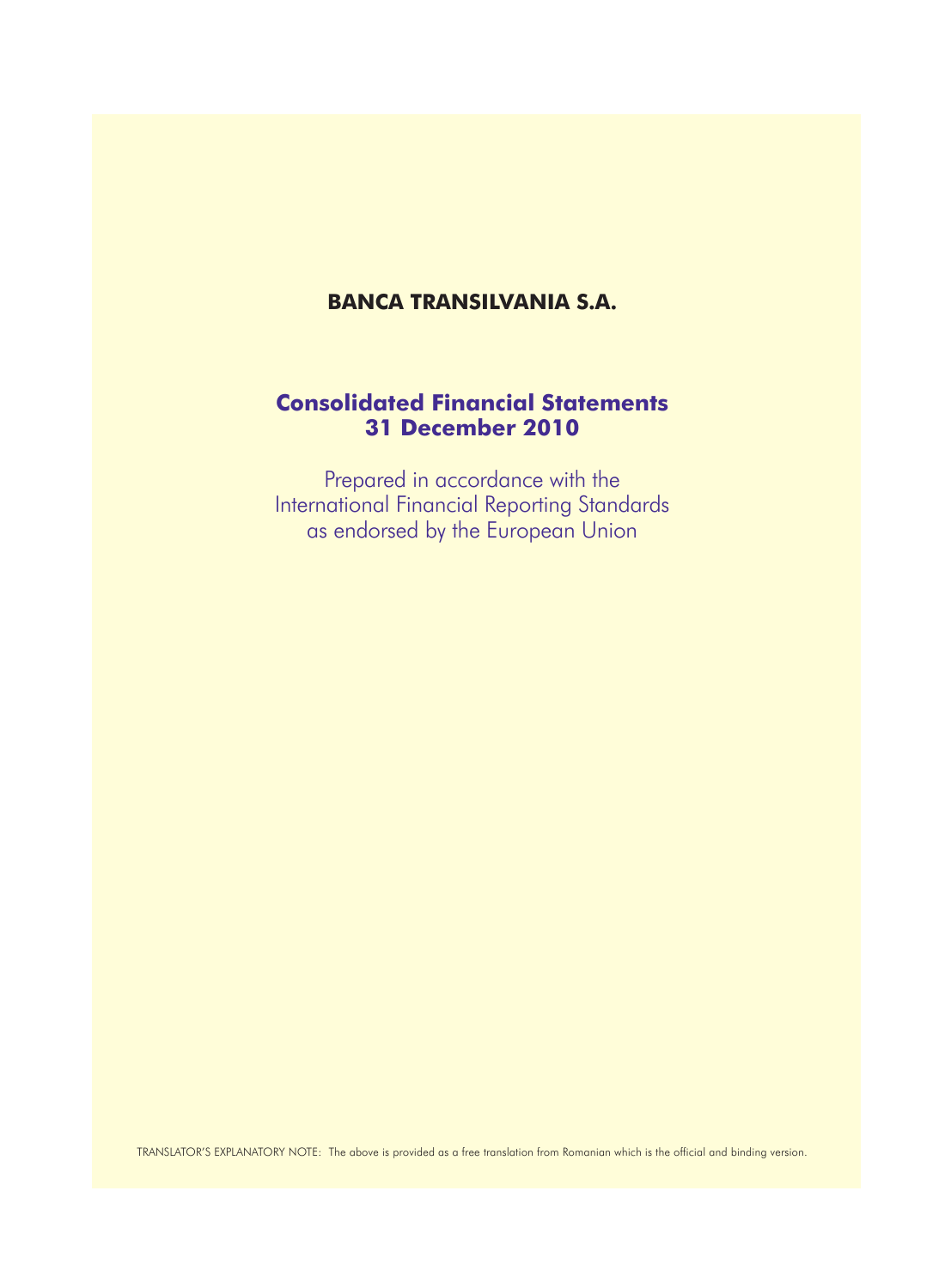# **Independent Auditor's Report** (free translation<sup>1</sup>)

**To the Shareholders Banca Transilvania S.A.**

#### **Report on the consolidated financial statements**

1. We have audited the accompanying consolidated financial statements of Banca Transilvania S.A. (the "Bank") and its subsidiaries (the "Group"), which comprises the consolidated statement of financial position as at 31 December 2010 and the consolidated income statement, the consolidated statement of comprehensive income, the consolidated statement of changes in equity and the consolidated cash flow statement for the year ended, and a summary of significant accounting policies and other explanatory notes.

### **Management's responsibility for the consolidated financial statements**

2. Management is responsible for the preparation and fair presentation of these consolidated financial statements in accordance with International Financial Reporting Standards as endorsed by the European Union, and for such internal control as management determines is necessary to enable the preparation of consolidated financial statements that are free from material misstatement, whether due to fraud or error.

# **Auditors' responsibility**

3. Our responsibility is to express an opinion on these consolidated financial statements of the Group based on our audit. We conducted our audit in accordance with Standards on Auditing as adopted by the Romanian Chamber of Financial Auditors. These standards require that we comply with relevant ethical requirements and plan and perform the audit to obtain reasonable assurance that the consolidated financial statements are free from material misstament.

4. An audit involves performing procedures to obtain audit evidence about the amounts and disclosures in the consolidated financial statements. The procedures selected depend on our judgment, including the assessment of the risks of material misstatement of the consolidated financial statements, whether due to fraud or error. In making those risk assessments, we considers internal control relevant to the entity's preparation and fair presentation of the consolidated financial statements in order to design audit procedures that are appropriate in the circumstances, but not for the purpose of expressing an opinion on the effectiveness of the entity's internal control. An audit also includes evaluating the appropriateness of accounting policies used and the reasonableness of accounting estimates made by management, as well as evaluating the overall presentation of the consolidated financial statements.

5. We believe that the audit evidence we have obtained is sufficient and appropriate to provide a basis for our audit opinion.

# **Opinion**

6. In our opinion, the accompanying consolidated financial statements of Banca Transilvania S.A. and its subsidiaries present fairly, in all material aspects, the consolidated financial position of the Group as at 31 December 2010, and of its consolidated financial performance and its consolidated cash flows for the year then ended in accordance with International Financial Reporting Standards as endorsed by the European Union.

<sup>1</sup> TRANSLATOR'S EXPLANATORY NOTE: The above is provided as a free translation from Romanian which is the official and binding version.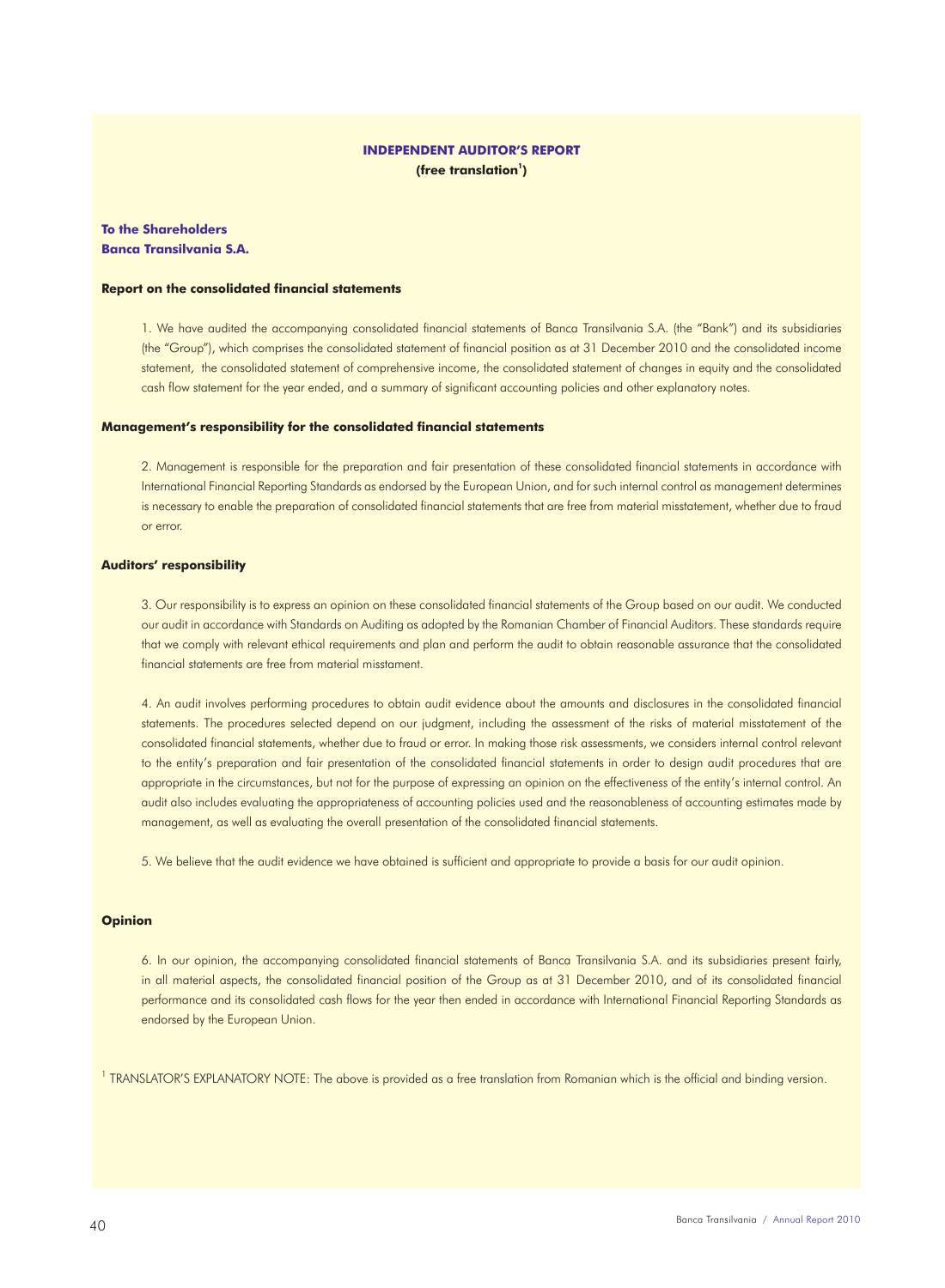#### **Emphasis of matter**

7. Without qualifying our opinion, we draw attention to the fact that as presented in Note 2c to the consolidated financial statements, the Group has presented in Euros for the convenience of readers the amounts reported in Lei in the consolidated balance sheet and in the consolidated income statement. This presentation does not form a part of the audited consolidated financial statements.

# **Other Matters**

8. This report is made solely to the Bank's shareholders, as a body. Our audit work has been undertaken so that we might state to the Bank's shareholders those matters we are required to state to them in an auditor's report and for no other purpose. To the fullest extent permitted by law, we do not accept or assume responsibility to anyone other than the Bank and the Bank's shareholders as a body, for our audit work, for this report or for the opinions we have formed.

#### **Report on conformity of the administrator's report with the consolidated financial statements**

In accordance with the Order of the National Bank of Romania no. 13/2008, article no.223, point (e), we have read the administrator's report accompanying the consolidated financial statements of Banca Transilvania SA and its subsidiaries (the "Group") prepared in accordance with International Financial Reporting Standards as endorsed by the European Union as at and for the year ended 31 December 2010. The administrators' report as presented from page 1 to 25 is not a part of the Group's consolidated financial statements. In the administrator's report we have not identified any financial information which is not consistent, in all material respects, with the information presented in the Group's consolidated financial statements as at 31 December 2010.

# **For and in the name of KPMG Audit SRL:**

# **Furtuna Cezar-Gabriel KPMG Audit SRL**

Auditors of Romania under no. 1526/2003 Auditors of Romania under no. 9/2001

Bucharest, 30 March 2011

registered with the Chamber of Financial registered with the Chamber of Financial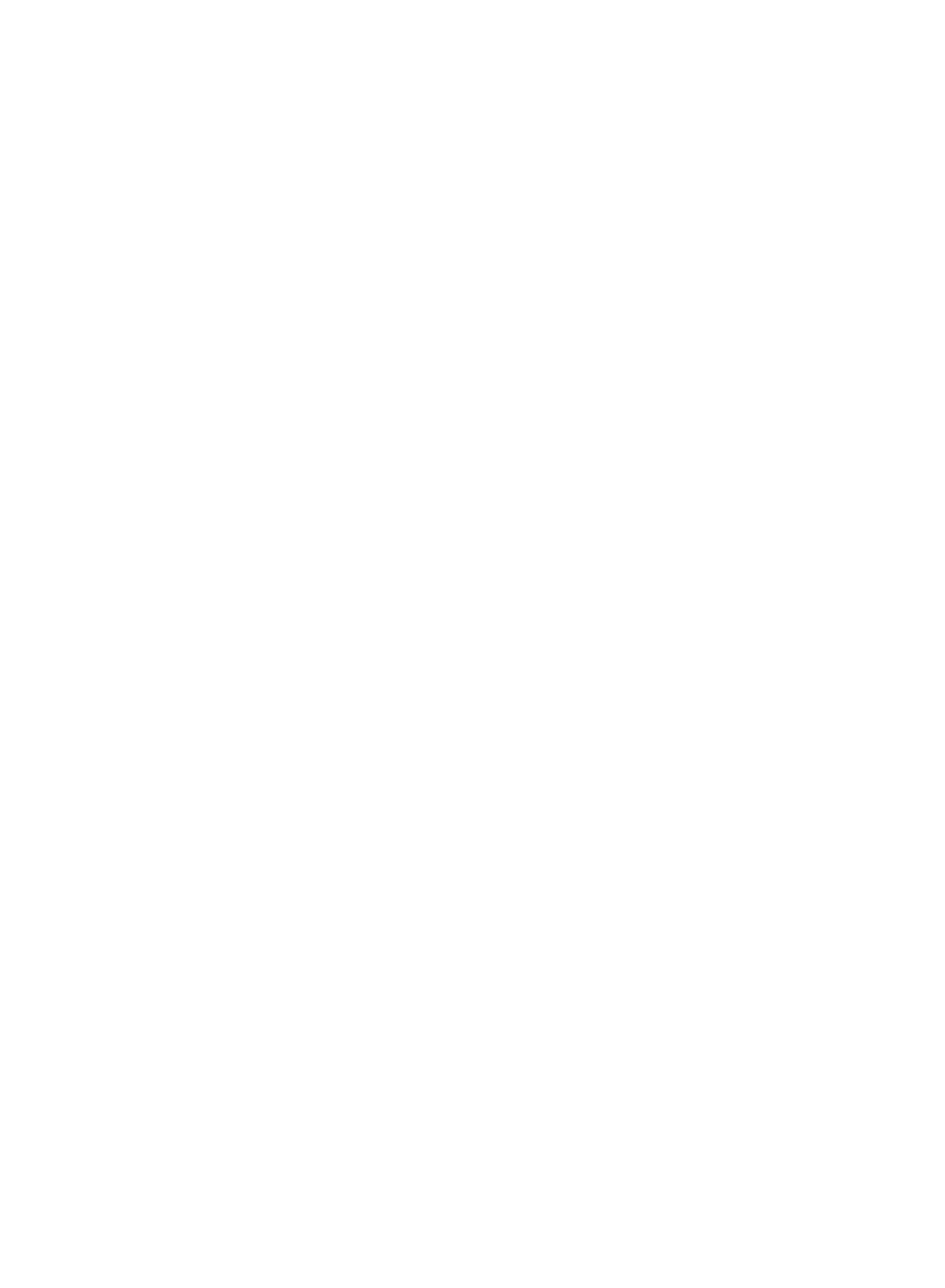# **Consolidated income statement**

*For the year ended 31 December*

|                                                   |             |               |               |            | <b>Convenience Translation*</b> |
|---------------------------------------------------|-------------|---------------|---------------|------------|---------------------------------|
|                                                   | <b>Note</b> | 2010          | 2009          | 2010       | 2009                            |
|                                                   |             | <b>RON</b>    | <b>RON</b>    | <b>EUR</b> | <b>EUR</b>                      |
|                                                   |             | thousand      | thousand      | thousand   | thousand                        |
| Interest income                                   |             | 1,894,260     | 2,109,440     | 449,954    | 497,826                         |
| Interest expense                                  |             | (897,963)     | (1, 355, 111) | (213, 298) | (319, 805)                      |
| <b>Net interest income</b>                        | $\,8\,$     | 996,297       | 754,329       | 236,656    | 178,021                         |
| Fee and commission income                         |             | 429,401       | 417,098       | 101,998    | 98,435                          |
| Fee and commission expense                        |             | (46, 735)     | (46, 293)     | (11, 101)  | (10, 925)                       |
| Net fee and commission income                     | 9           | 382,666       | 370,805       | 90,897     | 87,510                          |
| Net trading income                                | 10          | 118,969       | 143,201       | 28,259     | 33,795                          |
| Other operating income                            | 11          | 43,963        | 48,316        | 10,443     | 11,403                          |
| <b>Operating income</b>                           |             | 1,541,895     | 1,316,651     | 366,255    | 310,729                         |
| Net impairment losses on assets,                  | 12          | (646, 965)    | (490, 784)    | (153, 677) | (115, 825)                      |
| other liabilities and credit committments         |             |               |               |            |                                 |
| Personnel expenses                                | 13          | (373, 371)    | (348,999)     | (88, 689)  | (82, 364)                       |
| Depreciation and amortization                     | 23, 24      | (60, 897)     | (68, 042)     | (14, 465)  | (16,058)                        |
| Other operating expenses                          | 14          | (306, 888)    | (299, 957)    | (72, 897)  | (70, 789)                       |
| <b>Operating expenses</b>                         |             | (1, 388, 121) | (1, 207, 782) | (329, 728) | (285, 036)                      |
| Share of profits/(losses) in associates           | 22          | 4,741         | 10,298        | 1,126      | 2,430                           |
| Profit from sale of associates and joint ventures | 22,38       |               | 38,596        |            | 9,109                           |
| <b>Profit before income tax</b>                   |             | 158,515       | 157,763       | 37,653     | 37,232                          |
| Income tax expense                                | 15          | (24, 531)     | (21, 048)     | (5,827)    | (4,967)                         |
| <b>Profit for the year</b>                        |             | 133,984       | 136,715       | 31.826     | 32.265                          |
| Profit for the year attributable to:              |             |               |               |            |                                 |
| Equity holders of the Bank                        |             | 133,794       | 138,323       | 31,781     | 32,644                          |
| Non-controlling interests                         |             | 190           | (1,608)       | 45         | (379)                           |
| <b>Profit for the year</b>                        |             | 133,984       | 136,715       | 31,826     | 32,265                          |
| Basic earnings per share                          |             | 0.0978        | 0.1038        |            |                                 |
| Diluted earnings per share                        |             | 0.0978        | 0.1038        |            |                                 |

\* Refer to Note 2c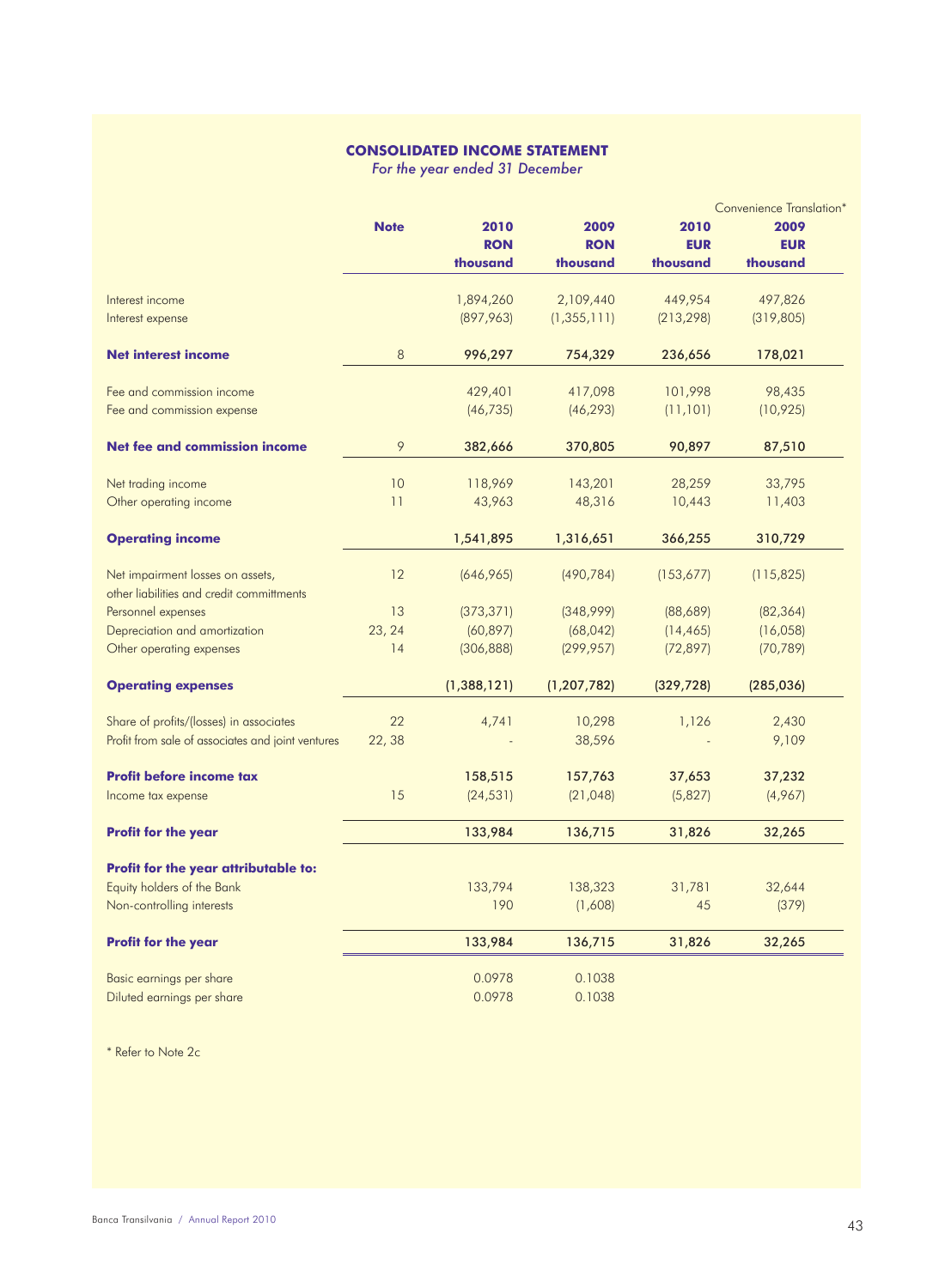# **Consolidated statement of comprehensive income**

*As at 31 December*

|                                                       |             |            |            |            | Convenience Translation* |
|-------------------------------------------------------|-------------|------------|------------|------------|--------------------------|
|                                                       | <b>Note</b> | 2010       | 2009       | 2010       | 2009                     |
|                                                       |             | <b>RON</b> | <b>RON</b> | <b>EUR</b> | <b>EUR</b>               |
|                                                       |             | thousand   | thousand   | thousand   | thousand                 |
| <b>Profit for the year</b>                            |             | 133,984    | 136,715    | 31,826     | 32,265                   |
| Other comprehensive income,<br>net of income tax      |             |            |            |            |                          |
| Fair values gains/(losses) from available for         |             |            |            |            |                          |
| sale investments (net of deferred tax)                |             | 7,263      | 44,405     | 1,725      | 10,480                   |
| The situation of other comprehensive income,          |             |            |            |            |                          |
| related financial year                                |             | 5,494      | 2,950      | 1,305      | 696                      |
| Revaluation reserve for fixed assets                  |             | 6,116      |            | 1,453      | $\qquad \qquad -$        |
| <b>Total comprehensive income</b>                     |             |            |            |            |                          |
| for the period                                        |             | 152,857    | 184,070    | 36,309     | 43,441                   |
| <b>Total comprehensive income</b><br>attributable to: |             |            |            |            |                          |
| Equity holders of the Bank                            |             | 153,024    | 186,692    | 36,349     | 44,059                   |
| Non-controlling interest                              |             | (167)      | (2,622)    | (40)       | (618)                    |
| <b>Total comprehensive income</b>                     |             |            |            |            |                          |
| for the period                                        |             | 152,857    | 184,070    | 36,309     | 43,441                   |

\* Refer to Note 2c

The consolidated financial statements were approved by the Board of Directors on 30 March 2010 and were signed on its behalf by:

Chairman Chief Financial Officer<br>March Malcourt

Horia Ciorcilă din Americana din Americana din Americana din Americana din Americana Maria Moldovania Moldovan

Moldon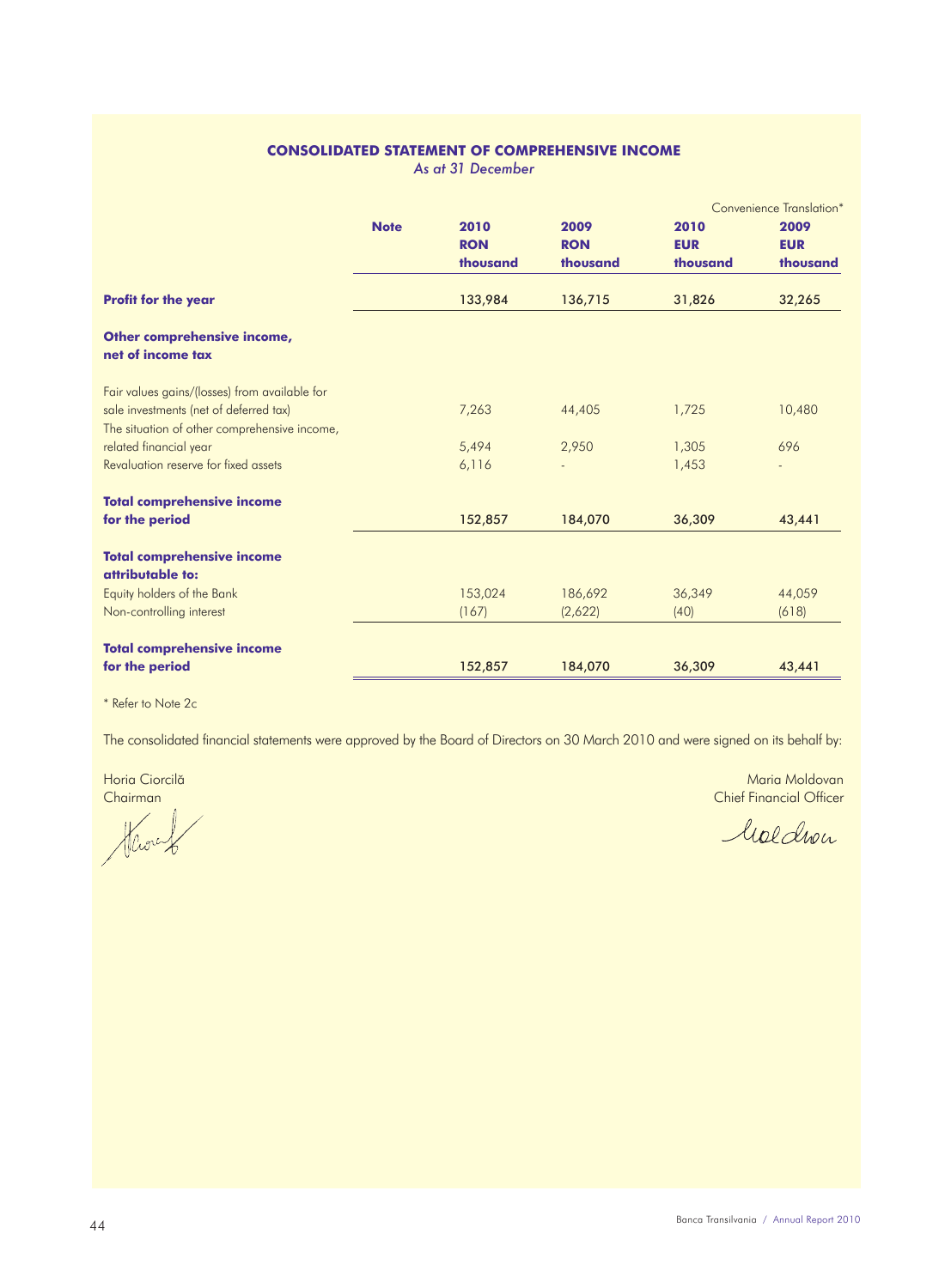# **Consolidated statement of financial position**

*As at 31 December*

|                                                        |             |            |            |            | <b>Convenience Translation*</b> |
|--------------------------------------------------------|-------------|------------|------------|------------|---------------------------------|
|                                                        | <b>Note</b> | 2010       | 2009       | 2010       | 2009                            |
|                                                        |             | <b>RON</b> | <b>RON</b> | <b>EUR</b> | <b>EUR</b>                      |
|                                                        |             | thousand   | thousand   | thousand   | thousand                        |
| <b>Assets</b>                                          |             |            |            |            |                                 |
| Cash and cash equivalents                              | 16          | 3,701,125  | 3,186,997  | 863,780    | 753,748                         |
| Placements with banks                                  | 17          | 1,237,155  | 1,535,915  | 288,731    | 363,255                         |
| Financial assets at fair value through profit and loss | 18          | 111,977    | 44,865     | 26,134     | 10,611                          |
| Loans and advances to customers                        | 19          | 12,215,792 | 11,481,759 | 2,850,960  | 2,715,519                       |
| Net lease investments                                  | 20          | 223,617    | 271,312    | 52,188     | 64,167                          |
| Investment securities, available for sale              | 21          | 3,780,997  | 2,573,466  | 882,421    | 608,643                         |
| Investment securities, held to maturity                | 21          | 820        | 11,654     | 191        | 2,756                           |
| Investments in associates                              | 22          |            | 42,404     |            | 10,029                          |
| Property and equipment                                 | 23          | 287,570    | 305,000    | 67,114     | 72,135                          |
| Intangible assets                                      | 24          | 48,875     | 12,389     | 11,407     | 2,930                           |
| Goodwill                                               | 24          | 8,369      | 8,369      | 1,953      | 1,979                           |
| Deferred tax asset                                     | 25          | 30,454     | 16,719     | 7,107      | 3,954                           |
| Other assets                                           | 26          | 83,501     | 122,181    | 19,488     | 28,898                          |
| <b>Total assets</b>                                    |             | 21,730,252 | 19,613,030 | 5,071,474  | 4,638,624                       |
|                                                        |             |            |            |            |                                 |
| <b>Liabilities</b>                                     |             |            |            |            |                                 |
| Deposits from banks                                    | 27          | 333,194    | 259,134    | 77,762     | 61,287                          |
| Deposits from customers                                | 28          | 17,279,132 | 14,989,199 | 4,032,658  | 3,545,054                       |
| Loans from banks and other financial institutions      | 29          | 1,593,295  | 2,160,404  | 371,848    | 510,951                         |
| Other subordinated liabilities                         | 30          | 257,553    | 253,665    | 60,109     | 59,994                          |
| Debt securities issued                                 | 31          |            | 1,262      |            | 298                             |
| Other liabilities                                      | 32          | 177,114    | 111,332    | 41,333     | 26,330                          |
| <b>Total liabilities</b>                               |             | 19,640,288 | 17,774,996 | 4,583,710  | 4,203,914                       |
| <b>Equity</b>                                          |             |            |            |            |                                 |
| Share capital                                          | 33          | 1,560,500  | 1,176,237  | 364,194    | 278,189                         |
| Treasury shares                                        |             | (256)      | (333)      | (60)       | (79)                            |
| Share premiums                                         |             |            | 97,684     |            | 23,103                          |
| Retained earnings                                      |             | 301,088    | 354,157    | 70,269     | 83,761                          |
| Reevaluation reserve                                   |             | 28,291     | 22,543     | 6,603      | 5,332                           |
| Other reserves                                         | 34          | 198,230    | 179,948    | 46,265     | 42,560                          |
| <b>Total equity attributable to equity</b>             |             | 2,087,853  | 1,830,236  | 487,271    | 432,866                         |
| holders of the Bank                                    |             |            |            |            |                                 |
| Non-controlling interest                               |             | 2,111      | 7,798      | 493        | 1,844                           |
| <b>Total equity</b>                                    |             | 2,089,964  | 1,838,034  | 487,764    | 434,710                         |
| <b>Total liabilities and equity</b>                    |             | 21,730,252 | 19,613,030 | 5,071,474  | 4,638,624                       |
|                                                        |             |            |            |            |                                 |

\* Refer to Note 2c

The consolidated financial statements were approved by the Board of Directors on 30 March 2010 and were signed on its behalf by:

Vlior

Maria Ciorcilă de Antonio Constituit a Santo Constituit a Santo Constituit a Santo Constituit a Maria Moldovan<br>Altitulă Chairman din Antonio Chief Financial Officer a Santo Chief Financial Officer a Santo Chief Financial Chief Financial Officer

Moldron

45 Banca Transilvania / Annual Report 2010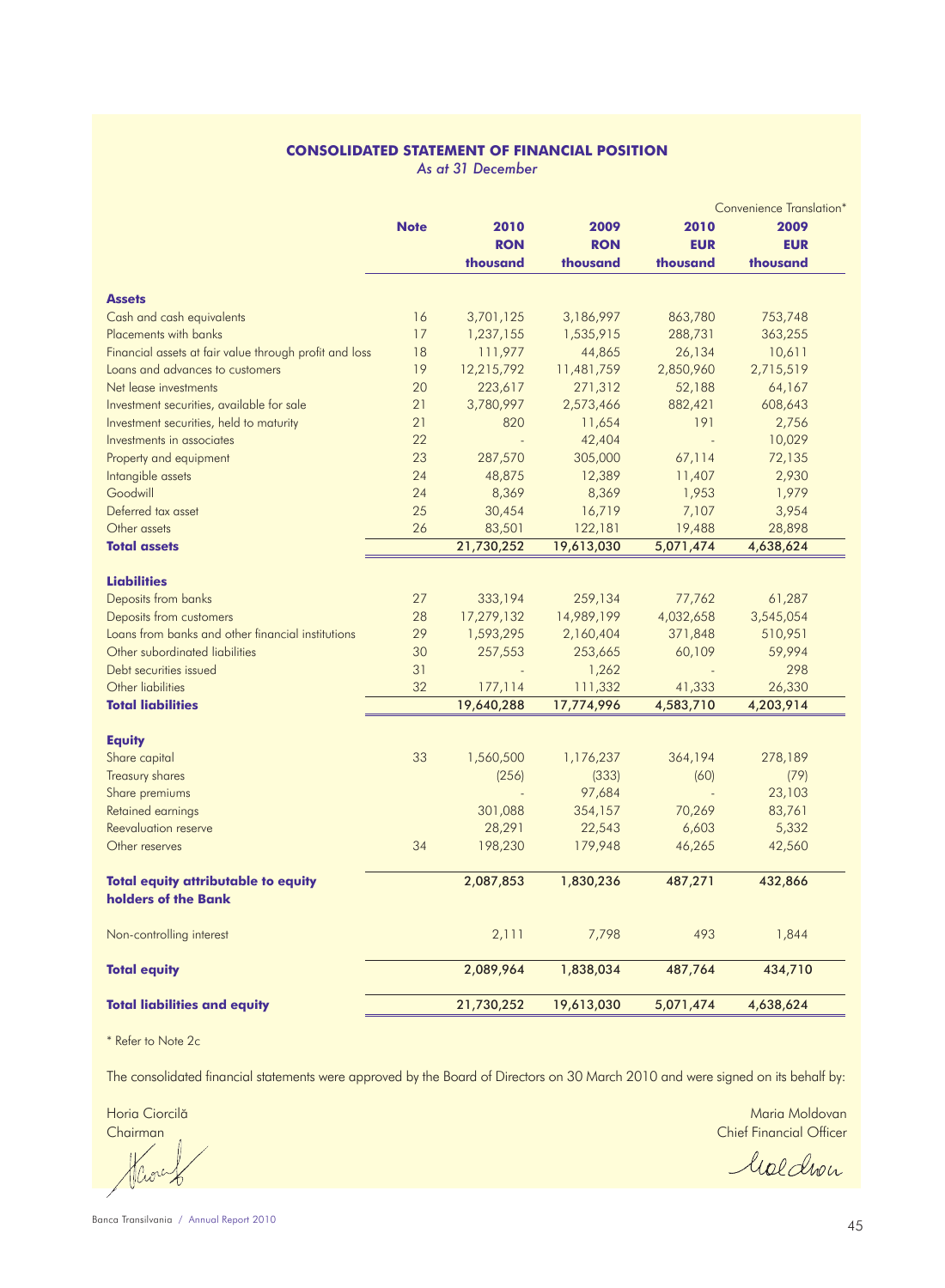|                                          |                         |                    | For the year ended 31 December 2010 |                                                |                   |            |                                      |                |
|------------------------------------------|-------------------------|--------------------|-------------------------------------|------------------------------------------------|-------------------|------------|--------------------------------------|----------------|
|                                          |                         |                    |                                     | Attributable to the equity holders of the Bank |                   |            |                                      |                |
| In RON thousand                          | capital<br><b>Share</b> | shares<br>Treasury | Share<br>premiums                   | Reevaluation<br>reserves                       | reserves<br>Other | earnings   | Retained Non-controlling<br>interest | <b>Total</b>   |
| Balance as at 31 December 2009 1,176,237 |                         | (333)              | 97,684                              | 22,543                                         | 179,948           | 354,157    | 7,798                                | 1,838,034      |
| Total comprehensive income               |                         |                    |                                     |                                                |                   |            |                                      |                |
| Profit for the year<br>for the period    |                         |                    |                                     |                                                |                   | 133,794    | 190                                  | 133,984        |
| Other comprehensive income,              |                         |                    |                                     |                                                |                   |            |                                      |                |
| net of income tax                        |                         |                    |                                     |                                                |                   |            |                                      |                |
| Transfer from revaluation surplus to     |                         |                    |                                     |                                                |                   |            |                                      |                |
| retained earnings                        |                         |                    |                                     | (368)                                          | $\blacksquare$    | 368        | $\blacksquare$                       | $\blacksquare$ |
| Fair values gains from available for     |                         |                    |                                     |                                                |                   |            |                                      |                |
| sale investments (net of deferred tax)   |                         |                    |                                     |                                                | 7,263             |            | $\blacksquare$                       | 7,263          |
| Revaluation reserve for fixed assets     |                         |                    |                                     | 6,116                                          |                   |            |                                      | 6,116          |
| Other changes                            |                         | $\mathbf{I}$       |                                     |                                                | 3,748             | 1,746      | (357)                                | 5,137          |
| Total comprehensive income               |                         |                    |                                     |                                                |                   |            |                                      |                |
| for the period                           |                         | $\mathbf{I}$       |                                     | 5,748                                          | 11,011            | 135,908    | (167)                                | 152,500        |
| Increase in share capital through        |                         |                    |                                     |                                                |                   |            |                                      |                |
| conversion of reserves from the profit   | 173,901                 |                    | $\mathbf{I}$                        |                                                |                   | (173,901)  |                                      | $\blacksquare$ |
| Increase in share capital through        |                         |                    |                                     |                                                |                   |            |                                      |                |
| incorporation of share premium           | 97,684                  |                    | (97,684)                            |                                                |                   |            |                                      |                |
| Increase in share capital through        |                         |                    |                                     |                                                |                   |            |                                      |                |
| cash contribution                        | 112,678                 |                    |                                     |                                                |                   |            | T.                                   | 112,678        |
| Distribution to statutory reserves       |                         |                    |                                     |                                                | 7,271             | (7, 271)   |                                      |                |
| Acquisition of treasury shares           |                         | 77                 |                                     |                                                |                   |            |                                      | 77             |
| Acquisition of interest without control  | $\mathbf{r}$            |                    | $\mathbf{r}$                        |                                                | ×.                | (7,805)    | (5,520)                              | (13, 325)      |
| <b>Contributions by and</b>              |                         |                    |                                     |                                                |                   |            |                                      |                |
| distributions to owners                  | 384,263                 | 77                 | (97, 684)                           | ٠                                              | 7,271             | (188, 977) | (5,520)                              | 99,430         |
| <b>Balance at 31 December 2010</b>       | 1,560,500               | $-256$             | 1                                   | 28,291                                         | 198,230           | 301,088    | 2,111                                | 2,089,964      |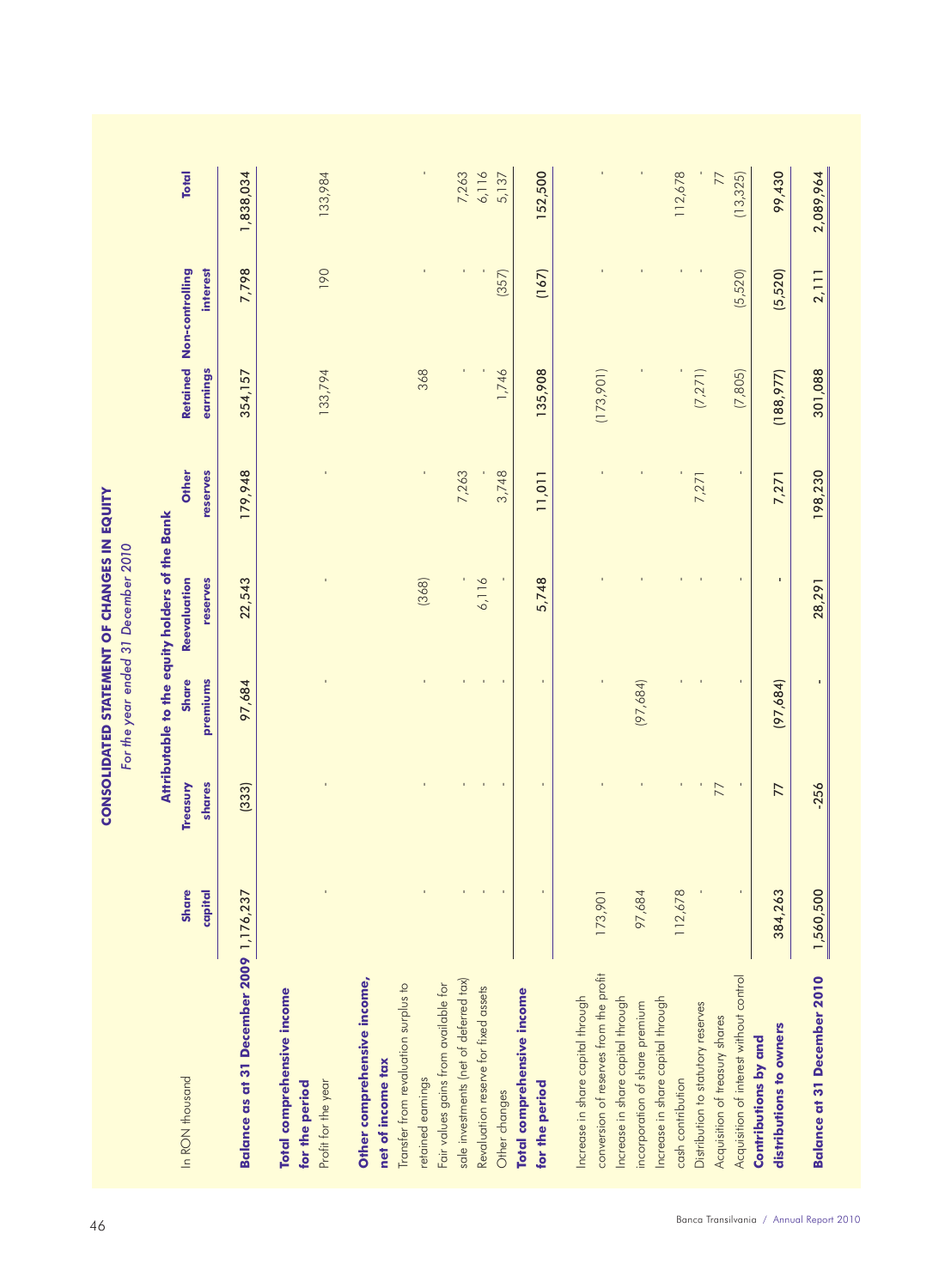|                                          |                         |                    | For the year ended 31 December 2009 | Attributable to the equity holders of the Bank |                   |          |                                             |              |
|------------------------------------------|-------------------------|--------------------|-------------------------------------|------------------------------------------------|-------------------|----------|---------------------------------------------|--------------|
| In RON thousand                          | capital<br><b>Share</b> | Treasury<br>shares | <b>Share</b><br>premiums            | Reevaluation<br>reserves                       | reserves<br>Other | earnings | Retained Non-controlling<br><b>interest</b> | <b>Total</b> |
| Balance as at 31 December 2008 1,149,595 |                         | (200)              | 76,566                              | 23,852                                         | 130,427           | 265,677  | 10,420                                      | 1,656,337    |
| Total comprehensive income               |                         |                    |                                     |                                                |                   |          |                                             |              |
| for the period                           |                         |                    |                                     |                                                |                   |          |                                             |              |
| Profit for the year                      |                         | $\bar{1}$          | $\blacksquare$                      | $\blacksquare$                                 | ï                 | 138,323  | (1,608)                                     | 136,715      |
| Other comprehensive income,              |                         |                    |                                     |                                                |                   |          |                                             |              |
| net of income tax                        |                         |                    |                                     |                                                |                   |          |                                             |              |
| Transfer from revaluation surplus to     |                         |                    |                                     |                                                |                   |          |                                             |              |
| retained earnings                        |                         |                    |                                     | (1,309)                                        |                   | 1,309    |                                             |              |
| Fair values gains from available for     |                         |                    |                                     |                                                |                   |          |                                             |              |
| sale investments (net of deferred tax)   |                         | ï                  | T.                                  | ٠                                              | 44,405            |          | $\mathbf{I}$                                | 44,405       |
| Other changes                            |                         |                    | $\mathbf{I}$                        | $\mathbf{I}$                                   | 1,376             | 2,588    | (1, 014)                                    | 2,950        |
| Total comprehensive income               |                         |                    |                                     |                                                |                   |          |                                             |              |
| for the period                           | $\blacksquare$          | ٠                  | $\blacksquare$                      | (1,309)                                        | 45,781            | 142,220  | (2,622)                                     | 184,070      |
| Increase in share capital through        |                         |                    |                                     |                                                |                   |          |                                             |              |
| conversion of bonds                      | 26,642                  |                    |                                     |                                                |                   |          |                                             | 26,642       |
| Increase in share premiums through       |                         |                    |                                     |                                                |                   |          |                                             |              |
| incorporation of differences from        |                         |                    |                                     |                                                |                   |          |                                             |              |
| the conversion of bonds                  |                         | $\mathbf{r}$       | 21,118                              |                                                |                   |          |                                             | 21,118       |
| Distribution to statutory reserves       |                         |                    |                                     | $\blacksquare$                                 | 3,740             | (3,740)  | $\blacksquare$                              |              |
| Acquisition of treasury shares           |                         | (133)              |                                     |                                                |                   |          |                                             | (133)        |
| Distribution of dividends for            |                         |                    |                                     |                                                |                   |          |                                             |              |
| 2008 financial year                      |                         |                    | $\mathbf{I}$                        | $\blacksquare$                                 |                   | (50,000) |                                             | (50,000)     |
| <b>Contributions by and</b>              |                         |                    |                                     |                                                |                   |          |                                             |              |
| distributions to owners                  | 26,642                  | (133)              | 21,118                              | T,                                             | 3,740             | (53,740) | Ŧ,                                          | (2, 373)     |
| <b>Balance at 31 December 2009</b>       | 1,176,237               | (333)              | 97,684                              | 22,543                                         | 179,948           | 354,157  | 7,798                                       | 1,838,034    |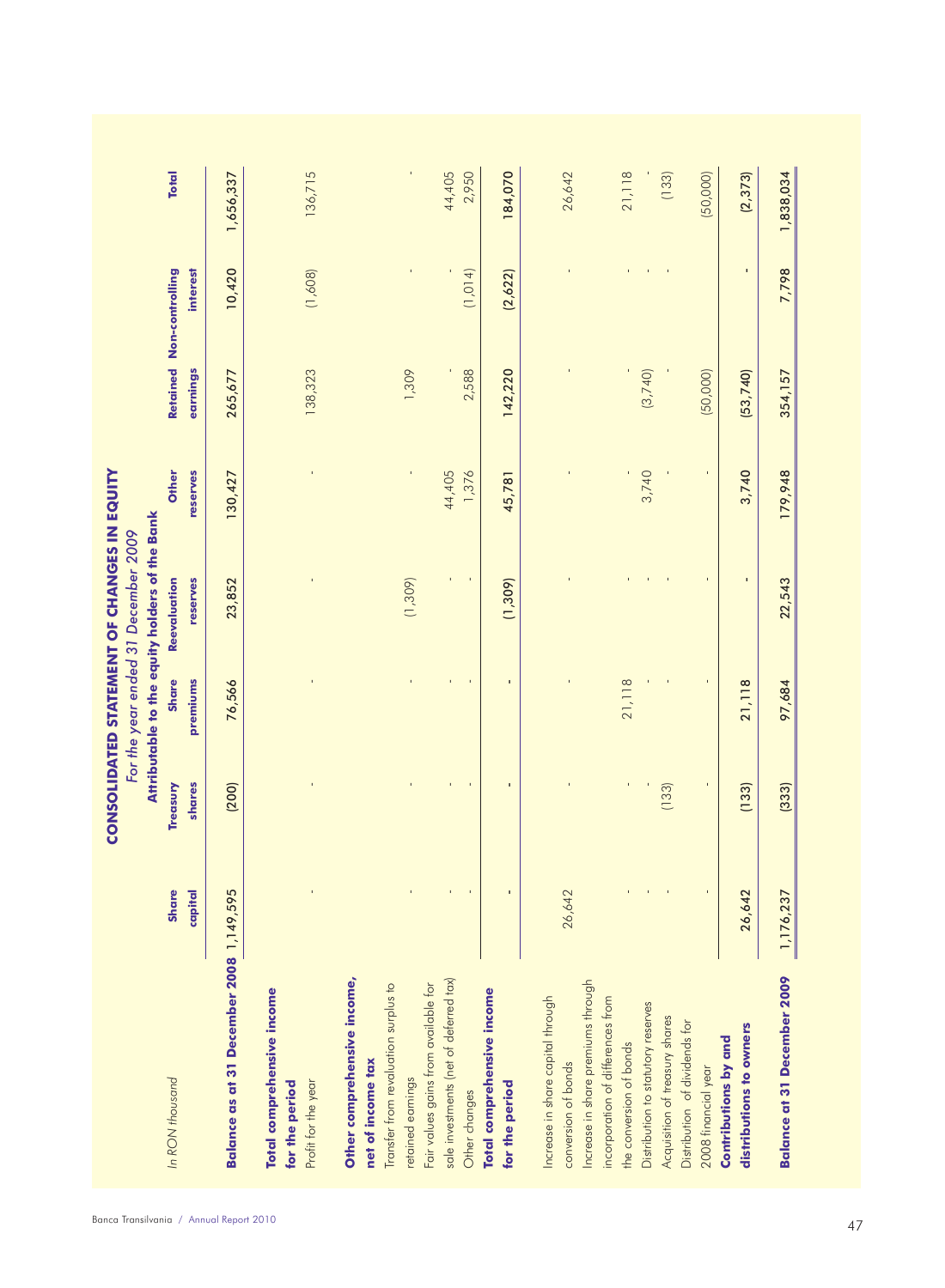# **Consolidated cash flow statement**

*For the year ended 31 December*

| In RON thousand                                                                                                                                                                                                                                                                                                                                                                                 | <b>Note</b> | 2010                                                                                                         | 2009                                                                                                               |
|-------------------------------------------------------------------------------------------------------------------------------------------------------------------------------------------------------------------------------------------------------------------------------------------------------------------------------------------------------------------------------------------------|-------------|--------------------------------------------------------------------------------------------------------------|--------------------------------------------------------------------------------------------------------------------|
| Cash flow from/ (used in) operating activities<br>Profit for the year                                                                                                                                                                                                                                                                                                                           |             | 133,984                                                                                                      | 136,715                                                                                                            |
| Adjustments for:<br>Depreciation and amortization<br>Impairments and write-offs of financial assets<br>Share of profit in associate, net of dividends<br>Fair value adjustment of financial assets at fair value through profit and loss                                                                                                                                                        | 23,24       | 60,897<br>647,505<br>1,805<br>(2,420)                                                                        | 68,042<br>490,784<br>10,298<br>(17, 203)                                                                           |
| Profit from sale of associates and joint ventures<br>Income tax expense<br>Other adjustment                                                                                                                                                                                                                                                                                                     | 15          | 40,361<br>(143, 655)                                                                                         | (38, 596)<br>21,048<br>(85, 769)                                                                                   |
| Net profit adjusted with non-monetary elements                                                                                                                                                                                                                                                                                                                                                  |             | 738,477                                                                                                      | 585,319                                                                                                            |
| Changes in operating assets and liabilities<br>Change in investment securities<br>Change in placement with banks<br>Change in loans and advances to customers<br>Change in net lease investments<br>Change in financial assets at fair value through profit and loss<br>Change in other assets<br>Change in deposits from banks and customers<br>Change in other liabilities<br>Income tax paid |             | (1, 238, 340)<br>69,450<br>(1, 234, 489)<br>22,817<br>(64, 692)<br>(17,647)<br>2,302,439<br>23,277<br>13,057 | (1,702,780)<br>(101, 705)<br>(1,034,093)<br>104,893<br>(13, 140)<br>(51, 168)<br>3,114,883<br>(5,918)<br>(82, 943) |
| Net cash from/ (used in) operating activities                                                                                                                                                                                                                                                                                                                                                   |             | 614,349                                                                                                      | 813,348                                                                                                            |
| Cash flow from / (used in) investing activities<br>Net acquisitions of property and equipment and intangible assets<br>Net proceeds from sale of associates and joint ventures<br>Acquisition of subsidiaries (net of cash acquired) and investments in associates<br>Dividends collected                                                                                                       |             | (52, 879)<br>(13, 325)<br>932                                                                                | (24, 138)<br>44,693<br>(24, 039)<br>2,017                                                                          |
| Net cash flow from/(used in) investing activities                                                                                                                                                                                                                                                                                                                                               |             | (65, 272)                                                                                                    | (1, 467)                                                                                                           |
| Cash flow from /(used in) financing activities<br>Proceeds from increase of share capital<br>Net proceeds/(payments) from loans from banks and other financial institutions,<br>subordinated liabilities and debt securities issued<br>Payments for dividends<br>Payments for treasury shares<br>Collections from investments held to maturity                                                  |             | 112,678<br>(590, 975)<br>76<br>10,300                                                                        | (681, 477)<br>(48, 793)<br>(12, 297)                                                                               |
| <b>Net cash flow from financing activities</b>                                                                                                                                                                                                                                                                                                                                                  |             | (467, 921)                                                                                                   | (742, 567)                                                                                                         |
| Net increase in cash and cash equivalents<br>Cash and cash equivalents at 1 January                                                                                                                                                                                                                                                                                                             |             | 81,156<br>4,531,964                                                                                          | 69,314<br>4,462,650                                                                                                |
| <b>Cash and cash equivalents at 31 December</b>                                                                                                                                                                                                                                                                                                                                                 |             | 4,613,120                                                                                                    | 4,531,964                                                                                                          |
| Reconciliation of cash and cash equivalents to statement of financial position                                                                                                                                                                                                                                                                                                                  |             |                                                                                                              |                                                                                                                    |
| In RON thousand                                                                                                                                                                                                                                                                                                                                                                                 | <b>Note</b> | <b>31 December</b><br>2010                                                                                   | <b>31 December</b><br>2009                                                                                         |
| Cash and cash equivalents<br>Placements with banks, less than 3 months maturity<br>Less accrued interest                                                                                                                                                                                                                                                                                        | 16          | 3,701,125<br>915,583<br>(3,588)                                                                              | 3,186,997<br>1,349,220<br>(4, 253)                                                                                 |
| Cash and cash equivalents in the cash flow statement                                                                                                                                                                                                                                                                                                                                            |             | 4,613,120                                                                                                    | 4,531,964                                                                                                          |
| <b>Cash flows from operating activities include:</b><br>In RON thousand                                                                                                                                                                                                                                                                                                                         |             |                                                                                                              | 2009                                                                                                               |
|                                                                                                                                                                                                                                                                                                                                                                                                 |             | 2010                                                                                                         |                                                                                                                    |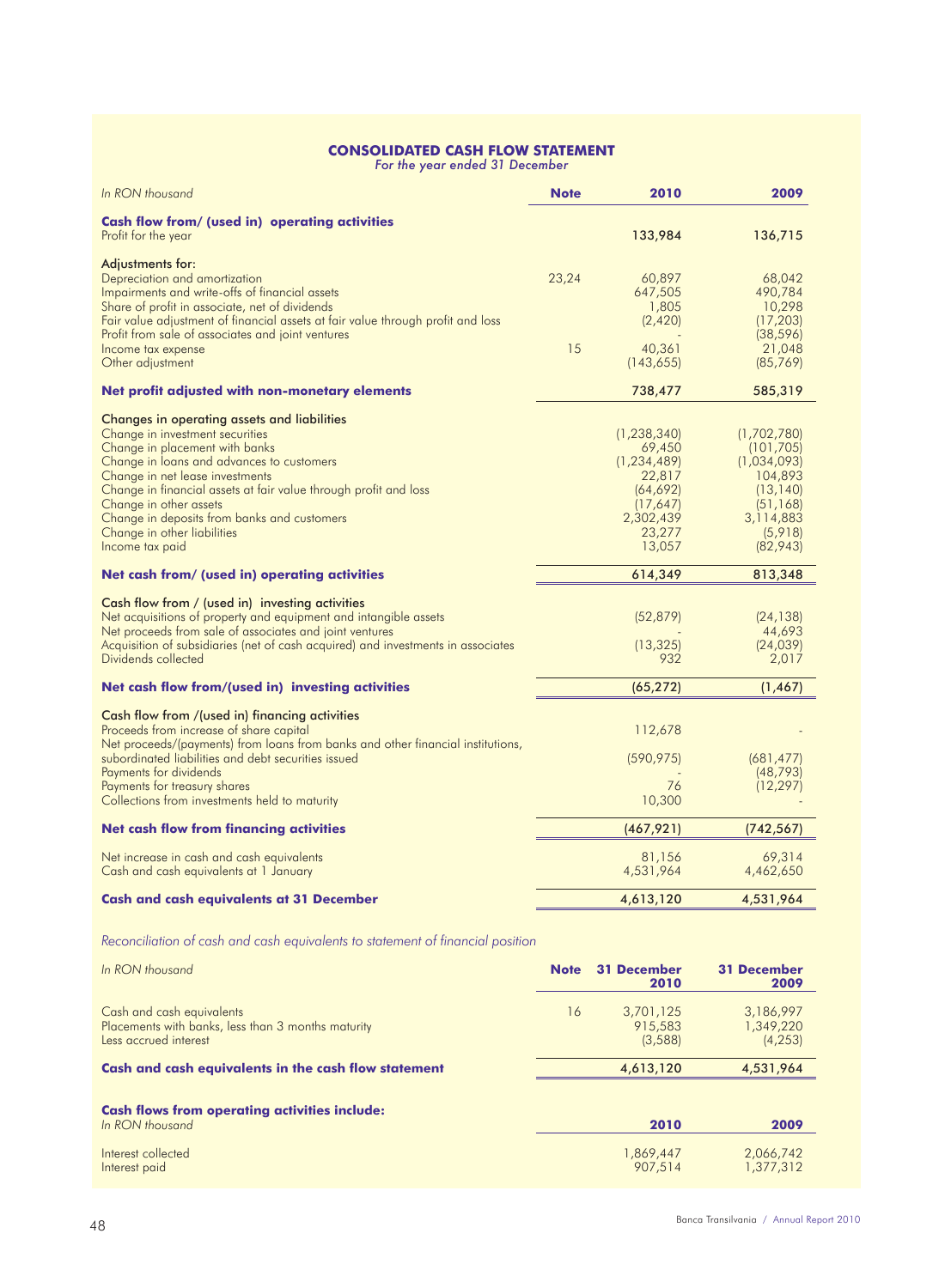## **Notes to the consolidated financial statements**

#### **1. Reporting entity**

Banca Transilvania Group (the "Group") includes the parent bank, Banca Transilvania S.A. (the "Bank") and its subsidiaries domiciled in Romania and Moldova. The consolidated financial statements of the Group for the year ended 31 December 2010 include the financial statements of the Bank and its subsidiaries (together referred to as the "Group"). The subsidiaries include the following companies:

| <b>Branch</b>                             | <b>Field of activity</b>    | <b>31 December 2010</b> | 31 December 2009 |
|-------------------------------------------|-----------------------------|-------------------------|------------------|
| BT Securities S.R.L.                      | Investments                 | 95.50%                  | 95.50%           |
| BT Leasing Transilvania IFN S.A.          | Leasing                     | 100.00%                 | 100.00%          |
| BT Investments S.R.L.                     | Investments                 | 100.00%                 | 100.00%          |
| BT Direct IFN S.A.                        | Leasing (consumer loans)    | 100.00%                 | 100.00%          |
| BT Building S.R.L.                        | Investments                 | 100.00%                 | 100.00%          |
| BT Asset Management S.A.I S.A.            | Asset management            | 80.00%                  | 80.00%           |
| BT Solution Agent de Asigurare S.R.L.     | Insurance                   | 95.00%                  | 95.00%           |
| BT Safe Agent de Asigurare S.R.L.         | Insurance                   | 99.98%                  | 99.98%           |
| BT Intermedieri Agent de Asigurare S.R.L. | Insurance                   | 99.99%                  | 99.99%           |
| BT Account Agent de Asigurare S.R.L.      | Investments                 | 100.00%                 | 100.00%          |
| BT Compania de Factoring IFN S.A.         | Factoring                   | 100.00%                 | 100.00%          |
| BT Finop Leasing S.A.                     | Leasing                     | 51.00%                  | 51.00%           |
| BT Asiom S.R.L.                           | Insurance                   | 95.00%                  | 95.00%           |
| BT Consultant S.R.L.                      | Financial brokering         | 100.00%                 | 100.00%          |
| BT Evaluator S.R.L.                       | Financial brokering         | 100.00%                 | 100.00%          |
| Medical Leasing IFN S.A.                  | Leasing                     | 100.00%                 | 57.39%           |
| Rent-a-Med S.R.L.                         | Rental of medical equipment | 100.00%                 | 57.39%           |
| BT Leasing MD S.R.L.                      | Leasing                     | 100.00%                 | 100.00%          |

The Group has the following principal lines of business: banking, which is performed by Banca Transilvania S.A. ("the Bank"), leasing and consumer finance, which is performed mainly by BT Leasing Transilvania S.A., BT Finop Leasing S.A., Medical Leasing IFN S.A. and BT Direct IFN S.A, advisory services provided by Rent-a-Med S.R.L., asset management which is performed by BT Asset Management S.A. (in which the Bank holds between 88.73% and 90.80 %) and investments on capital markets which are performed by the other subsidiaries presented above.

# **Banca Transilvania S.A.**

Banca Transilvania S.A. was incorporated in Romania in 1993 and is licensed by the National Bank of Romania to conduct banking activities. The Bank started its activity in 1994 and its main operations involve banking services for corporate and individuals from Romania. The Bank operates through its Head Office located in Cluj-Napoca, 63 branches, 435 agencies and 26 working points, 10 medical divisions and 1 regional center located in Bucharest (2009: 63 branches, 414 agencies, 28 working points, 9 medical divisions) throughout the country and in Cyprus (a branch opened in 2007). The Bank accepts deposits and grants loans, carries out fund transfers in Romania and abroad, exchanges currencies and provides banking services for its corporate and retail customers.

The Cyprus branch financial information as at 31 December 2010 was as follows: total assets – RON 162,624 thousand (31 December 2009: RON 8.446 thousand), total liabilities – RON 164,589 thousand (31 December 2009: RON 9,709 thousand), loss – RON 696 thousand (2009: loss – RON 929 thousand).

The principal activity of the Bank is to provide day-to-day banking and other financial services to corporate and individual clients. These include: customer deposits, domestic and international payments, foreign exchange transactions, working capital finance, medium term facilities, bank guarantees, letter of credits and also financial consultancy for micro and small enterprises operating in Romania.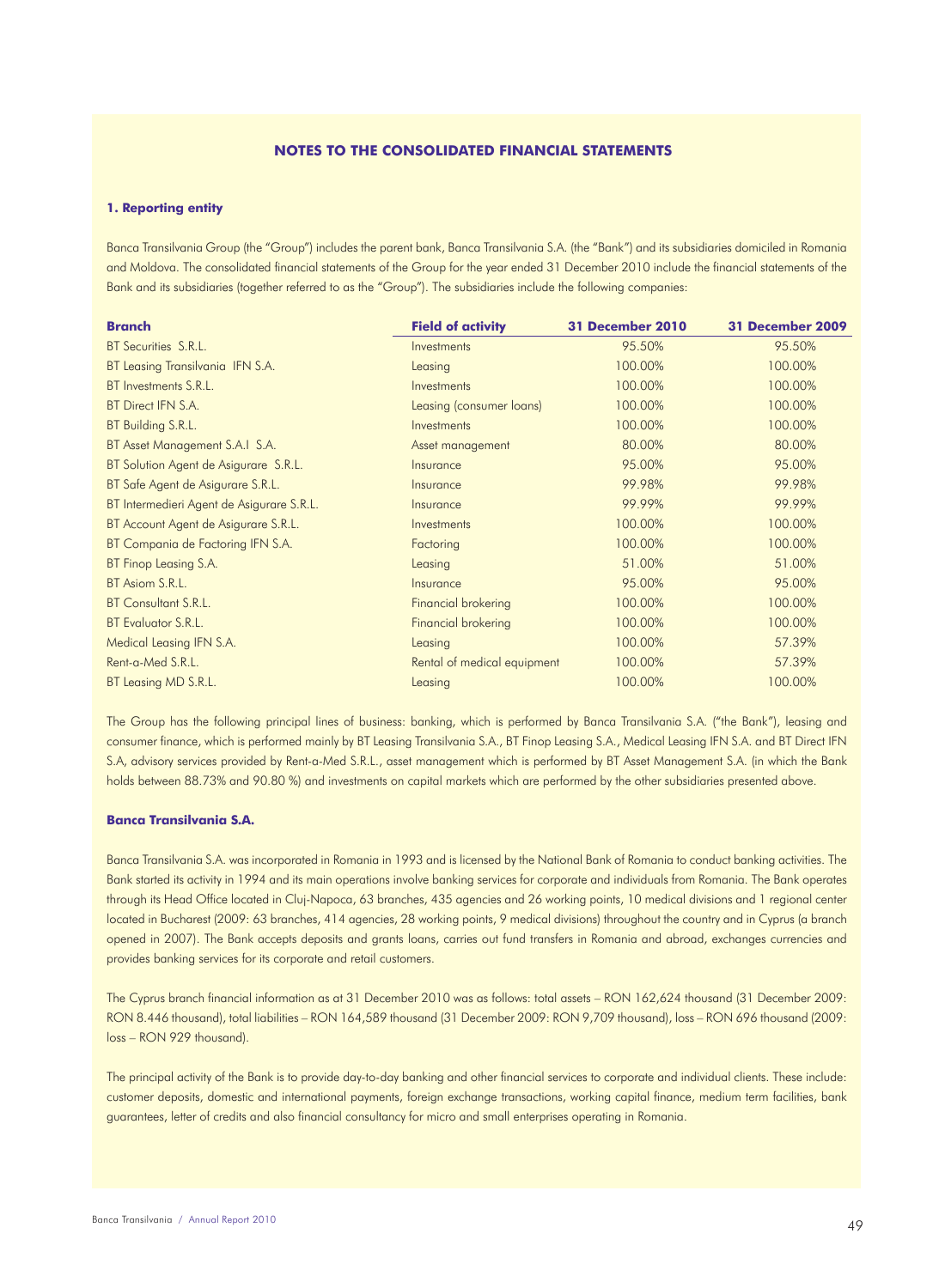The Bank's number of employees as at 31 December 2010 was 6,575 (31 December 2009: 6,098). The registered address of the Bank is 8 Baritiu Street, Cluj-Napoca, Romania.

The structure of the equity holders of the Bank is presented below:

|                                                                   | 31 December 2010 | 31 December 2009 |
|-------------------------------------------------------------------|------------------|------------------|
| The European Bank for Reconstruction and Development ("the EBRD") | 14.68%           | 14.61%           |
| Individuals, citizens of Romania                                  | 28.46%           | 31.33%           |
| Domestic companies                                                | 22.57%           | 20.01%           |
| Foreign individuals                                               | 2.60%            | 3.52%            |
| Foreign companies                                                 | 31.69%           | 30.53%           |
| <b>Total</b>                                                      | 100%             | 100%             |

The Bank's shares are listed on the Bucharest Stock Exchange and are traded under the symbol TLV.

# **BT Leasing Transilvania S.A.**

BT Leasing Transilvania IFN S.A. was incorporated in 1995 as a privately owned joint-stock company, established under Romanian laws. It was initially incorporated under the name of LT Leasing Transilvania S.A., which was changed to the current name in February 2003. The company operates through its Head Office located in Cluj-Napoca, 1 branch and 24 working points (2009: 1 branch and 22 working points) throughout the country. The company leases various types of vehicles and technical equipment.

The number of employees as at 31 December 2010 was 108 (2009: 101 employees). The registered address of BT Leasing Transilvania IFN S.A. is: 1 Baritiu Street, Cluj-Napoca, Romania.

#### **2. Basis of presentation**

#### a) Statement of compliance

The consolidated financial statements of the Group have been prepared in accordance with the International Financial Reporting Standards ("IFRS") as endorsed by the European Union, effective at the Group's annual reporting date, 31 December 2010.

In estimating impairment losses for loans and receivables and net lease investments, the Group has applied the internal methodology described in Note 3 (j) (vii) in order to assess impairment for loans and advances to customers and net lease investments.

#### *Differences between IFRS and statutory financial statements*

The accounting records of the Bank are maintained in RON in accordance with Romanian accounting law and the banking regulations of the National Bank of Romania and the National Bank of Cyprus.

The subsidiaries maintain their accounting records in accordance with Romanian and Moldavian accounting law. All these accounts of the Bank and subsidiaries are defined hereafter as the statutory accounts.

These accounts have been restated to reflect the differences between the statutory accounts and IFRS. Accordingly, adjustments have been made to the statutory accounts, where considered necessary, to bring the financial statements into line, in all material aspects, with the IFRS.

The major changes applied to the statutory financial statements in order to bring them into line with the International Financial Reporting Standards as endorsed by the European Union are: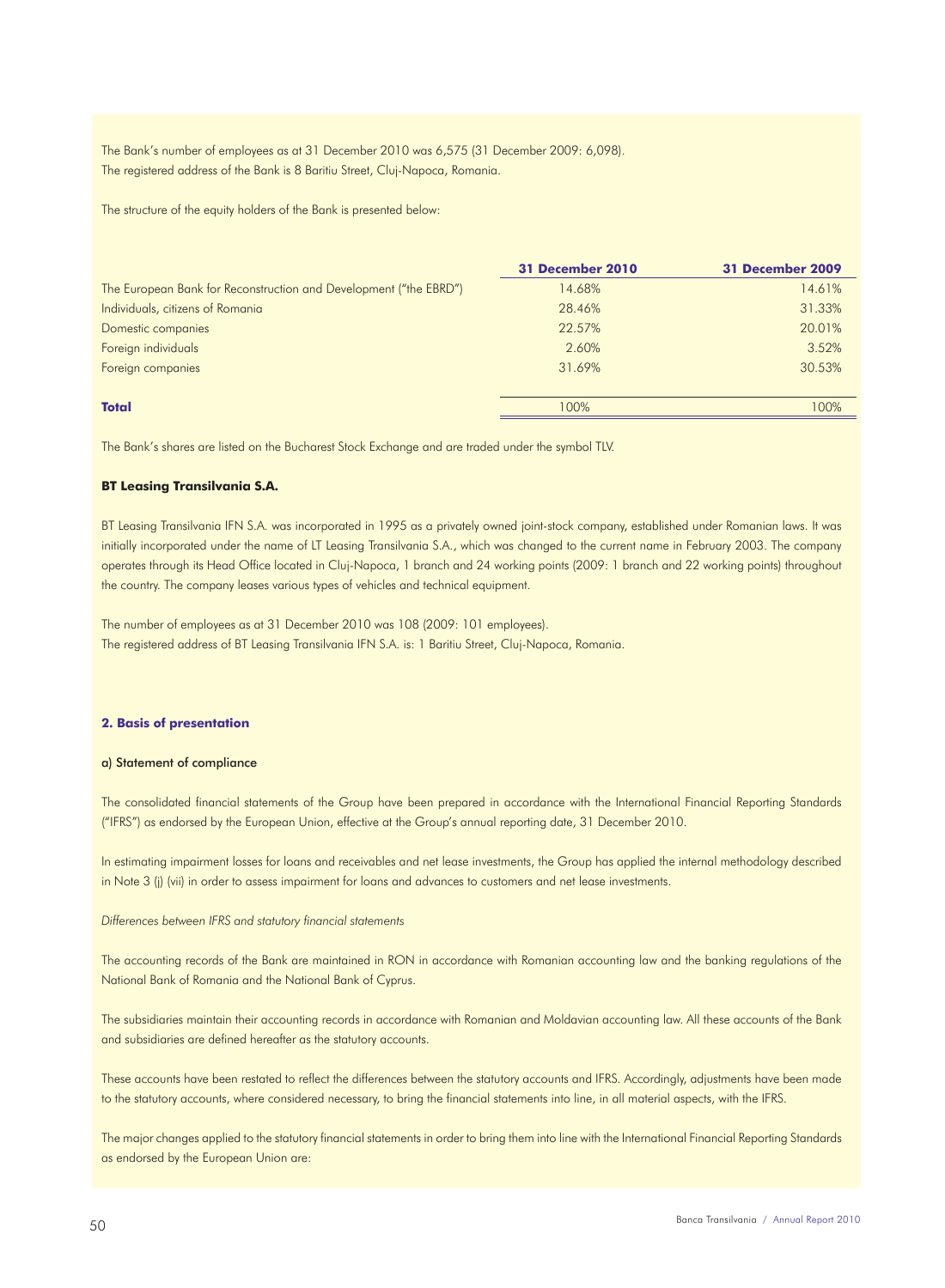- grouping of numerous detailed items into broader captions;
- restatement adjustments required in accordance with IAS 29 ("Financial Reporting in Hyperinflationary Economies") due to the fact that the Romanian economy was hyperinflationary until 31 December 2003 (refer to Note 3c);
- fair value and impairment adjustments required in accordance with IAS 39 ("Financial Instruments Recognition and Measurement');
- setting up provisions for deferred tax, and
- presenting the necessary information in accordance with the IFRS.

#### b) Basis of measurement

The consolidated financial statements of the Group are prepared on a fair value basis, for financial assets and liabilities held at fair value through profit and loss and available-for-sale instruments, except from those for which a reliable measure of fair value is not available.

Other financial assets and liabilities and non-financial assets and liabilities are stated at amortized cost, revaluated amount or historical cost. Non-current assets held for sale are stated at the lower of net carrying amount and fair value, less cost to sale.

#### c) Functional and presentation currency

Items included in the financial statements of each of the Group's entities are measured using the currency of the primary economic environment in which the entity operates ('the functional currency'). The consolidated financial statements are presented in Romanian lei "RON", which is the Bank's and the Group's functional and presentation currency, rounded to the nearest thousand.

#### *Convenience translation*

For the user's information, the restated RON figures have been presented in EUR, following the requirement of IAS 21 "The Effect of Changes in Foreign Exchange Rates". This presentation is not part of the audited financial statements.

According to IAS 21, since the functional currency is RON for translation from RON to EUR the following procedures were followed:

- Assets, liabilities and equity items for all balance sheet items presented (i.e. including comparatives) were translated at the closing rate existing at the date of each presented balance sheet (31 December 2010: 4.2848 RON/EUR; 31 December 2009: 4.2282 RON/EUR);
- Income and expenses items for current period presented were translated at the exchange rates existing at the dates of the transactions or a rate that approximates the actual exchange rates (average exchange rate in 2010: 4.2099 RON/EUR; average exchange rate in 2009: 4.237 RON/EUR);
- All exchange differences resulting from translation in the current period are recognized directly in equity.

The restatement and presentation procedures used according to IAS 21, "The Effects of Changes in Foreign Exchange Rates", could result in differences between the amounts presented in EUR and the real values.

# d) Use of estimates and judgments

The preparation of financial statements in accordance with IFRS as endorsed by the European Union implies that the management uses estimation and judgments that affect the application of accounting policies, as well as the reported value of assets, liabilities, income and expenses. The estimates and associated assumptions are based on historical experience and various other factors that are believed to be reasonable under the circumstances, the result of which form the basis of the judgments used in assessing the carrying value of the assets and liabilities for which no other evaluation sources are available. Actual results may differ from these estimates.

The estimates and judgments are reviewed on an ongoing basis. The review of the accounting estimates are recognized in the period in which the estimate is reviewed if the review affects only that period or in the period of the review and future periods if the review affects both current and future periods.

Information about estimates used in the application of the accounting policies which carry a significant impact on the financial statements, as well as the estimates which involve a significant degree of uncertainty, are described in Notes 4 and 5.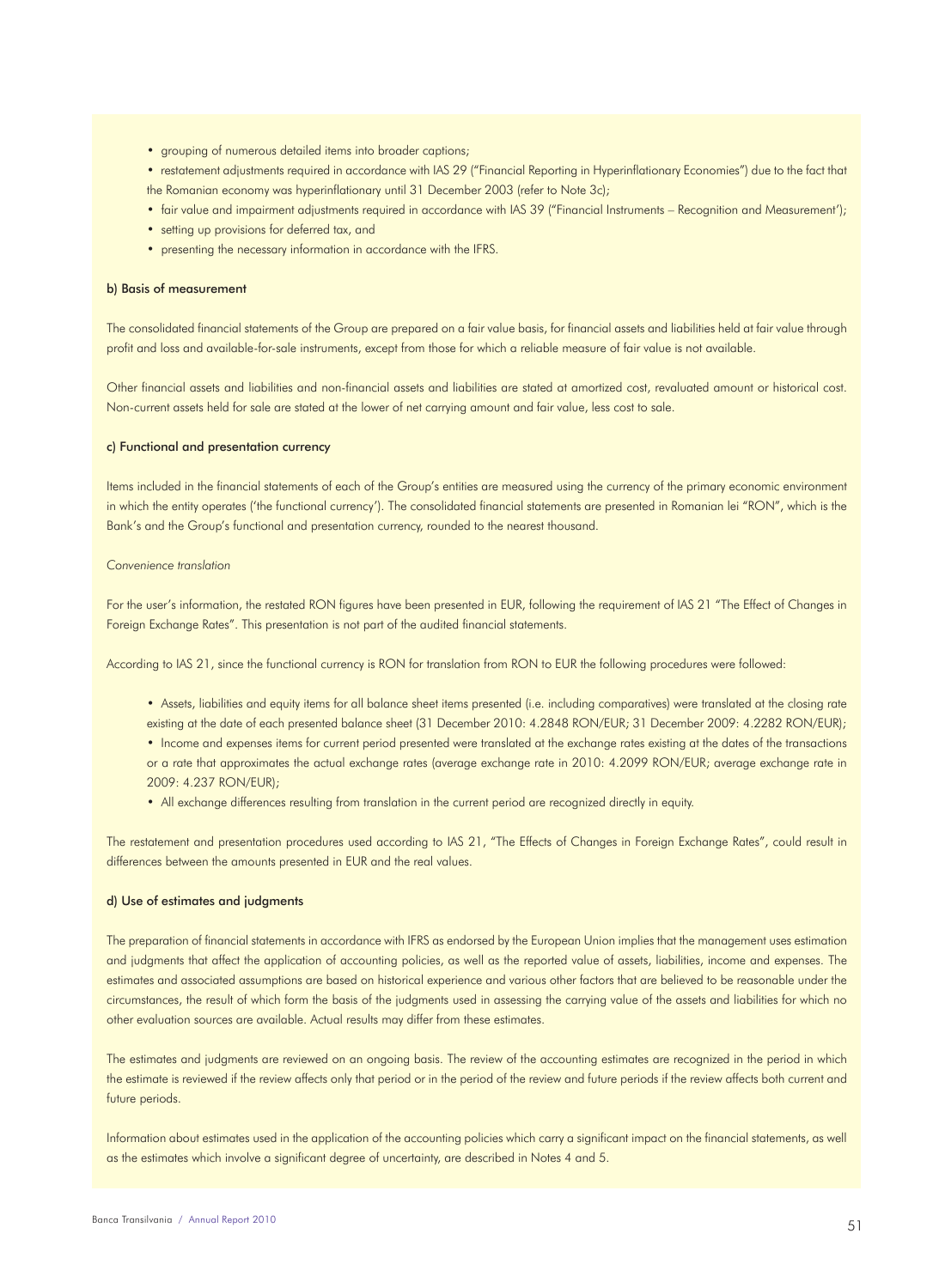#### e) Changes in accounting policies

Effective 1 January 2009 the Group has changed its accounting policy regarding presentation of the consolidated financial statements.

The Group applies revised IAS 1 *Presentation of Financial Statements* (2007), which became effective as of 1 January 2009. As a result, the Group presents in the consolidated statement of changes in equity all owner changes in equity, whereas all non-owner changes in equity are presented in the consolidated statement of comprehensive income; in respect of the consolidated statement of comprehensive income the Group elected the single statement approach.

Comparative information has been re-presented so that it is in conformity with the revised standard.

#### f) Other accounting developments

*Disclosures pertaining to fair value and liquidity risk for financial instruments*

The Group has applied Improving Disclosures about Financial Instruments (Amendments to IFRS 7), issued in March 2009, that require enhanced disclosures about fair value measurements and liquidity risk in respect of financial instruments.

The amendments require that fair value measurement disclosures use a three-level fair value hierarchy that reflects the significance of the inputs used in measuring fair values of financial instruments. Specific disclosures are required when fair value measurements are categorized as Level 3 (significant unobservable inputs) in the fair value hierarchy. The amendments require that any significant transfers between Level 1 and Level 2 of the fair value hierarchy be disclosed separately, distinguishing between transfers into and out of each level. Furthermore, changes in valuation techniques from one period to another, including reasons therefore, are required to be disclosed for each class of financial instruments.

Revised disclosures in respect of fair values of financial instruments are included in note 5.

Further, the definition of liquidity risk has been amended and it is now defined as the risk that an entity will encounter difficulty in meeting obligations associated with financial liabilities that are settled by delivering cash or another financial asset.

The amendments require disclosure of a maturity analysis for non-derivative and derivative financial liabilities, but contractual maturities are required to be disclosed for derivative financial liabilities only when contractual maturities are essential for an understanding of the timing of cash flows. For issued financial guarantee contracts, the amendments require to disclose the maximum amount of the guarantee that could be called. Revised disclosures in respect of liquidity risk are included in note 4.

#### **3. Significant accounting policies**

The accounting policies set out below have been applied consistently to all periods presented in these consolidated financial statements, and have been applied consistently by the Group entities.

#### a) Basis of consolidation

# *i) Subsidiaries*

Subsidiaries are those companies controlled by the Bank. Control exists when the Bank has the power, directly or indirectly, to govern the financial and operating policies of an entity, so as to obtain benefits from its activities. When assessing control, potential voting rights that presently are exercisable or convertible must be taken into consideration. The financial statements of subsidiaries are included in the consolidated financial statements from the date that control starts until the date that control ceases.

The Bank consolidates the financial statements of its subsidiaries in accordance with IAS 27 "Consolidated and separate financial statements". The list of the Group's branches is presented in Note 1.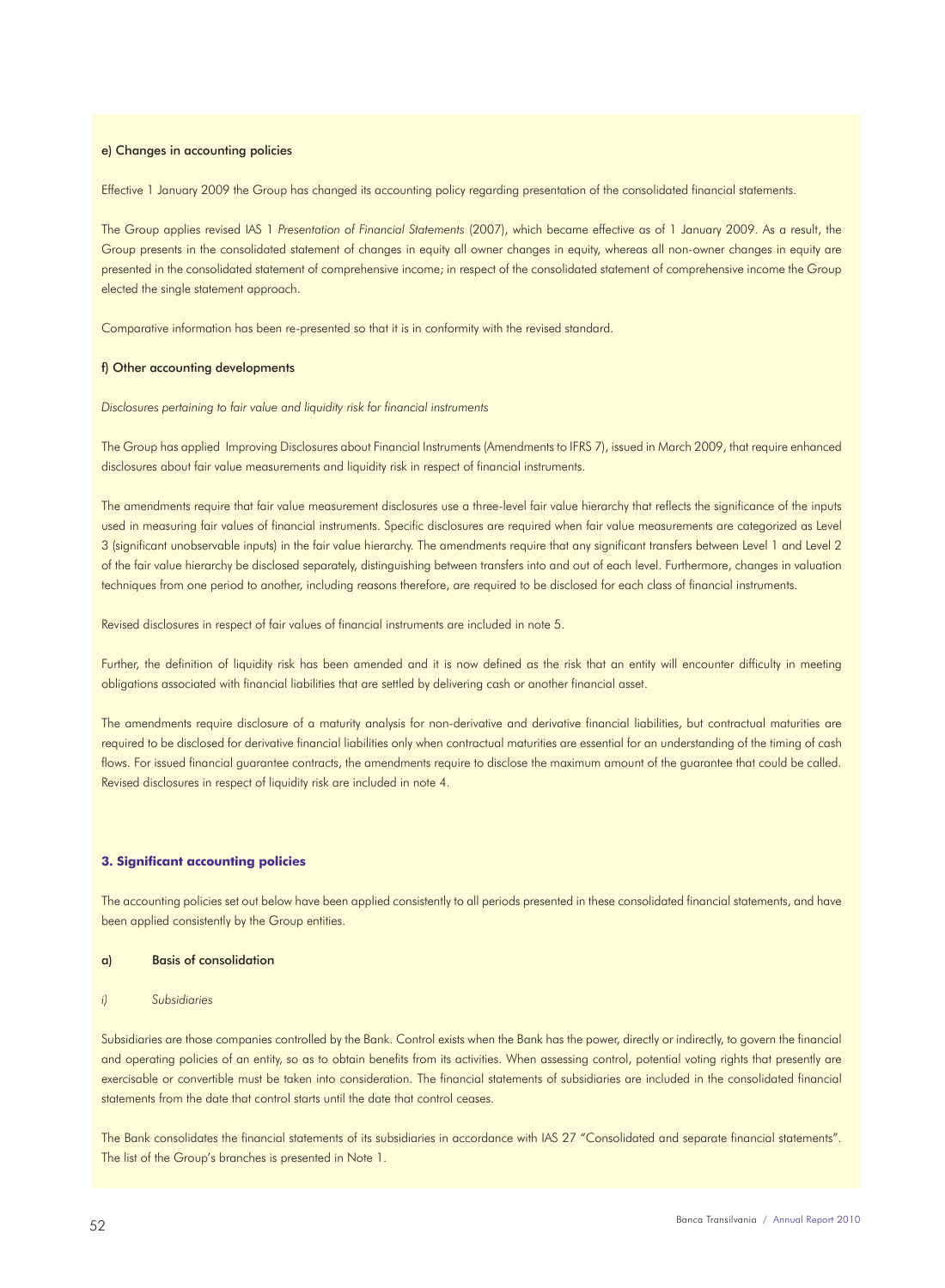#### *(ii) Investment funds management*

The Group manages and administrates assets invested in unit funds on behalf of investors. The financial statements of these entities are not included in these consolidated financial statements except when the Group controls the entity by holding an interest higher than 50% in the respective unit fund.

#### *iii) Associates*

Associates are those companies on which the Group may exercise a significant influence, but not control over the financial and operational policies. The consolidated financial statements include the Group's share of the total recognized gains and losses of associates using the equity method, from the date that significant influence commences until the date that significant influence ceases. If the Group's share of losses from associates exceeds the carrying amount of the investment, the carrying amount is reduced to nil and recognition of further losses is discontinued except to the extent that the Group has incurred obligations in respect of the associate.

At 31 December 2010, the Group does not own investments in associates.

#### *iv) Jointly controlled entities*

Jointly controlled entities are those enterprises where there is a contractually agreed sharing of control over the economic activities of the respective entities, and exist only when the strategic financial and operating decisions relating to the activities require the unanimous consent of the parties sharing control. The consolidated financial statements include the Group's share of interest in a jointly controlled entity using proportionate consolidation in accordance with the provisions of IAS 31 "Interests in joined ventures".

At 31 December 2010, the Group does not own jointly controlled entities.

#### *v) Transactions eliminated on consolidation*

Intra-group balances and transactions as well as any unrealized gains resulted from the intra-group transactions have been eliminated in preparing the consolidated financial statements. Unrealized gains resulted from transactions with associates and jointly controlled entities are eliminated to the extent of the Group's interest in the entity. Unrealized gains resulted from transactions with associates are eliminated against the investment in the associate. Unrealized losses are eliminated in the same way as unrealized gains, but only to the extent that there is no evidence of impairment.

#### b) Foreign currency

#### *i) Foreign currency transactions*

Transactions in foreign currencies are booked in RON at the official exchange rate at the dates of the transaction. Monetary assets and liabilities denominated in foreign currencies at the date of the consolidated statement of financial position are retranslated to the functional currency at the exchange rate at that date.

The gains and losses related to the settlement and translations of these balances using the exchange rate at the end of the financial year are recognized in the income statement, except for the ones booked in equity as a result of applying hedge accounting.

Non-monetary assets and liabilities that are measured in terms of historical cost in a foreign currency are translated using the exchange rate at the date of the transaction. Non-monetary assets and liabilities denominated in foreign currencies that are stated at fair value are translated to the functional currency at the exchange rate valid at the date when the fair value is determined.

Foreign currency differences arising on retranslation are recognized in profit or loss, except for differences arising on the retranslation of availablefor-sale financial assets which are included in the fair value reserve in equity.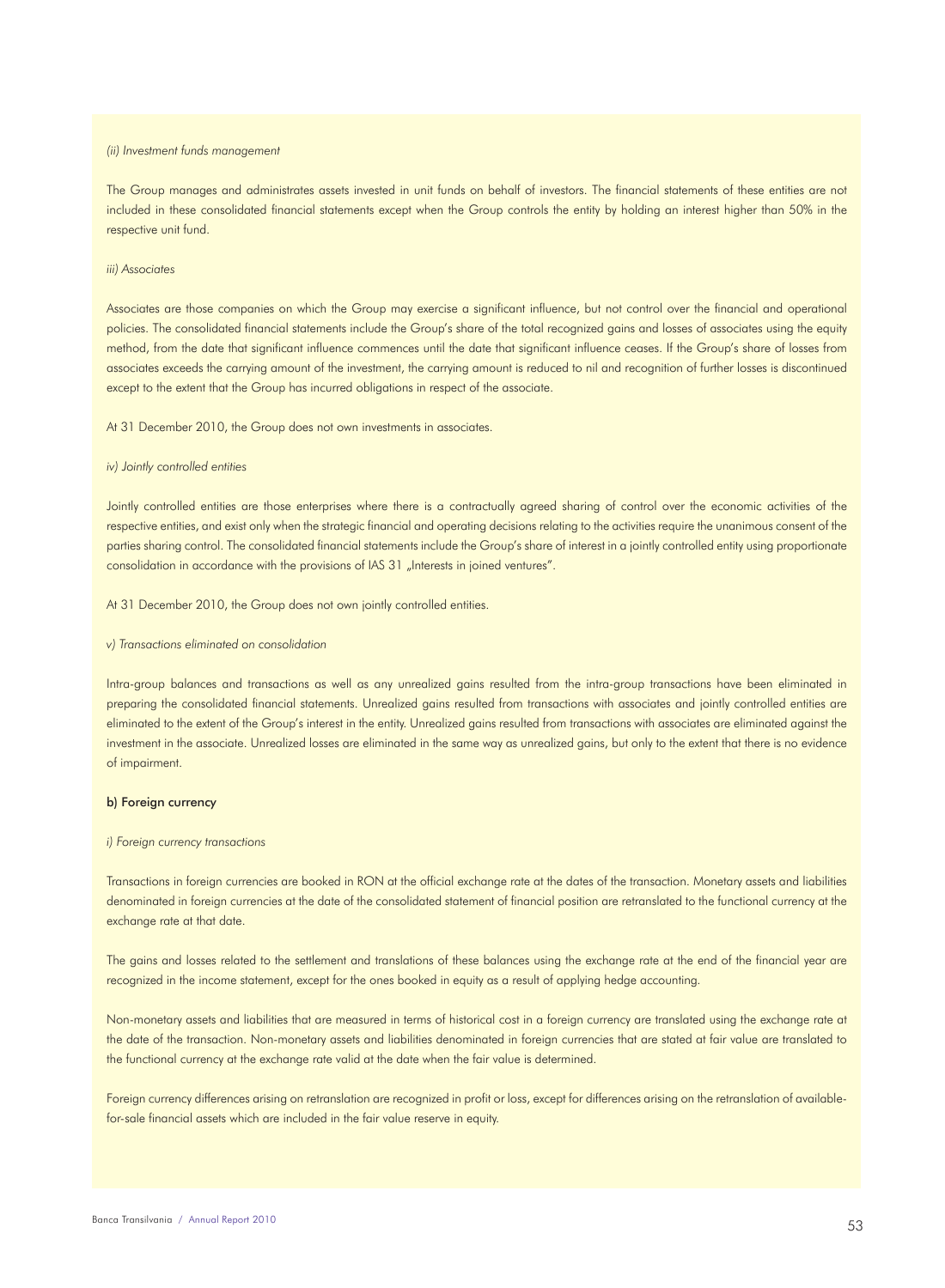#### *ii) Translation of foreign currency operations*

The result and financial position of foreign operations, which have a functional currency different from the functional and presentation currency of the Group, are translated into the presentation currency as follows:

- assets and liabilities, both monetary and non-monetary, of the entity have been translated at the closing rate;
- income and expenses items of these operations have been translated at the average exchange rate of the period, as an estimated for the exchange rates from the dates of the transactions; and
- all resulting exchange differences have been classified as equity until the disposal of the investment.

The exchange rates of major foreign currencies were:

| <b>Currency</b> | <b>31 December 2010</b> | <b>31 December 2009</b> | <b>Variation</b> % |
|-----------------|-------------------------|-------------------------|--------------------|
|                 |                         |                         |                    |
| Euro (EUR)      | $1.1$ FU 4 2848         | $1:$ LEU 4.2282         | 1.34%              |
| US Dollar (USD) | $1 \cdot$ IFU 3 2045    | 1: LEU 2.9361           | 9 1 4%             |

### c) Accounting method for the effect of hyperinflation

According to IAS 29 and IAS 21, the financial statements of an entity whose functional currency of a hyperinflationary economy should be stated in terms of measuring unit current at the date of Consolidated statement of financial position i.e. non monetary items are restated using a general price index from the date of acquisition or contribution.

IAS 29 suggests that economies should be regarded as hyperinflationary if, among other factors, the cumulative inflation rate over a period of three years exceeds 100%.

The continuously decreasing inflation rates and other factors related to the characteristics of the economic environment in Romania indicate that the economy whose functional currency was adopted by the Group ceased to be hyperinflationary, effective for financial periods starting at 1 January 2004. Therefore, the provisions of IAS 29 have no longer been adopted in preparing these financial statements.

Accordingly, the amounts expressed in measuring unit current at 31 December 2003 are treated as the basis for the carrying amounts in these consolidated financial statements and do not represent appraised value, replacement cost, or any other measure of the current value of assets or the prices at which transactions would take place currently.

#### d) Interest income and expenses

Interest income and expenses related to financial investments are recognized in the income statement at amortized cost using the effective interest rate method.

The effective interest method is a method of calculating the amortized cost of a financial asset or a financial liability and of allocating the interest income or interest expense over the relevant period. The effective interest rate is the rate that exactly discounts estimated future cash payments or receipts through the expected life of the financial instrument or, when appropriate, a shorter period to the net carrying amount of the financial asset or financial liability. When calculating the effective interest rate, the Group estimates cash flows considering all contractual terms of the financial instrument (for example, prepayment, call and similar options) but does not consider future credit losses. The calculation includes all fees and commissions paid or received between parties to the contract that are an integral part of the effective interest rate, transaction costs, and all other premiums or discounts.

Fair value changes of derivative instruments held for risk management and other financial assets and liabilities held at fair value are presented in the net trading income.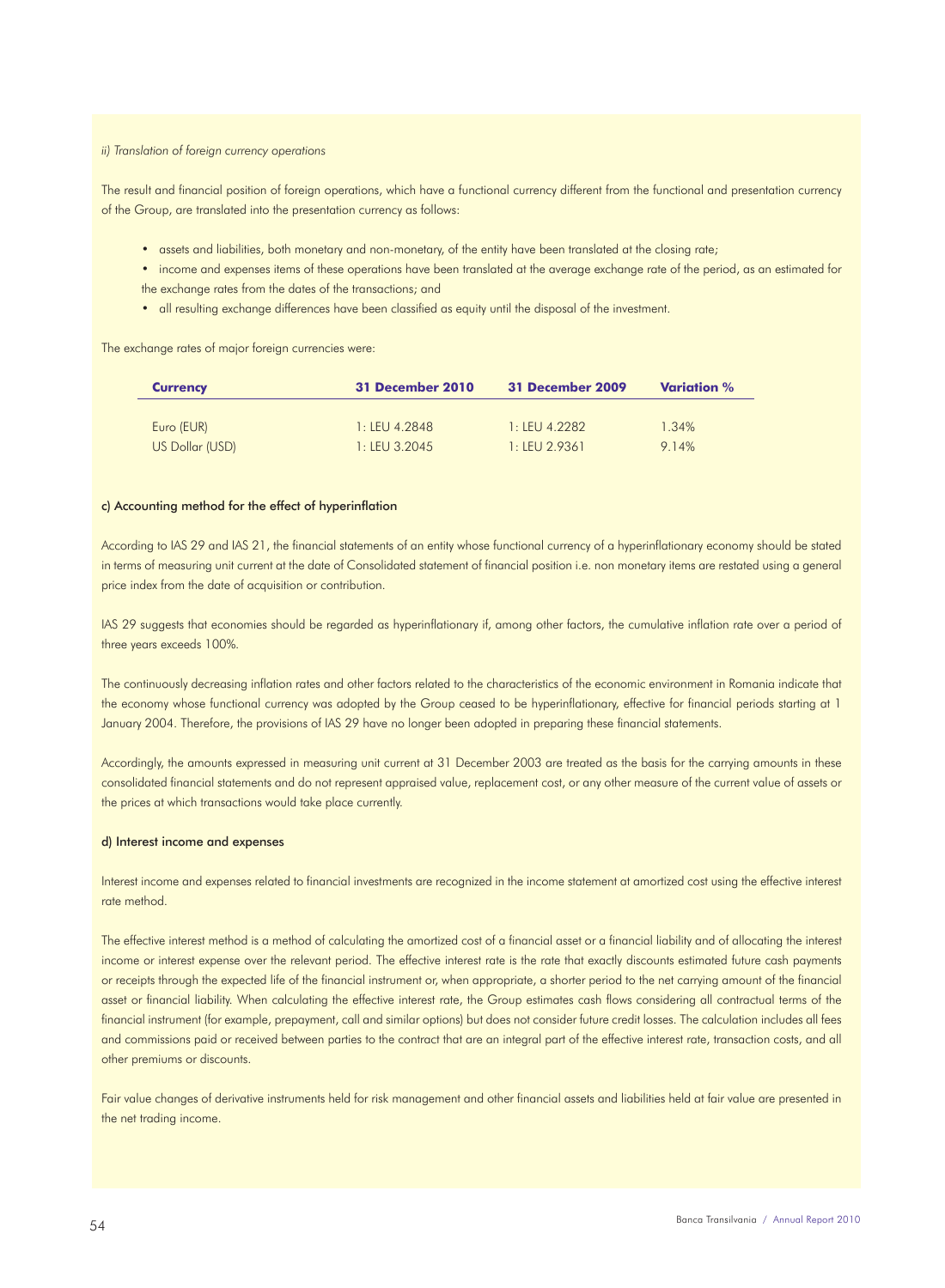#### e) Fees and commissions

Fees and commission income arises on financial services provided by the Group including commitment fees, card fees, cash management services, brokerage services, investment advice and financial planning, investment banking services, project and structured finance transactions, and asset management services.

Fee and commission directly attributable to the financial asset or liability origination (both income and expense) are included in the measurement of the effective interest rate. Loan commitments fees that are likely to be drawn down, are deferred, together with the related direct costs, and are recognized as an adjustment to the effective interest rate of the loan.

Other fee and commission income arising from financial services provided by the Group including investment management services, brokerage services, and account services fees are recognized as the related service is provided in the income statement. Other fees and commission expense relates mainly to transaction and service fees, which are expensed as the services are received.

### f) Net trading income

Net trading income represents the difference between the gain and loss related to the trading assets and liabilities and includes all fair value changes realized and unrealized and net foreign exchange differences.

#### g) Dividends

Dividend income is recognized in the income when the right to receive income is established. Income from equity investments and other non-fixed income investments are recognized as dividend income when they accrue. Dividends are reflected as a component of other operating income.

Dividends are treated as an appropriation of profit in the period they are declared and approved by the General Shareholders Meeting. The only profit available for distribution is the profit for the year recorded in the Romanian statutory accounts, which differs from the profit in these financial statements, prepared in accordance with IFRS, due to the differences between the applicable Romanian Accounting Regulations and IFRS as endorsed by the European Union.

#### h) Lease payments

Payments made under operating leases are recognized in profit or loss on a straight-line basis over the term of the lease. Lease incentives received are recognized as an integral part of the total lease expense, over the term of the lease. Operating lease expense is recognized as a component of the operating expenses.

Minimum lease payments made under finance leases are apportioned between the interest expense and the reduction of the outstanding liability. Interest expense is allocated to each period during the lease term, so as to produce a constant periodic rate of interest on the remaining balance of the liability. Contingent lease payments are accounted for by revising the minimum lease payments over the remaining term of the lease when the lease adjustment is confirmed.

#### i) Income tax expense

Income tax for the year comprises current and deferred tax, Income tax is recognized in the income statement except to the extent that it relates to items recognized directly in equity, in which case it relates to equity elements.

Current tax is the expected tax payable on the taxable income for the year, using tax rates enacted or substantially enacted at the balance sheet date, and any adjustment to tax payable in respect of prior periods.

Deferred tax is provided using the balance sheet liability method, providing for temporary differences between the carrying amounts of assets and liabilities for financial reporting purposes and the amounts used for taxation purposes. Deferred tax is not recognized for the following temporary differences: the initial recognition of the goodwill, the initial recognition of the assets and liabilities that come from transactions other than business mergers and which have no impact on the accounting profit nor on the fiscal one and differences related to investments in subsidiaries, as long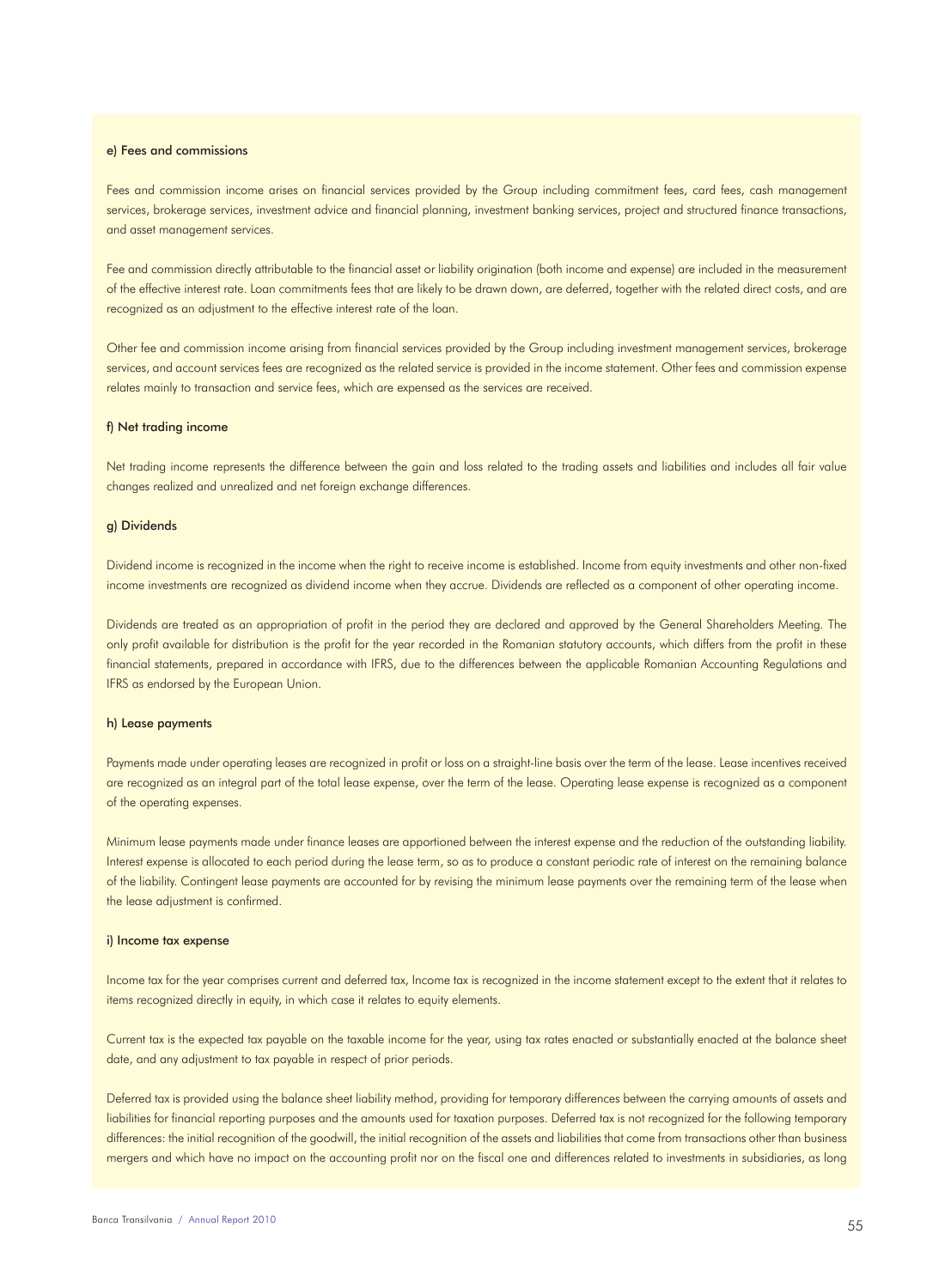as they are not considered to be reversed in the near future. The amount of deferred tax provided is based on the expected manner of realization or settlement of the carrying amount of assets and liabilities, using tax rates enacted or substantively enacted at the date of the consolidated statement of financial position.

A deferred tax asset is recognized only to the extent that it is probable that future taxable profits will be available against which the asset can be utilized. Deferred tax assets are reduced to the extent that it is no longer probable that the related tax benefit will be realized.

Additional income taxes that arise from the distribution of dividends are recognized at the same time as the liability to pay the related dividend.

The tax rate used to calculate the current and deferred tax position at 31 December 2010 was 16% (31 December 2009: 16%).

#### j) Financial assets and liabilities

#### *(i) Classifications*

The Group classifies its financial assets and liabilities in the following categories:

*Financial assets or financial liabilities at fair value through profit or loss*. This category has two sub-categories: financial assets or financial liabilities held for trading, and those designated at fair value through profit or loss at inception. A financial instrument is classified in this category if acquired principally for the purpose of short term profit-taking or if so designated by management. Derivatives are also categorized as held for trading unless the derivative is a designated and effective hedging instrument. The financial instruments at fair value through profit or loss comprise listed equity securities and derivatives instruments.

*Loans and receivables* are non-derivative financial assets with fixed or determinable payments that are not quoted in an active market, other than those that the Group intends to sell immediately or in the near term, those that the Group, upon initial recognition, designates at fair value through profit and loss, those that the Group, upon initial recognition, designates as available for sale or those for which the holder may not recover substantially all of its initial investment, other than because of credit deterioration. Loans and receivables comprise loans and advances to banks and customers and net lease investments.

*Held-to-maturity investments* are non-derivative financial assets with fixed or determinable payments and fixed maturities that the Group's management has the positive intention and ability to hold to maturity. As at 31 December 2009 and 31 December 2010 the Group included in this category certain treasury bills issued by the Ministry of Public Finance.

*Available-for-sale financial assets* are those financial assets that are designated as available for sale or are not classified as loans and advances, held-to-maturity investments or financial assets at fair value through profit or loss. Available-for-sale instruments include treasury bonds and other bonds eligible for discounting with central banks, investments in unit funds, equity investments and other investment securities that are not at fair value through profit and loss or held-to-maturity.

#### *(ii) Recognition*

Financial assets and financial liabilities are initially recognized at fair value plus, in case of financial assets and financial liabilities not carried at fair value through profit or loss, directly attributable transaction costs.

The Group initially recognizes: loans and advances, deposits, debt securities issued and subordinated liabilities on the date that they are originated. All other financial assets and liabilities (including assets and liabilities designated at fair value through profit or loss) are initially recognized on the trade date at which the Group becomes a party to the contractual provisions of the financial instrument.

#### *(iii) Derecognition*

The Group derecognizes a financial asset when the contractual rights to the cash flows from the asset expire, or it transfers the rights to receive the contractual cash flows on the financial asset in a transaction in which substantially all the risks and rewards of ownership of the financial asset are transferred. Any interest in transferred financial assets that is created or retained by the Group is recognized as a separate asset or liability.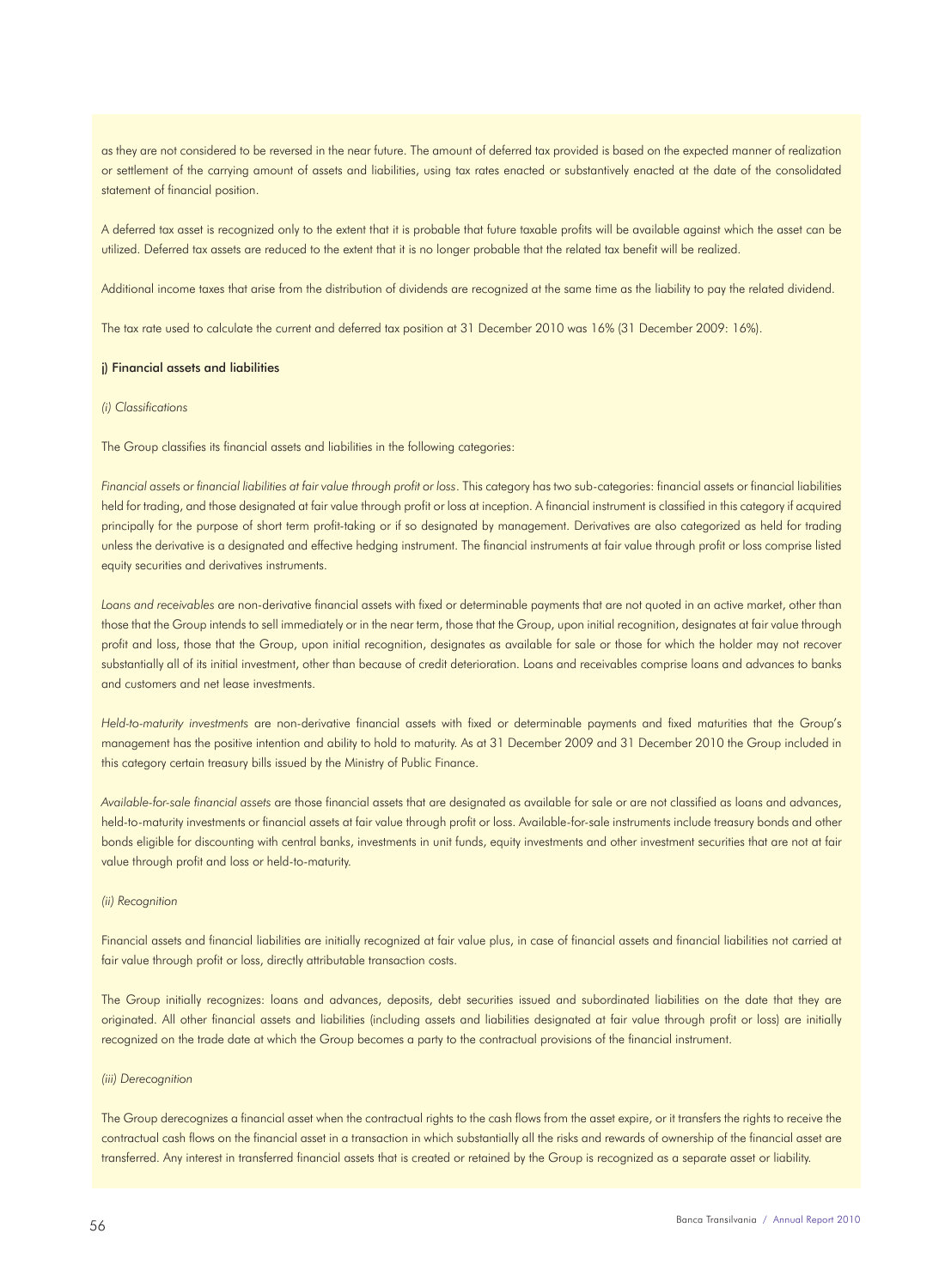On derecognition of a financial asset, the difference between the carrying amount of the asset (or the carrying amount allocated to the portion of the asset transferred), and the sum of (i) the consideration received (including any new asset obtained less any new liability assumed) and (ii) any cumulative gain or loss that had been recognized in other comprehensive income is recognized in profit or loss.

The Group derecognizes a financial liability when its contractual obligations are discharged or cancelled or expire.

The Group enters into transactions whereby it transfers assets recognized on its balance sheet, but either retains all risks or rewards of the transferred assets or just a portion of them. If all or substantially all risks and rewards are retained, then the transferred assets are not derecognized from the balance sheet. Transfers of assets with retention of all or substantially all risks and rewards include, for example, securities lending and repurchase transactions.

When assets are sold to a third party with a concurrent total rate of return swap on the transferred assets, the transaction is accounted for as a secured financing transaction similar to repurchase transactions. In transactions where the Group neither retains nor transfers substantially all the risks and rewards of ownership of a financial asset, it derecognizes the asset if control over the asset is lost.

The rights and obligations retained in the transfer are recognized separately as assets and liabilities as appropriate. In transfers where control over the asset is retained, the Group continues to recognize the asset to the extent of its continuing involvement, determined by the extent to which it is exposed to changes in the value of the transferred asset.

#### *(iv) Offsetting*

Financial assets and liabilities are offset and the net amount reported in the statement of financial position when and only when there is a legally enforceable right to set off the recognized amounts and there is an intention to settle on a net basis, or realize the asset and settle the liability simultaneously.

Income and expenses are presented on a net basis only when permitted by the accounting standards, or for gains and losses arising from a group of similar transactions such as in the Group's trading activity.

#### *(v) Amortized cost measurement*

The amortized cost of a financial asset or liability is the amount at which the financial asset or liability is measured at initial recognition, minus principal repayments, plus or minus the cumulative amortization using the effective interest method of any difference between the initial amount recognized and the maturity amount, less any reduction for impairment.

#### *(vi) Fair value measurement*

Fair value is the amount for which an asset could be exchanged, or a liability settled, between knowledgeable, willing parties in an arm's length transaction on the measurement date.

When available, the Group measures the fair value of an instrument using quoted prices in an active market for that instrument. A market is regarded as active if quoted prices are readily and regularly available and represent actual and regularly occurring market transactions on an arm's length basis. If a market for a financial instrument is not active, the Group establishes fair value using a valuation technique. Valuation techniques include using recent arm's length transactions between knowledgeable, willing parties (if available), reference to the current fair value of other instruments that are substantially the same, discounted cash flow analyses and option pricing models. The chosen valuation technique makes maximum use of market inputs, relies as little as possible on estimates specific to the Group, incorporates all factors that market participants would consider in setting a price, and is consistent with accepted economic methodologies for pricing financial instruments. Inputs to valuation techniques reasonably represent market expectations and measures of the risk-return factors inherent in the financial instruments. The Group calibrates valuation techniques and tests them for validity using prices from observable current market transactions in the same instrument or based on other observable market data.

The best evidence of the fair value of a financial instrument at initial recognition is the transaction price, i.e., the fair value of the consideration given or received, unless the fair value of that instrument is evidenced by comparison with other observable current market transactions in the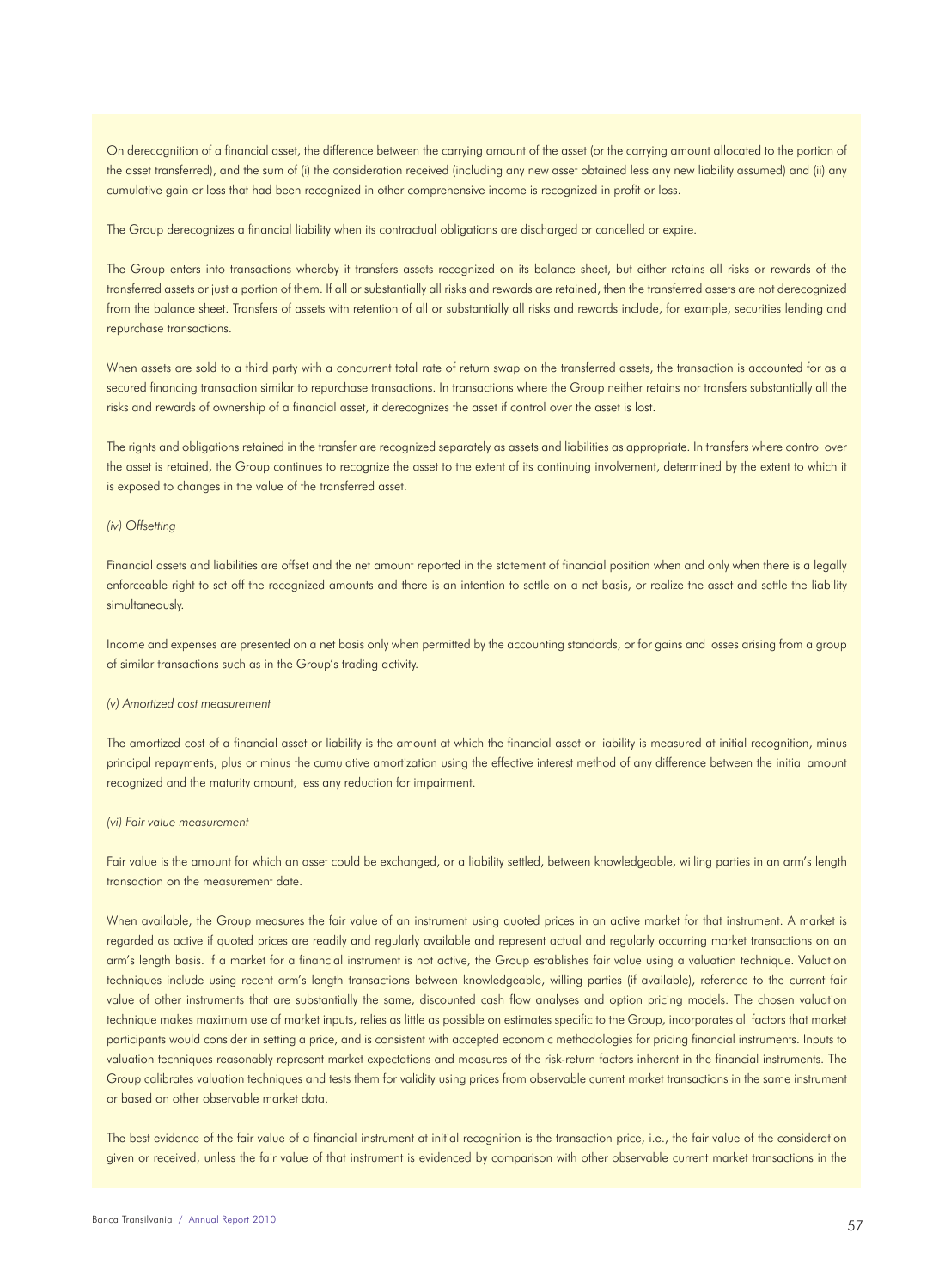same instrument (i.e., without modification or repackaging) or based on a valuation technique whose variables include only data from observable markets. When transaction price provides the best evidence of fair value at initial recognition, the financial instrument is initially measured at the transaction price and any difference between this price and the value initially obtained from a valuation model is subsequently recognized in profit or loss on an appropriate basis over the life of the instrument but not later than when the valuation is supported wholly by observable market data or the transaction is closed out.

Where discounted cash flow techniques are used, estimated future cash flows are based on management's best estimates and the discount rate is a market related rate for an instrument with similar terms and conditions. Where pricing models are used, inputs are based on market related measures at the date of consolidated statement of financial position. Where a fair value cannot be reliably be estimated, equity instruments that do not have a quoted market price in an active market are measured at cost and periodically tested for impairment.

*(vii) Identification and measurement of impairment* 

#### *Assets held at amortized cost*

At each balance sheet date the Group assesses whether there is objective evidence that financial assets not carried at fair value through profit or loss are impaired. Financial assets or a group of financial assets are impaired when objective evidence demonstrates that a loss event has occurred after the initial recognition of the asset ("loss generating event"), and that the loss event has an impact on the future cash flows on the asset that can be estimated reliably.

It is probable that the identification of a single event responsible for the impairment is difficult. Impairment may have been caused by the combined effect of multiple events. The losses expected as a result of the future events, regardless of their probability, are not recognized.

If there is objective evidence that an impairment loss on financial assets carried at amortized cost has been incurred, the amount of the loss is measured as the difference between the asset's carrying amount and the present value of estimated future cash flows discounted at the financial asset's original effective interest rate (i.e. the effective interest rate computed at initial recognition). If a financial asset has a variable interest rate, the discount rate for measuring any impairment loss is the variable interest rate at current rate, specified in the contract. The asset's accounting value can be decreased directly or by using an impairment account. The expense with the impairment loss is recognized in the income statement.

If during a future period, an event that took place after the date of the impairment recognition generates decrease in the impairment expense, the formerly recognized impairment loss is reversed either directly or through the adjustment of an impairment account. The impairment decrease is recognized through profit and loss.

#### *Loans and advances to customers and net lease investments*

The Group, based on its internal impairment assessment methodology, included observable data on the following loss events that comes to its attention as objective evidence that loans and advances to customers and net lease investments or groups of assets are impaired:

(a) significant financial difficulty of the borrower (lessee) determined in accordance with the Group's internal rating system;

(b) a breach of contract, such as a default or delinquency in interest or principal payments of the borrowers (individually and in the same group of borrowers);

(c) the lender, for economic or legal reasons relating to the borrower's or lessee's financial difficulty, granting to the borrower a concession that the lender would not otherwise consider such as the rescheduling of the interest or principal payments;

(d) is becoming probable that the borrower will enter bankruptcy or other financial reorganization;

(e) credible information indicating a measurable decrease in the estimated future cash flows of a group of financial assets from the date of the initial recognition, regardless of the fact that the decrease cannot be identified for each asset, including:

- i. unfavorable change in the payment behavior of the Group's debtors, or
- ii. national or local economic circumstances that can be correlated to the loss / depreciation of the Group's assets.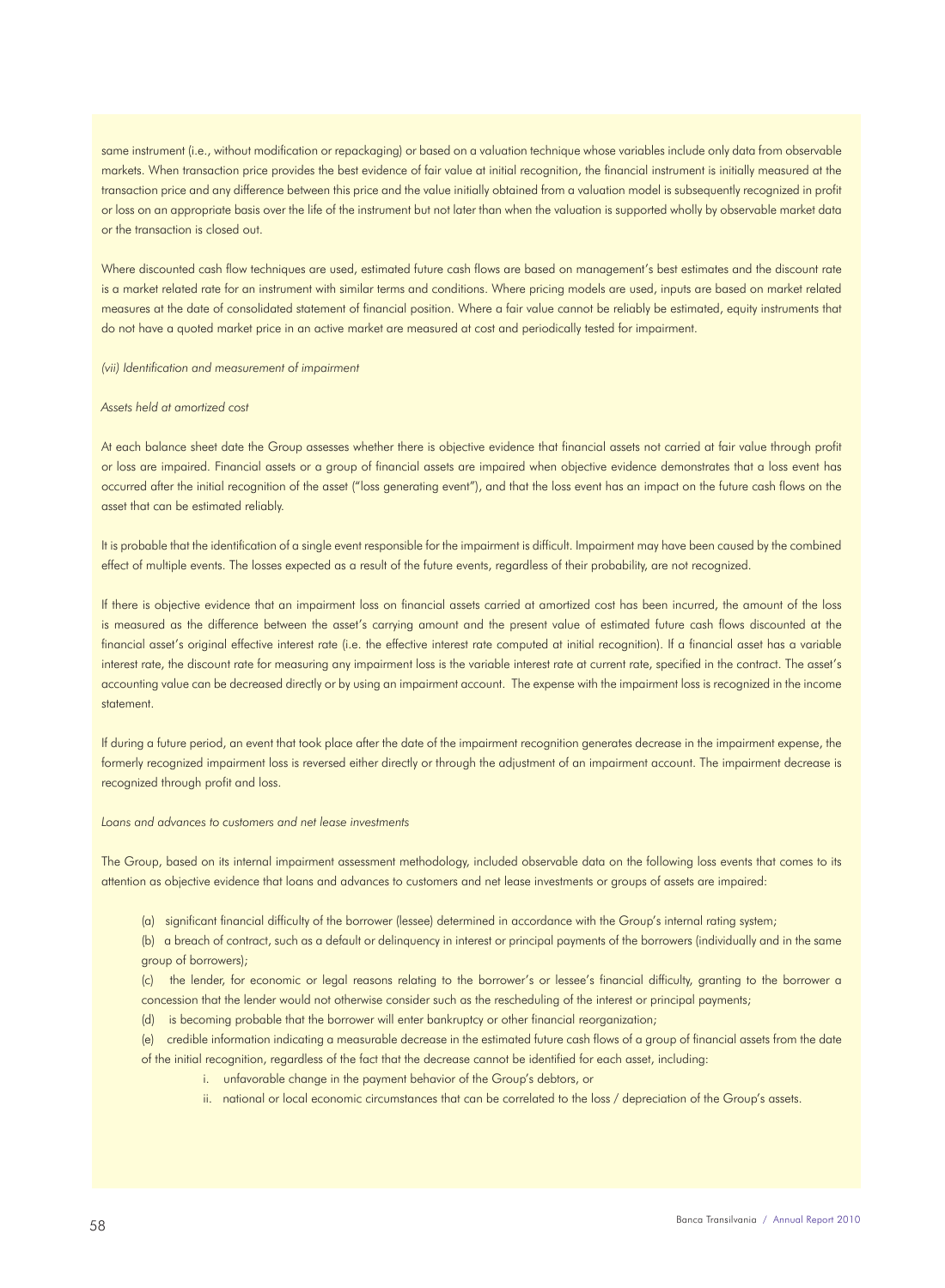The Group first assesses whether objective evidence of impairment exists as described above, individually for loans to customers and net lease investments that are individually significant, and individually or collectively for loans to customers and net lease investments that are not individually significant.

If the Group determines that no objective evidence of impairment exists for an individually assessed financial asset, whether significant or not, it includes the loans to customers and net lease investments in groups with similar credit risk characteristics and collectively assesses them for impairment. Loans and advances to customers and net lease investments that are individually assessed for impairment and for which an impairment loss is or continues to be recognized are not included in a collective assessment of impairment. The calculation of the present value of the estimated future cash flows of a collateralized loan and net lease investments reflects the cash flows that may result from foreclosure less costs for obtaining and selling the collateral, whether or not foreclosure is probable.

For the purpose of a collective evaluation of impairment, loans and advances to customers and net lease investments are grouped on the basis of similar credit risk characteristics that are indicative of the debtors' ability to pay all amounts due according to the contractual terms (for example, on the basis of the industry for corporate clients and small and medium enterprises and on the basis of significant types of products for individuals).

Management considers that these characteristics chosen are the best estimate of similar credit risk characteristics relevant to the estimation of future cash flows for groups of such loans and net lease investments by being indicative of the debtors' ability to pay all amounts due according to the contractual terms of the assets being evaluated.

Future cash flows in a group of loans and advances to customers and net lease investments that are collectively evaluated for impairment are estimated on the basis of historical loss experience for loans and net lease investments with credit risk characteristics similar to those in the group. Historical loss experience is adjusted on the basis of current observable data to reflect the effects of current conditions that did not affect the period on which the historical loss experience is based and to remove the effects of conditions in the historical period that do not exist currently.

The group regularly reviews the methodology and assumptions used to estimate future cash flows to reduce differences between estimated and actual losses.

Due to the inherent limitations regarding the information structure and limitations on the current methodology related to impairments for doubtful loans and advances to customers at 31 December 2010, the estimated value of depreciation may differ from the amount that would be obtained if the Group had been supported by the system information processing to lean in more detail the historical data series. In the context of the approach as a basis of accounting IFRS as of 1 January 2012, the Bank is in the process of implementing a new system and working methodologies that will provide a better approach to the issues outlined above.

#### *Available for sale financial assets*

For financial assets classified as available-for-sale, when a decline in the fair value of an available-for-sale financial asset has been recognized directly in equity and there is objective evidence that the asset is impaired, the cumulative loss that had been recognized directly in equity shall be released directly from equity and recognized in profit or loss even though the financial asset has not been derecognize.

The amount of the cumulative loss that is released from equity and recognized in profit or loss shall be the difference between the acquisition cost (net of any principal repayment and amortization) and current fair value, less any impairment loss on that financial asset previously recognized in income statement.

Impairment losses recognized in income statement for an investment in an equity instrument classified as available-for-sale shall not be released through profit or loss. If, in a subsequent period, the fair value of a debt instrument classified as available-for-sale increases and the increase can be objectively related to an event occurring after the impairment loss was recognized in profit or loss, the impairment loss shall be reversed, with the amount of the reversal recognized in profit or loss.

#### *Financial assets carried at cost*

If there is objective evidence that an impairment loss has been incurred on an unquoted equity instrument that is not carried at fair value because its fair value cannot be reliably measured, or on a derivative asset that is linked to and must be settled by delivery of such an unquoted equity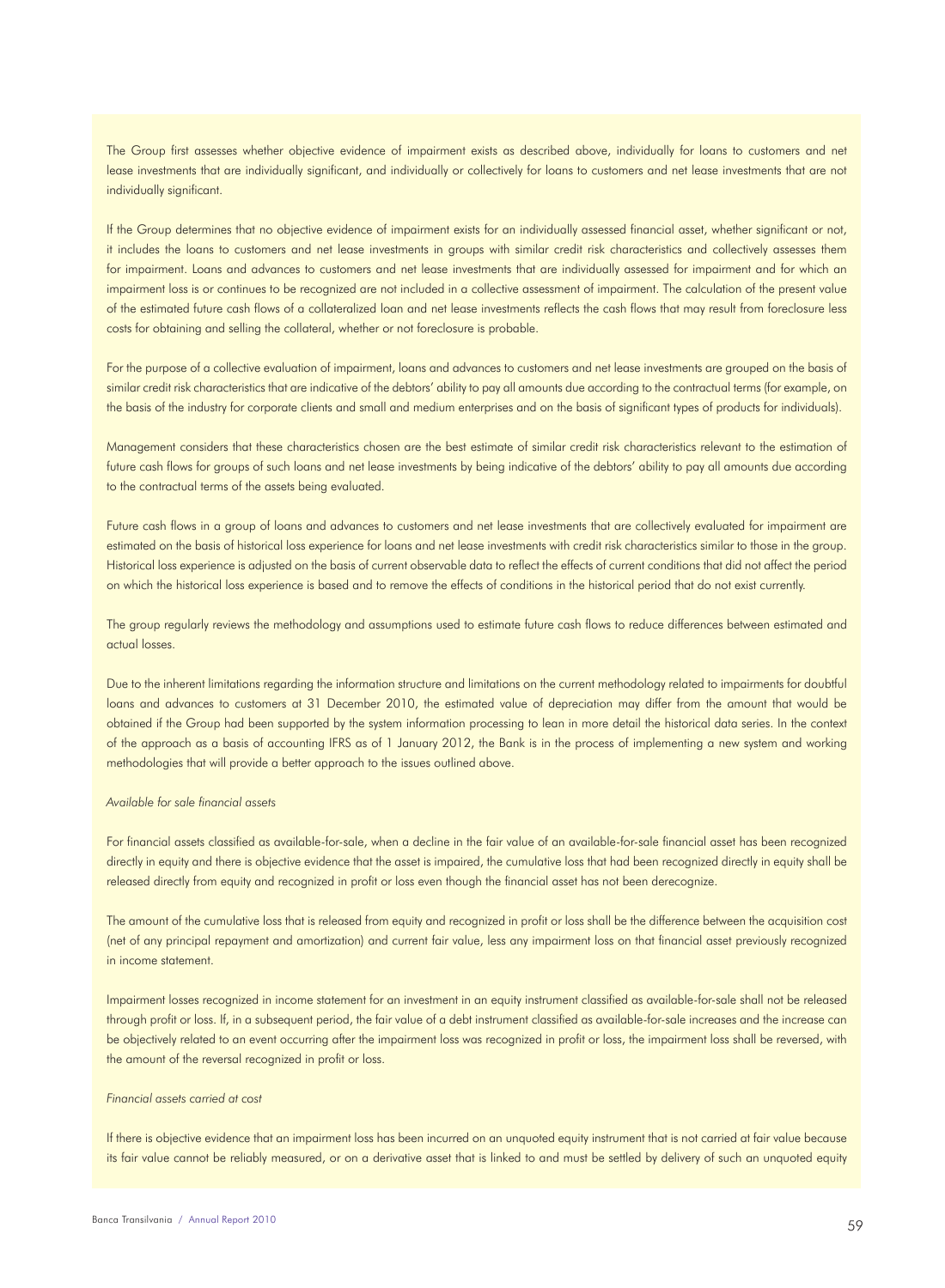instrument, the amount of the impairment loss is measured as the difference between the carrying amount of the financial asset and the present value of estimated future cash flows discounted at the current market rate of return for a similar financial asset. Such impairment losses are not reversed through income statement.

*(viii) Designation at fair value through profit and loss*

The Group has designated financial assets and liabilities at fair value through profit and loss when:

- eliminates or significantly reduces an evaluation or recognition mismatch ("accounting error") which might have arisen from the measurement of the assets and liabilities or from the recognition of their gain or loss based on different principles;
- they are part of a group of financial assets or liabilities managed, evaluated and reported to the management on a fair value basis according to the risk management documentation / investment strategy; or
- they are hybrid contracts through which an entity can reflect the entire contract at fair value through in profit and loss.

# k) Cash and cash equivalents

Cash and cash equivalents comprise: cash on hand, unrestricted balances held with the National Bank of Romania and highly liquid financial assets with original maturities of less than three months, which are subject to insignificant risk of changes in their fair value.

Cash and cash equivalents are carried at amortized cost in the consolidated statement of financial position.

#### l) Trading assets and liabilities

Trading assets and liabilities are those assets and liabilities that the Group acquires or incurs principally for the purpose of selling or repurchasing in the near term, or holds as part of a portfolio that is managed together for short-term profit or position taking.

Trading assets and liabilities are initially recognized and subsequently measured at fair value in the Consolidated statement of financial position and the transaction costs are taken directly to comprehensive income. All changes in fair value are recognized as part of net trading income in comprehensive income. Trading assets and liabilities are not reclassified subsequent to their initial recognition.

#### m) Derivatives

*(i) Derivatives held for risk management purposes* 

Derivatives held for risk management purposes include all derivative assets and liabilities that are not classified as trading assets or liabilities. Derivatives held for risk management purposes are measured at fair value in the Consolidated statement of financial position.

When a derivate is not held for trading, and is not designated in a qualifying hedge relationship, all changes in its fair value are recognized immediately in statement of comprehensive income as a component of net trading income.

#### *(ii) Embedded derivatives*

Derivatives may be embedded in another contractual arrangement (a "host contract"). The Group accounts for embedded derivatives separately from the host contract when the host contract is not itself carried through profit and loss, and the characteristics of the embedded derivatives are not clearly and closely related to the host contract. Separate embedded derivatives are accounted for depending on their classification, and are presented in Consolidated statement of financial position together with the host contract.

#### n) Loans and advances and net lease investments

Loans and advances are non-derivative financial assets with fixed or determinable payments that are not quoted in an active market and that the Group does not intend to sell immediately or in the near term.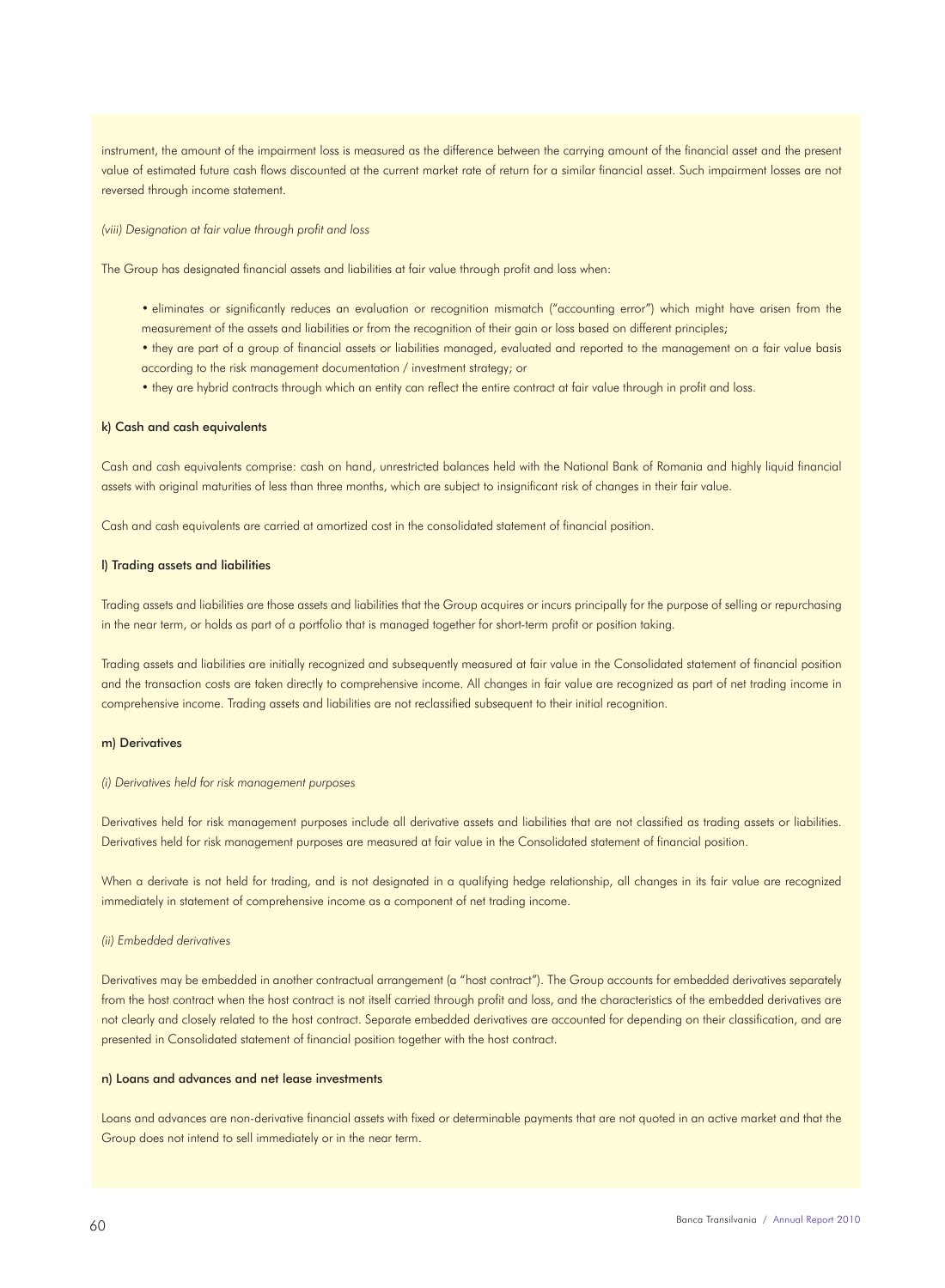When the Group is the lessor in a lease agreement that transfers substantially all the risks and rewards incidental to ownership of an asset to the lessee, the arrangement is presented within loans and advances. Consumer loans granted to customers are also included in net lease investments.

Loans and advances and net lease investments are initially measured at fair value plus incremental direct transaction costs, and subsequently measured at their amortized cost using the effective interest method as described in the accounting policy 3(d) above, except when the Group chooses to carry the loans and advances and net lease investments at fair value through profit or loss as described in accounting policy 3(j) (viii) above.

Loans and advances are stated at net value after the deducting of the provision for impairment. It is recorded according to the loans and advances and net lease investments, identified as impaired based on continual assessment, to bring these assets to their recoverable amount.

#### o) Investment securities

Investment securities are initially measured at fair value plus incremental direct transaction costs and subsequently accounted for depending on their classification as either held-to-maturity, fair value through profit and loss or available-for-sale.

#### *(i) Held to maturity*

Held-to-maturity investments are carried at amortized cost using the linear method. The linear amortization method used to determine the amortized cost for held-to-maturity investments represent the management's best estimate for the value of the corresponding amortization and the impact of applying the effective interest rate method would not be material. Any sale or reclassification of a significant amount of held-to-maturity investments not close to their maturity would result in the reclassification of all held-to-maturity investments as available-for-sale, and prevent the Group from classifying investment securities as held-to-maturity for the current and the following two financial years.

#### *(ii) Fair value through profit and loss*

The Group carries some investment securities at fair value, with fair value changes recognized immediately in profit or loss as described in accounting policy 3(l).

#### *(iii) Available-for-sale*

Debt securities such as treasury bills issued by the Government of Romania are classified as available-for-sale assets.

The Group considered that the effective transaction prices would be between the informative BID-ASK quotations obtained, which was an interval within which the Group could have realistically negotiated the quotations for each series and taken into account the volume of its portfolio, and thus, the Bank used an average price for each series in its estimation.

Other securities such as investments in unit funds are classified as available-for-sale assets and are carried at their market prices.

Other equity investments in listed or unlisted companies are classified as available-for-sale assets and are carried at the fair value. Where no reliable estimate of fair value is available, equity investments are stated at restated cost less impairment.

Interest income is recognized in profit and loss using effective interest method. Dividend income is recognized in profit and loss when the Group becomes entitled to the dividend. Foreign exchange gains or losses on available-for-sale debt security investments are recognized in profit and loss.

Other fair value changes are recognized directly in equity until the investment is sold or impaired and the balance in equity is recognized in profit or loss.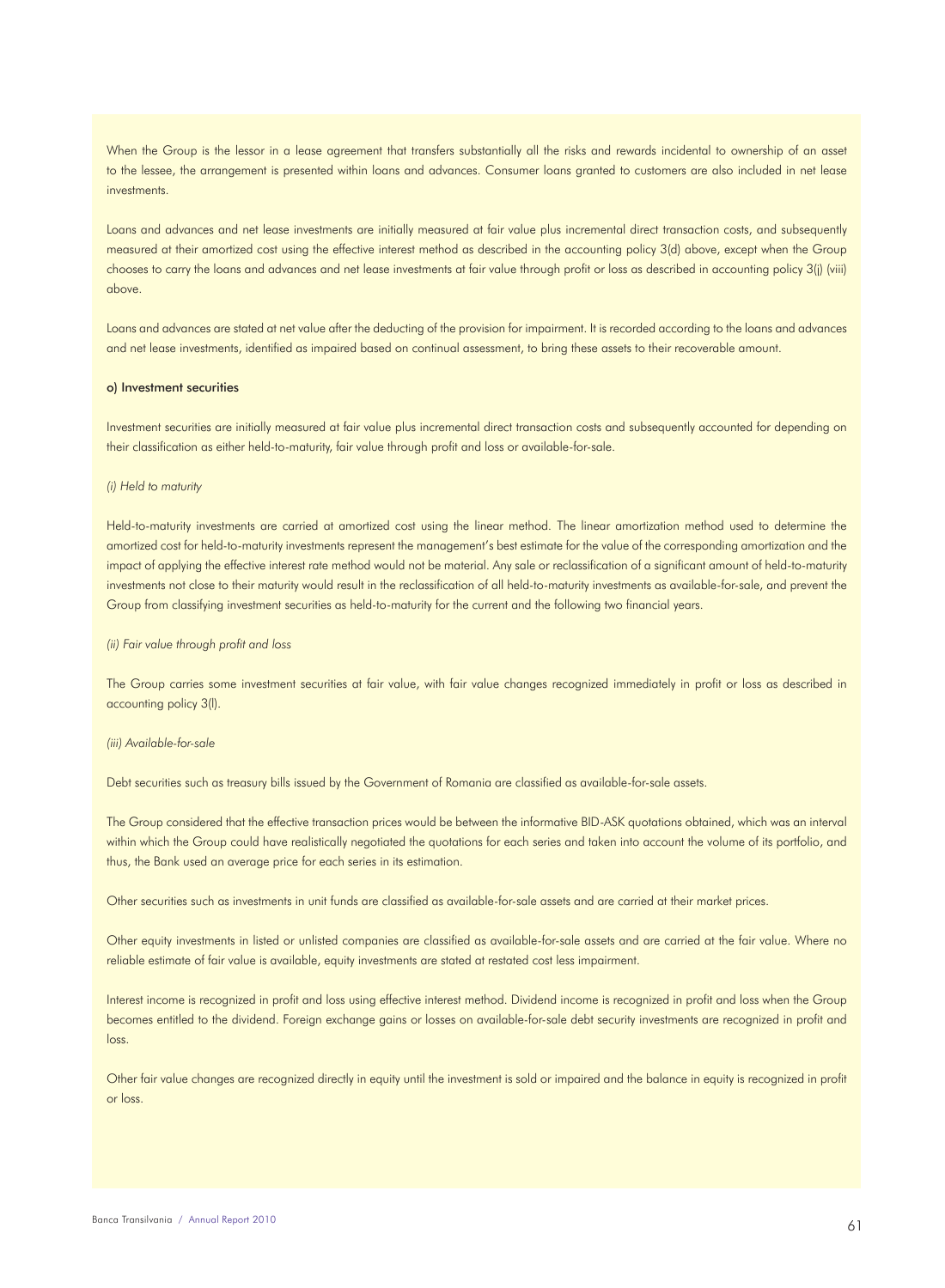#### *Change in accounting policy*

In October 2008 the International Accounting Standards Board ("IASB") issued Reclassification of Financial Assets (Amendments to IAS 39 *"Financial instruments: Recognition and Measurement" and IFRS 7 "Financial instruments: Disclosures"*). The amendment to IAS 39 permits an entity to transfer from the available-for-sale category to the loans and receivables category a non-derivative financial asset that otherwise would have met the definition of loans and receivables if the entity has the intention and ability to hold that financial asset for the foreseeable future or until maturity.

The amendment to IFRS 7 introduces additional disclosure requirements if an entity has reclassified financial assets in accordance with the amendment to IAS 39. The amendments are effective retrospectively from 1 July 2008.

Pursuant to these amendments, the Group reclassified certain non-derivatives financial assets out of available-for-sale investment securities into placement with banks. For details on the impact of this reclassification, see note 21.

#### p) Property and equipment

#### *(i) Recognition and measurement*

Items of property and equipment are stated at their cost or revalued amount less accumulated depreciation value and impairment losses. Capital expenditure on property and equipment in the course of construction is capitalized and depreciated once the assets enter into use.

Leases in term of which the Group assumes substantially all the risks and rewards of ownership are classified as finance leases. Plant and equipment acquired by way of finance lease is stated at an amount equal to the lower of its fair value and the present value of the minimum lease payments at inception of the lease, less accumulated depreciation and impairment losses.

#### *(ii) Subsequent costs*

The Group recognizes in the carrying amount of an item of property, plant and equipment the cost of replacing part of such an item when that cost is incurred if it is probable that the future economic benefits embodied with the item will flow to the Group and the cost of the item can be measured reliably. All other costs are recognized in the income statement as an expense as incurred.

#### *(iii) Depreciation*

Depreciation is charged to the income statement on a straight-line basis over the estimated useful lives of each part of an item of property, plant and equipment. Leased assets are depreciated over the shorter of the lease term and their useful lives. Land is not depreciated.

The estimated useful lives for the current and comparative periods are as follows:

| <b>Buildings</b>                 | 50 years       |
|----------------------------------|----------------|
| Leasehold improvements (average) | 7 years        |
| Computers                        | 3 years        |
| Furniture and equipment          | $3 - 20$ years |
| Vehicles                         | $4 - 5$ years  |

The leasehold improvements are depreciated over the rental contract period, which varies between 1 and 52 years. Depreciation methods, useful lives and residual values are reassessed at the reporting date.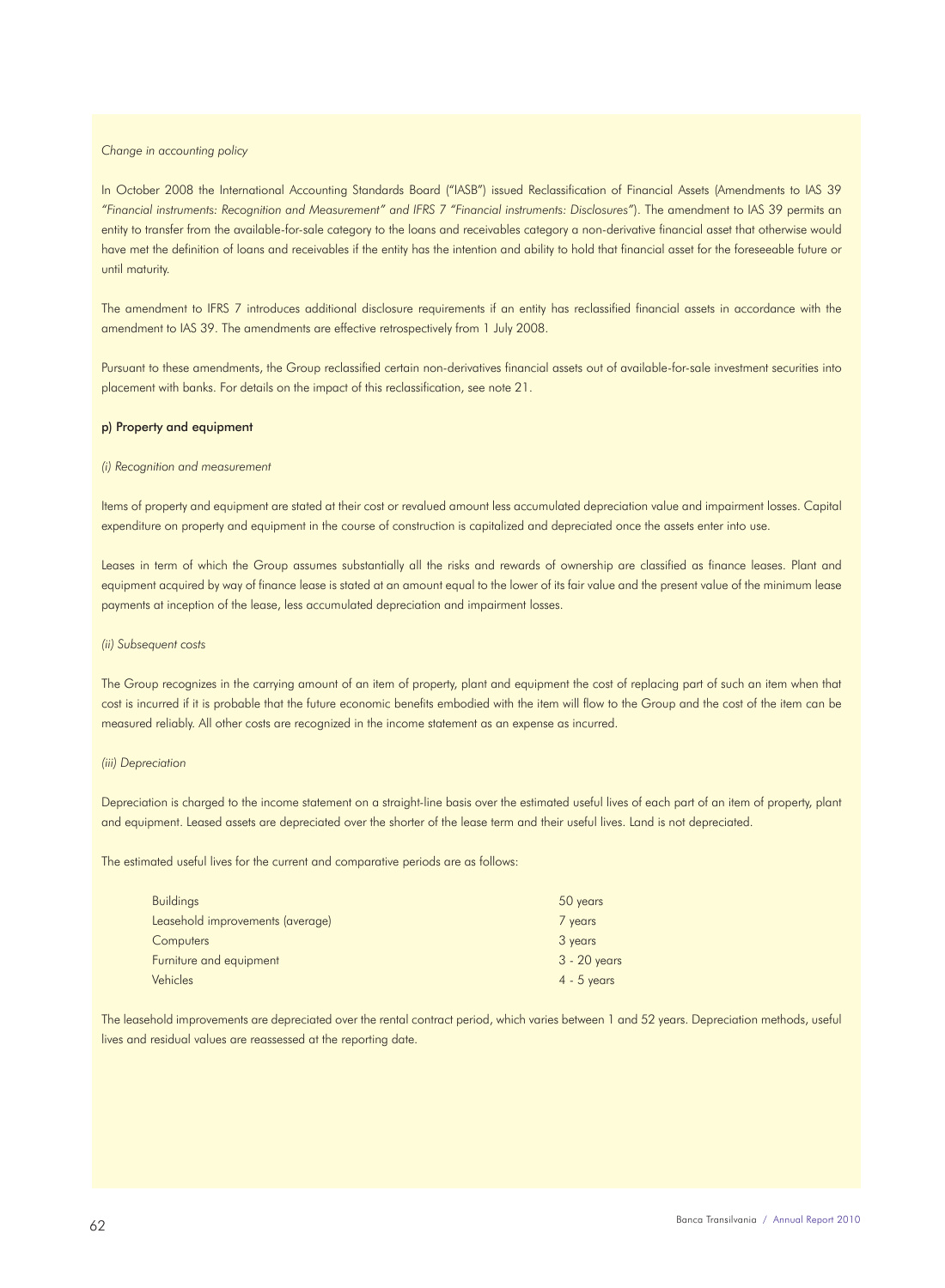#### q) Intangible assets

#### *i) Goodwill and negative goodwill*

Goodwill / (negative goodwill) arise on the acquisition of subsidiaries. Goodwill represents the difference between the cost of the acquisition and the Group's interest in the net fair value of the acquired identifiable assets, liabilities and contingent liabilities. When the difference is negative (negative goodwill), it is recognized immediately in profit and loss, after reanalyzing the manner of identification and valuation of the assets, liabilities and identifiable contingent liabilities and measurement of the acquisition cost.

#### *Acquisition of minority interests*

Goodwill arising on the acquisition of a minority interest in a subsidiary represents the excess of the cost of the additional investment over the carrying amount of the net assets acquired at the date of buy.

#### *Subsequent measurement*

Goodwill is measured at cost less accumulated impairment losses. Negative goodwill is recognized immediately in the income statement, after reassessment of the identification and measurement of the identifiable assets, liabilities and contingent liabilities and the measurement of the cost of the acquisition.

### *(ii) Software*

Costs associated with developing or maintaining software programs are recognized as an expense when incurred. Costs that are directly associated with the production of identifiable and unique software products controlled by the Group, and that will probably generate economic benefits exceeding costs beyond one year, are recognized as intangible assets. Subsequent expenditure on software assets is capitalized only when it increases the future economic benefits embodied in the specific asset to which it relates. All other expenditure is expensed as incurred.

Amortization is recognized in income statement on a straight-line basis over the estimated useful life of the software, from the date that it is available for use. The estimate useful life of software is three years.

#### r) Financial lease – lessee

Leases in terms of which the Group assumes substantially all the risks and rewards of ownership are classified as finance leases. Upon initial recognition the leased asset is measured at an amount equal to the lower of its fair value and the present value of the minimum lease payments. Subsequent to initial recognition, the asset is accounted for in accordance with the accounting policy applicable to that asset.

Other leases are operating leases and, except for investment property, the leased assets are not recognized on the Group's Consolidated statement of financial situation.

#### s) Impairment of non-financial assets

An impairment loss is recognized if the carrying amount of an asset or its cash-generating unit exceeds its recoverable amount. A cash-generating unit is the smallest identifiable asset group that generates cash flows that largely are independent from other assets and groups. Impairment losses recognized in respect of cash-generating units are allocated first to reduce the carrying amount of any goodwill allocated to the units and then to reduce the carrying amount of the other assets in the unit (group of units) on a pro rata basis.

The recoverable amount of an asset or cash-generating unit is the greater of its value in use and its fair value less costs to sell. In assessing value in use, the estimated future cash flows are discounted to their present value using a pre-tax discount rate that reflects current market assessments of the time value of money and the risks specific to the asset.

In respect of other assets, impairment losses recognized in prior periods are assessed at each reporting date for any indications that the loss has decreased or no longer exists. An impairment loss in other than goodwill is reversed if there has been a change in the estimates used to determine the recoverable amount. An impairment loss is reversed only to the extent that the asset's carrying amount does not exceed the carrying amount that would have been determined, net of depreciation or amortization, if no impairment loss had been recognized.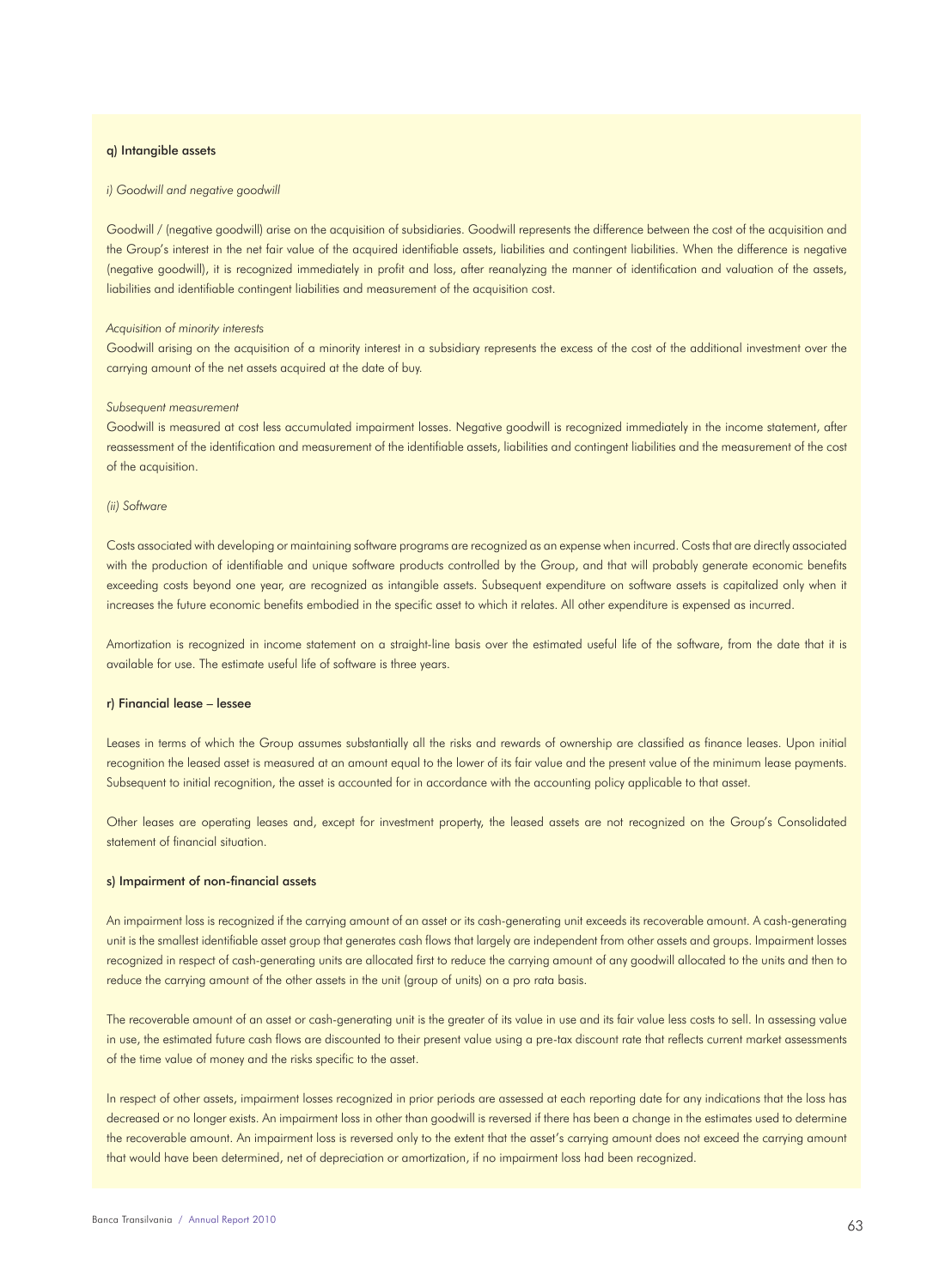#### t) Deposits from customers

Deposits from customers are initially measured at fair value plus transaction costs, and subsequently measured at amortized cost using the effective interest method.

#### u) Debt securities issued and loans from banks and other financial institutions

Borrowings such as loans from banks and other financial institutions and debt securities issued are recognized initially at fair value, being their issue proceeds (fair value of consideration received) net of transaction costs occurred. Debt securities and loans from banks and other financial institutions are subsequently stated at amortized cost.

The Group classifies capital instruments as financial liabilities or equity instruments in accordance with the substance of the contractual terms of the instrument.

#### v) Provisions

A provision is recognized in the consolidate statement of financial position when the Group has a present legal or constructive obligation as a result of a past event, and it is probable that an outflow of economic benefits will be required to settle the obligation. If the effect is material, provisions are determined by discounting the expected future cash flows at a pre-tax rate that reflects current market assessments of the time value of money and, where appropriate, the risks specific to the liability.

#### w) Financial guarantees

Financial guarantees are contracts that require the Group to make specified payments to reimburse the holder for a loss it incurs because a specified debtor fails to make payment when due in accordance with the terms of a debt instrument.

Financial guarantee liabilities are initially recognized at their fair value, and the initial fair value is amortized over the life of the financial guarantee. The guarantee liability is subsequently carried at the higher of this amortized amount and the present value of any expected payment (when a payment under the guarantee has become probable).

#### x) Employee benefits

#### *(i) Short term benefits*

Short-term employee benefits include wages, salaries, bonuses and social security contributions. Short-term employee benefits are recognized as expense when services are rendered.

#### *(ii) Defined contribution plans*

The Bank and its subsidiaries, in the normal course of business makes payments to the Romanian State funds on behalf of its Romanian employees for pension, health care and unemployment benefit. All employees of the Bank and its subsidiaries are members and are also legally obliged to make defined contributions (which are included in the social security contributions) to the Romanian State pension plan (a State defined contribution plan). All relevant contributions to the Romanian State pension plan are recognized as an expense in the income statement as incurred. The Bank and its subsidiaries do not have any further obligations.

The Bank and its subsidiaries do not operate any independent pension scheme and, consequently, have no obligation in respect of pensions. The Bank and its subsidiaries do not operate any other post retirement benefit plan. The Bank and its subsidiaries have no obligation to provide further services to current or former employees.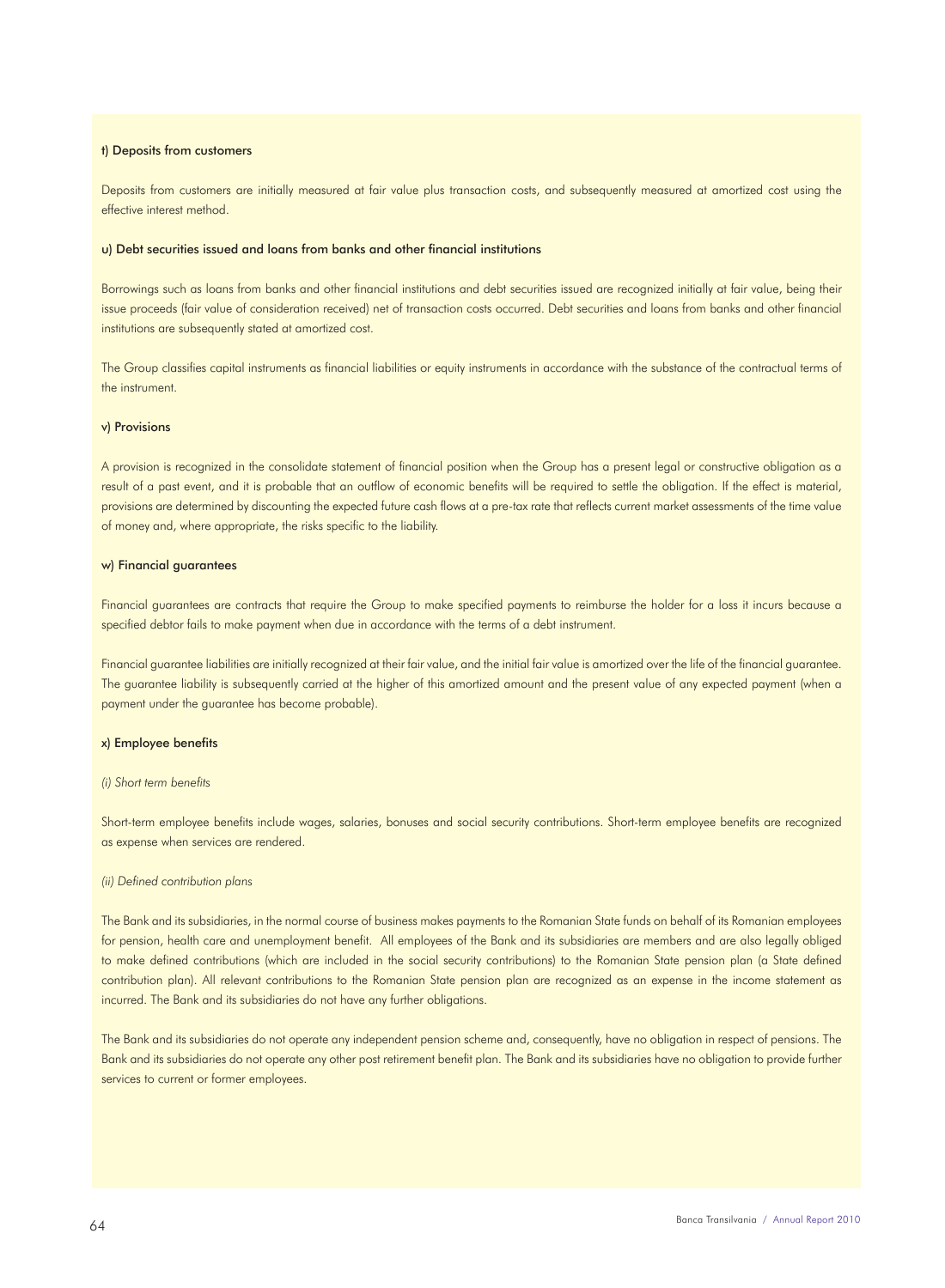#### y) Segment reporting

A segment is a distinguishable component of the Group that is engaged either in providing products or services (business segment), or in providing products or services within a particular economic environment (geographical segment), which is subject to risks and rewards that are different from those of other segments. The Group's primary format for segment reporting is based on business segments.

#### z) Earnings per share

The Group presents basic and diluted earnings per share ("EPS") data for its ordinary shares. Basic EPS is calculated by dividing the profit or loss attributable to ordinary shareholders of the Bank by the weighted average number of ordinary shares outstanding during the period. Diluted EPS is determined by adjusting the profit or loss attributable to ordinary shareholders and the weighted average number of ordinary shares outstanding for the effect of all dilutive potential ordinary shares, which comprise convertible notes and share options granted to employees.

#### aa) Treasury shares

Own equity instruments which are reacquired (treasury shares) are deducted from equity. No gain or loss is recognized in the income statement on the purchase, sale, issue or cancellation of the Group's own equity instruments.

### ab) New standards and interpretations not yet adopted

A number of new standards, amendments to standards and interpretations are not yet effective for the year ended 31 December 2010, and have not been applied in preparing these financial statements:

• Revised IAS 24, "Related Party Disclosure" (effective for annual periods beginning on or after 1 January 2011). The amendment exempts government-related entity from the disclosure requirements in relation to related party transactions and outstanding balances, including commitments, with (a) a government that has control, joint control or significant influence over the reporting entity; and (b) another entity that is a related party because the same government has control, joint control or significant influence over both the reporting entity and the other entity. The revised Standard requires specific disclosures to be provided if a reporting entity takes advantage of this exemption. The revised Standard also amends the definition of a related party which resulted in new relations being included in the definition, such as, associates of the controlling shareholder and entities controlled, or jointly controlled, by key management personnel. Revised IAS 24 is not relevant to the Bank's financial statements as the Bank is not a government-related entity and the revised definition of a related party is not expected to result in new relations requiring disclosure in the financial statements.

• Amendment to IFRIC 14 IAS 19, "The Limit on a Defined Benefit Asset, Minimum Funding Requirements and their Interaction" (effective for annual period beginning on or after 1 January 2011). The amendment of IFRIC 14 addresses the accounting treatment for prepayments made when there is also a minimum funding requirements (MFR). Under the amendments, an entity is required to recognize certain prepayments as an asset on the basis that the entity has a future economic benefit from the prepayment in the form of reduced cash outflows in future years in which MFR payments would otherwise be required. The amendments to IFRIC 14 is not relevant to the Bank's financial statements as the Bank does not have any defined benefit plans with minimum funding requirements.

• IFRIC 19 "Extinguishing Financial Liabilities with Equity Instruments" (effective for annual periods beginning on or after 1 July 2010). The Interpretation clarifies that equity instruments issued to a creditor to extinguish all or part of a financial liability in a 'debt for equity swap' are consideration paid in accordance with IAS 39.41. The initial measurement of equity instruments issued to extinguish a financial liability is at the fair value of those equity instruments, unless that fair value cannot be reliably measured, in which case the equity instrument should be measured to reflect the fair value of the financial liability extinguished. The difference between the carrying amount of the financial liability (or part of the financial liability) extinguished and the initial measurement amount of equity instruments issued should be recognized in profit or loss. The Bank did not issue equity to extinguish any financial liability during the current period. Therefore, the interpretation will have no impact on the comparative amounts in the Bank's financial statements for the year ending 31 December 2010. Further, since the interpretation can relate only to transactions that will occur in the future, it is not possible to determine in advance the effects the application of the interpretation will have.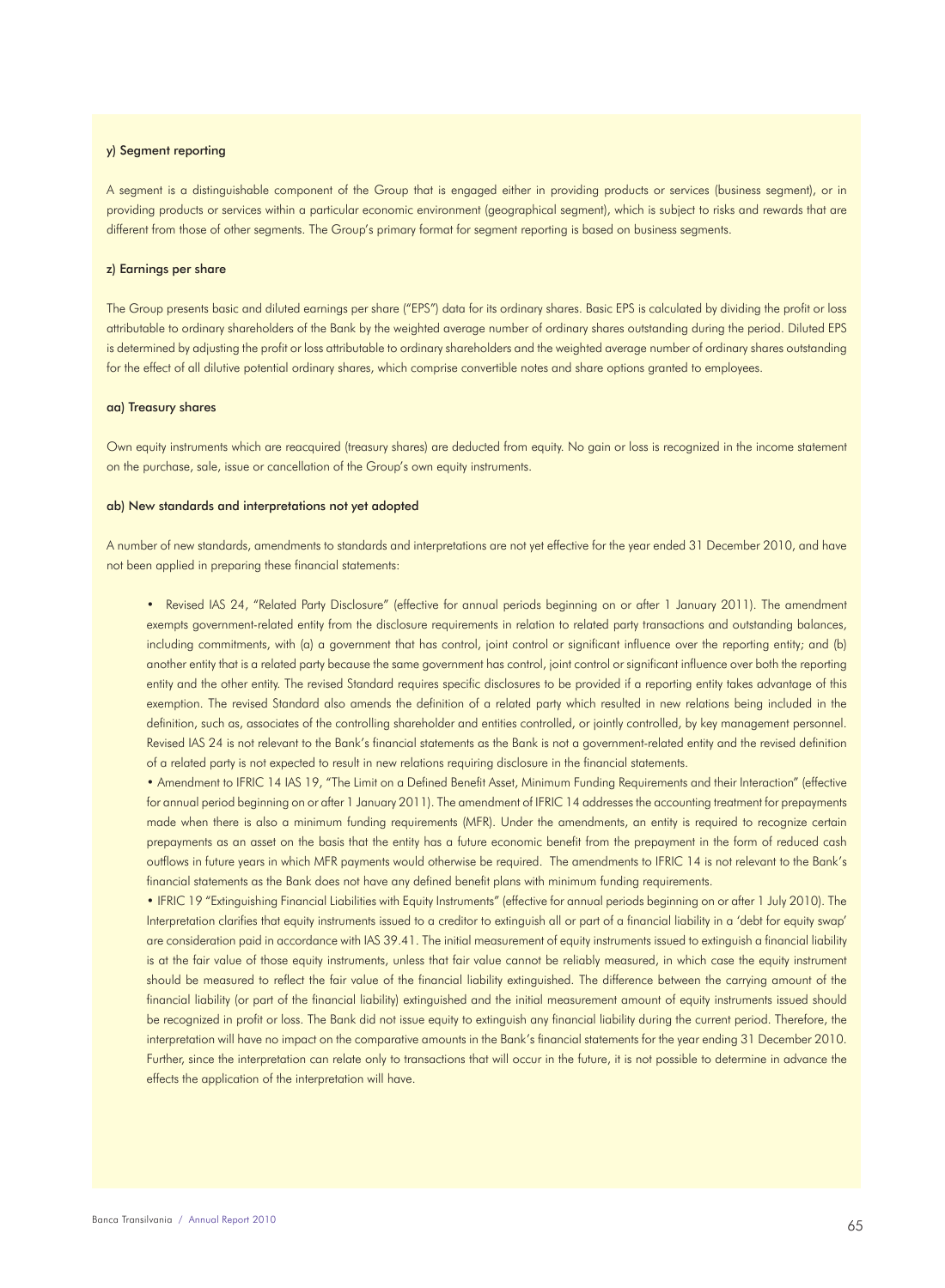• Amendment to IAS 32 "Financial Instruments: Presentation – Classification of Rights Issues" (effective for annual periods beginning on or after 1 February 2010). The amendment requires that rights, options or warrants to acquire a fixed number of the entity's own equity instruments for a fixed amount of any currency are equity instruments if the entity offers the rights, options or warrants pro rata to all of its existing owners of the same class of its own non-derivative equity instruments. The amendments to IAS 32 are not relevant to the Bank's financial statements as the Bank has not issued such instruments at any time in the past.

• IFRS 9, "Financial Instruments" (effective for annual periods beginning on or after 1 January 2013, early adoption is permitted). This Standard replaces the guidance in IAS 39, Financial Instruments: Recognition and Measurement, about classification and measurement of financial assets and liabilities, and derecognition of financial assets and liabilities. The Standard eliminates the existing IAS 39 categories of held to maturity, available for sale and loans and receivable. Financial assets will be classified into one of two categories on initial recognition: financial assets measured at amortized cost; or financial assets measured at fair value. A financial asset is measured at amortized cost if the following two conditions are met: the assets is held within a business model whose objective is to hold assets in order to collect contractual cash flows; and, its contractual terms give rise on specified dates to cash flows that are solely payments of principal and interest on the principal outstanding. Gains and losses on re-measurement of financial assets measured at fair value are recognized in profit or loss, except that for an investment in an equity instrument which is not held for trading, IFRS 9 provides, on initial recognition, an irrevocable election to present all fair value changes from the investment in other comprehensive income (OCI). The election is available on an individual share-by-share basis. No amount recognized in OCI is ever reclassified to profit or loss at a later date. It also includes those paragraphs of IAS 39 dealing with how to measure fair value and accounting for derivatives embedded in a contract that contains a host that is not a financial asset, as well as the requirements of IFRIC 9, "Reassessment of Embedded Derivatives".

#### **4. Financial risk management**

#### a) Introduction

The Group has exposure to the following risks from its use of financial instruments:

- Credit risk
- Liquidity risk
- Market risk
- Operational risk
- Taxation risk

This note presents information about the Group's exposure to each of the above risks, the Group's objectives, policies and processes for measuring and managing risk. The most important types of financial risk to which the Group is exposed are credit risk, liquidity risk and market risk. Market risk includes currency risk, interest rate risk and equity price risk.

#### *Risk management framework*

The risk management is an important part of all the decisional and business processes within the Group.

The Board of Directors has overall responsibility for the establishment and oversight of the Group's risk management framework. The Board of Directors has established the Executive Management Committee, the Banking Risk Management Technical Committee, Technical Committee for the Management of Assets and Liabilities (CTALCO), Technical Committee on Operations Risk, Technical Committee on Audit, Compliance and Internal Control, Technical Committee on Analysis of the Internal Regulations, Politics and Credit Approval Technical Committee, HQ Credit and Risk Committee (credit approval), Credit and Risk Committee from the branches / agencies that are responsible for formulating and / or monitoring of risk management policies in their area of expertise. Board of Directors periodically reviews the activity of these committees.

The Board of Directors monitors the compliance with Group risk policies and the improvement of the general risk management frame in connection with the risks the Group is exposed to.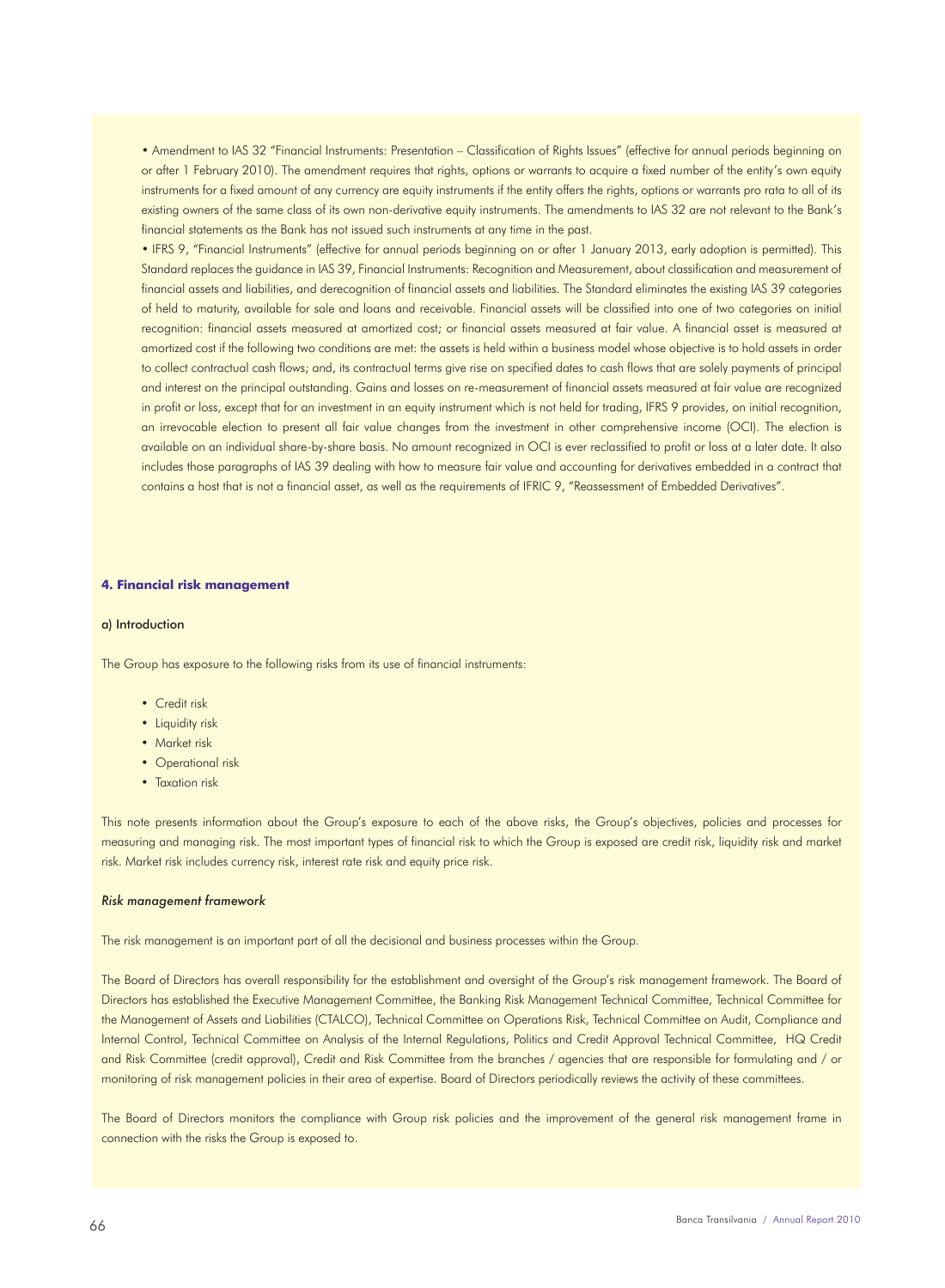Banca Transilvania's strategy regarding significant risk management focuses over the realization of the budgeted ratios in a controlled risk environment which ensures both the normal continuity of the business and the protection of the shareholders and clients' interest. Banca Transilvania S.A. ensures that its risk management strategy is adequate in terms of undertaken risk profile, nature, size and business complexity and also in correlation with its business plan.

Risk management policies and systems are reviewed regularly (mainly annually) with the participation of the Executive Management Committee, Risk Management Technical Committee and responsible persons from different involved Departments, in order to reflect the changes in the market conditions, products and services provided.

The process of crisis simulation is an integral part of risk management process.

The Group's Audit Committee reports to the Board of Directors and is responsible for monitoring compliance with the Bank's risk management procedures. The Audit Committee is assisted in these functions by Internal Audit. Internal Audit undertakes both regular and ad-hoc reviews of risk management controls and procedures, the results of which are reported to the Audit Committee.

The Board of Directors and management committees of the subsidiaries which constitute the Group have responsibilities regarding significant risk management in correlation with their business characteristic and the legislation in force.

# b) Credit risk

*(i) Credit risk management*

The Group is exposed to credit risk through its trading, lending, leasing and investing activities and when it issues guarantees. Credit risk associated with trading and investing activities is managed through the Group's market risk management process. The risk is mitigated through selecting counterparties of good credit standings and monitoring their activities and ratings and through the use of exposure limits and when appropriate, obtains collateral.

The Group's primary exposure to credit risk arises through its loans and advances to customers. The amount of credit exposure in this regard is represented by the carrying amounts of assets on the balance sheet. The Group is exposed to credit risk on various other financial assets, including derivative instruments and debt investments, the current credit exposure in respect of these instruments is equal to the carrying amount of these assets in the Consolidated statement of financial situation. In addition, the Group is exposed to off balance sheet credit risk through commitments to extend issued credit and guarantees (see Note 36).

In order to minimize the risk, the Group has certain procedures meant to assess the clients before granting the loans, to observe their capacity of reimbursing the principal and related interests during the entire period of the loans and to establish exposure limits. In addition, the group has procedures for monitoring the risk in the loan portfolio and has established exposure limits on the types of loans, the economic sectors, the types of collateral, the maturity of loans and so on.

The Board of Directors delegated the responsibility for credit risk management to the Executive Management Committee, Banking Risk Management Technical Committee ("BRMTC"), Technical Committee of Politics and Credit Approval), HQ Credit and Risk Committees (credit approval), Credit and Risk Committee from the branches / agencies at local level. Furthermore, the Risk Management Department operates within the Group and it also reports to the central committee previously presented and has responsibilities regarding:

- Identification and assessment of specific risks within the loan activity;
- Monitoring the internal regulations specific for the loan activity;
- Elaborating proposals for reducing specific risks, in order to maintain healthy standards for the loan activity;
- Monitoring the granted loans, in accordance with the client's financial performance, the type of the credit, the nature of the collateral and debt service, according to the internal norms of the loan activity;
- Approval and exploitation of ratio computation in respect of granting / modifying the branches' competencies of granting loans, according to specific internal policies;
- Periodic review and recommendation of the risk levels accepted by Banca Transilvania to the Technical Committee of Banking Risk Management;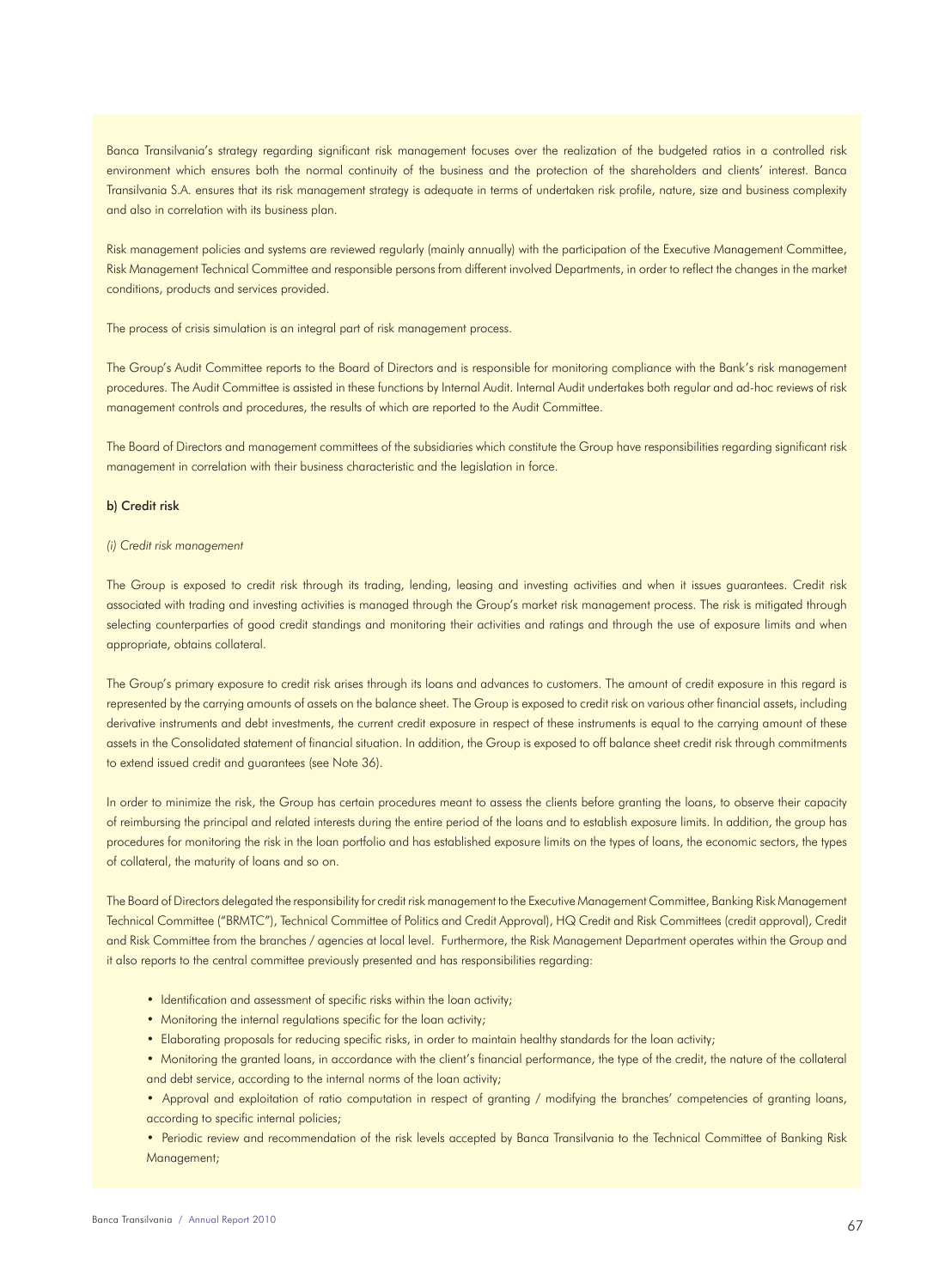- Identifying, monitoring and controlling the credit risk at branch level;
- Ensuring compliance with internal regulations, NBR norms and the legislation in force for the loan activity carried out by the bank units;
- Elaborating proposals for reducing specific risks, in order to maintain certain loan granting standards at each branch level;
- Risk analysis for new credit products / changes of credit products, including recommendations to the involved departments;
- Approval of the computation for exposure limits per counterparties;
- Accepting proposals from the specialized departments;
- Periodical presentation of reports to the Board of Directors and BRMTC regarding the evolution of significant risks (the implications of risk correlation, forecasts etc).

Each Branch / Agency implements at local level the Group policies and regulations regarding the credit risk, having loan approval competencies established by the Executive Management Committee. Each Branch is responsible for the quality and performance of its credit portfolio and for monitoring and controlling all credit risks in its portfolios, including those subject to central approval.

The Internal Audit Department and the Risk Inspection Department within the Risk Management Division carries out periodical verifications of the branches and agencies.

The Group classified the exposures according to the risk level of the potential financial losses. The risk classification system is used for assessing the risk monitoring activities and the rapport with the customers. The scoring system reflects different levels of the non-payment risk and is reviewed periodically.

#### *Credit risk exposure*

• Concentrations of credit risk that arise from financial instruments exist for groups of counterparties when they have similar economic characteristics that would cause their ability to meet contractual obligations to be similarly affected by changes in economic or other conditions. The major concentrations of credit risk arise by individual counterparty and by type of customer in relation to the Group's loans and advances, commitments to extend credit and guarantees issued.

• Total on and off balance sheet economic sector risk concentrations are presented in the table below:

|                     | <b>31 December 2010</b> | <b>31 December 2009</b> |
|---------------------|-------------------------|-------------------------|
|                     |                         |                         |
| <b>Individuals</b>  | 38.11%                  | 38.90%                  |
| Trading             | 16.61%                  | 16.39%                  |
| Production          | 15.50%                  | 13.37%                  |
| Constructions       | 6.93%                   | 7.10%                   |
| Services            | 4.81%                   | 4.19%                   |
| Transport           | 4.44%                   | 5.05%                   |
| Real estate         | 2.70%                   | 3.02%                   |
| Agriculture         | 2.25%                   | 3.31%                   |
| Free lancers        | 1.99%                   | 1.45%                   |
| Energy industry     | 1.39%                   | 0.74%                   |
| Chemical industry   | 1.23%                   | 1.07%                   |
| Telecommunications  | 0.88%                   | 0.76%                   |
| Mining industry     | 0.63%                   | 0.85%                   |
| Governmental bodies | 0.17%                   | 0.05%                   |
| Fishing industry    | 0.06%                   | 0.06%                   |
| Others              | 2.30%                   | 1.88%                   |
| <b>Total</b>        | 100%                    | 100%                    |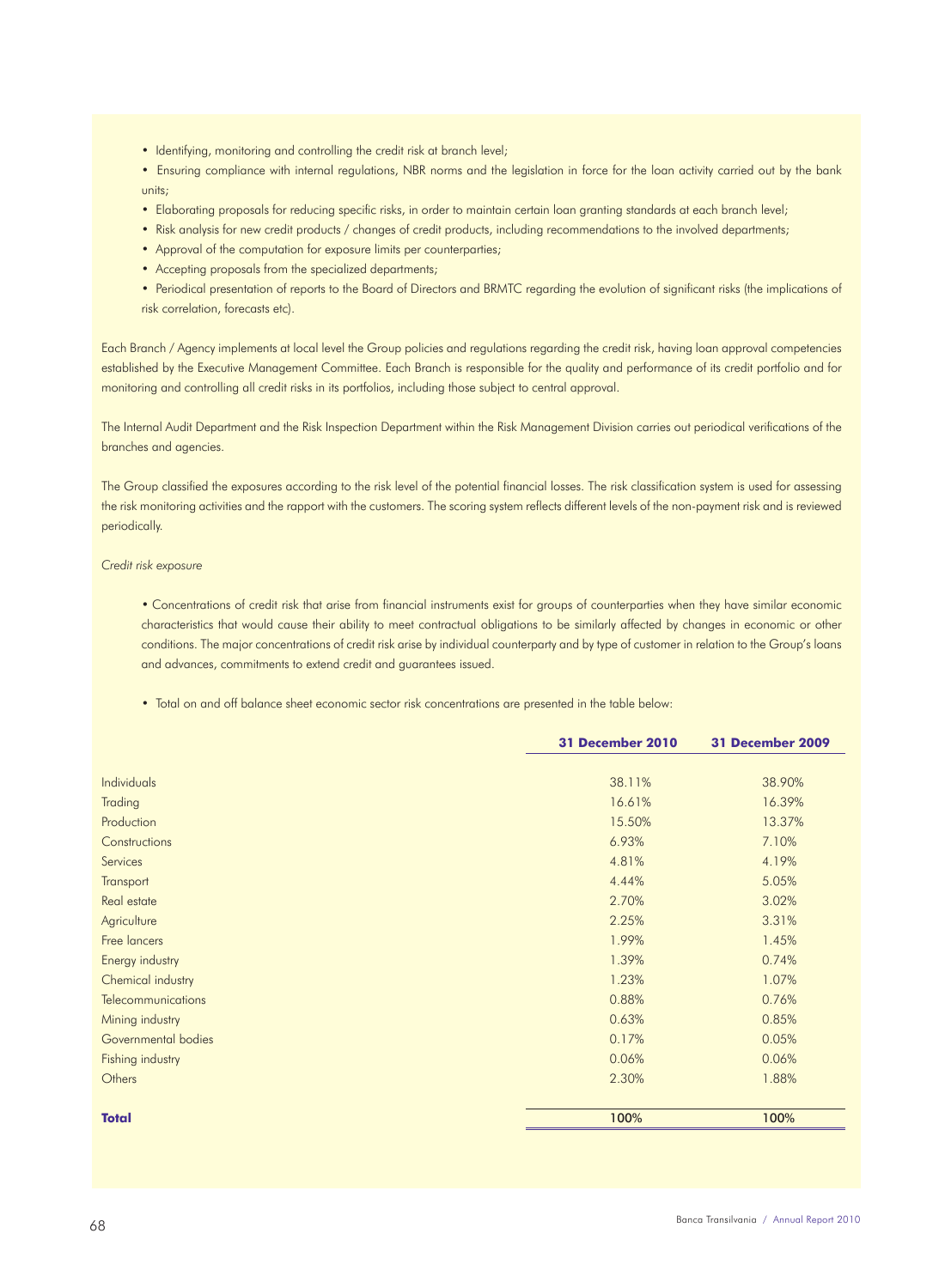At 31 December 2010, total on and off balance sheet exposures was RON 15,358,107 thousand (31 December 2009: RON 14,636,089 thousand).

The amounts reflected in the previous paragraph reflect the maximum accounting loss that would be recognized at reporting date if the customers failed completely to perform as contracted and any collateral or security proved to be of no value.

The Group holds collateral against loans and advances to customers in the form of pledge over cash deposits, mortgage interests over property, guarantees and other pledge over equipments and/or receivables. Estimates of fair value are based on the value of collateral assessed at the time of borrowing, and generally are not updated except when a loan is individually assessed as impaired. Collateral generally is not held over loans and advances to banks.

The Group writes off a loan / security balance (and any related allowances for impairment losses) when it determines that the loans / securities are uncollectible. This determination is reached after considering information such as the occurrence of significant changes in the borrower / issuer's financial position such that the borrower / issuer can no longer pay the obligation, or that proceeds from collateral will not be sufficient to pay back the entire exposure.

The Group uses ratings associated with financial performance for the individually tested loans as well as for the collective assessed ones, According to Group policies, each credit risk grade can be associated with a certain rating, starting with the lowest risk rating (1) to the category of loans for which legal procedures of debt recovery were initiated (6).

The credit risk exposures for loans and advances to customers and net lease investments at 31 December 2010 and 2009 are presented below:

| <b>Note</b> | <b>31 December</b><br>2010 |                            |                                                                                | Note 31 December<br>2010 |
|-------------|----------------------------|----------------------------|--------------------------------------------------------------------------------|--------------------------|
|             |                            | Past due but not           |                                                                                |                          |
|             |                            |                            |                                                                                | 809,759                  |
|             |                            |                            |                                                                                |                          |
|             |                            |                            |                                                                                | 480,378                  |
|             |                            |                            |                                                                                |                          |
|             | 1,358,788                  | Grade 5                    |                                                                                |                          |
|             | 4,573,881                  | Gross amount               |                                                                                | 1,290,137                |
| 19,20       | (1, 203, 531)              | Allowance for              |                                                                                |                          |
|             |                            | impairment                 | 19,20                                                                          | (46, 263)                |
|             | 3,370,350                  | <b>Net carrying amount</b> |                                                                                | 1,243,874                |
|             |                            |                            |                                                                                |                          |
|             | 7,551,183                  | 15-30 days                 |                                                                                | 1,073,335                |
|             | 463,890                    | 30-60 days                 |                                                                                | 102,192                  |
|             | 8,015,073                  | 60-90 days                 |                                                                                | 114,610                  |
| 19,20       | (189, 888)                 | 90-180 days                |                                                                                |                          |
|             | 7,825,185                  | $180$ days $+$             |                                                                                |                          |
|             | 12,439,409                 | <b>Gross amount</b>        |                                                                                | 1,290,137                |
|             |                            | 2,492,849<br>722,244       | individually impaired<br>Grade 1-2<br>Grade 3<br>Grade 4<br>Past due comprises |                          |

#### **Loans and advances granted to customers and net lease investment**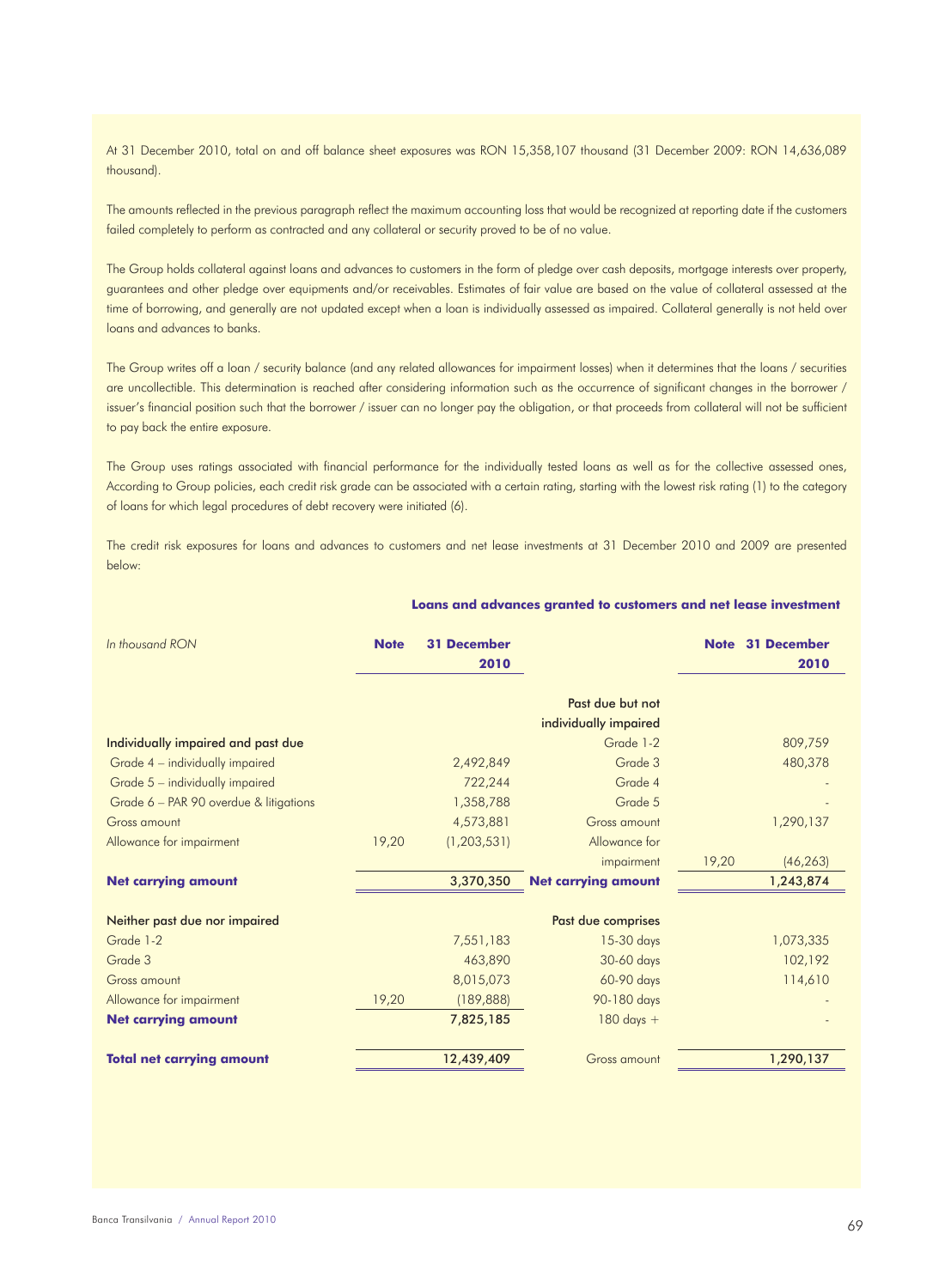#### **Loans and advances granted to customers and net lease investment**

*In thousand RON*

|                                       | <b>Note</b> | <b>31 December</b><br>2009 |                            | <b>Note</b> | <b>31 December</b><br>2009 |
|---------------------------------------|-------------|----------------------------|----------------------------|-------------|----------------------------|
|                                       |             |                            | Past due but not           |             |                            |
|                                       |             |                            | individually impaired      |             |                            |
| Individually impaired and past due    |             |                            | Grade 1-2                  |             | 446,084                    |
| Grade 4 - individually impaired       |             | 696,594                    | Grade 3                    |             | 326,740                    |
| Grade 5 - individually impaired       |             | 399,561                    | Grade 4                    |             |                            |
| Grade 6 - PAR90 overdue & litigations |             | 815,107                    | Grade 5                    |             |                            |
| Gross amount                          |             | 1,911,262                  | Gross amount               |             | 772,824                    |
| Allowance for impairment              | 19,20       | (633, 629)                 | Allowance for              |             |                            |
|                                       |             |                            | impairment                 | 19,20       | (14, 101)                  |
| <b>Net carrying amount</b>            |             | 1,277,633                  | <b>Net carrying amount</b> |             | 758,723                    |
|                                       |             |                            | Past due comprises         |             |                            |
| Neither past due nor impaired         |             |                            |                            |             |                            |
| Grade 1-2                             |             | 9,442,575                  |                            |             |                            |
| Grade 3                               |             | 453,323                    | 15-30 days                 |             | 503,248                    |
| <b>Gross amount</b>                   |             | 9,895,898                  | 30-60 days                 |             | 128,786                    |
| Allowance for impairment              | 19,20       | (179, 183)                 | 60-90 days                 |             | 140,790                    |
| <b>Net carrying amount</b>            |             | 9,716,715                  | 90-180 days                |             |                            |
|                                       |             |                            | $180$ days $+$             |             |                            |
| <b>Total net carrying amount</b>      |             | 11,753,071                 | <b>Gross amount</b>        |             | 772,824                    |

In addition, the Group had entered into lending commitments of RON 2,918,698 thousand (31 December 2009: RON 2,883,018 thousand), mainly with counterparties graded 1-3.

No outstanding or impaired investments securities and bank placements.

#### *Past due and individually impaired loans*

Impaired loans and securities are loans and securities for which the Group considers that it might encounter difficulties in collecting the principal and interest due according to the contractual terms of the loan / securities agreement.

#### *Past due but not individually impaired loans*

Loans and securities where contractual interest or principal payments are past due but the Group believes that an individual impairment is not appropriate on the basis of the level of security / collateral available and / or the stage of collection of amounts owed to the Group.

#### *Allowances for impairment*

The Group sets an allowance for impairment losses that represents its estimate of incurred losses in its loan portfolio. The main components of this allowance are an individual loan loss component that relates to individually significant exposures, and a collective loan loss allowance established for groups of homogeneous assets in respect of losses that have been incurred but have not been identified on loans subject to individual assessment for impairment.

# *Write-off policy*

The Group writes off a loan / security balance (and any related allowances for impairment losses) when Group's Risk Committee/ Board of Directors determines that the loans / securities are uncollectible. This determination is reached after considering information such as the occurrence of significant changes in the borrower / issuer's financial position such that the borrower / issuer can no longer pay the obligation, or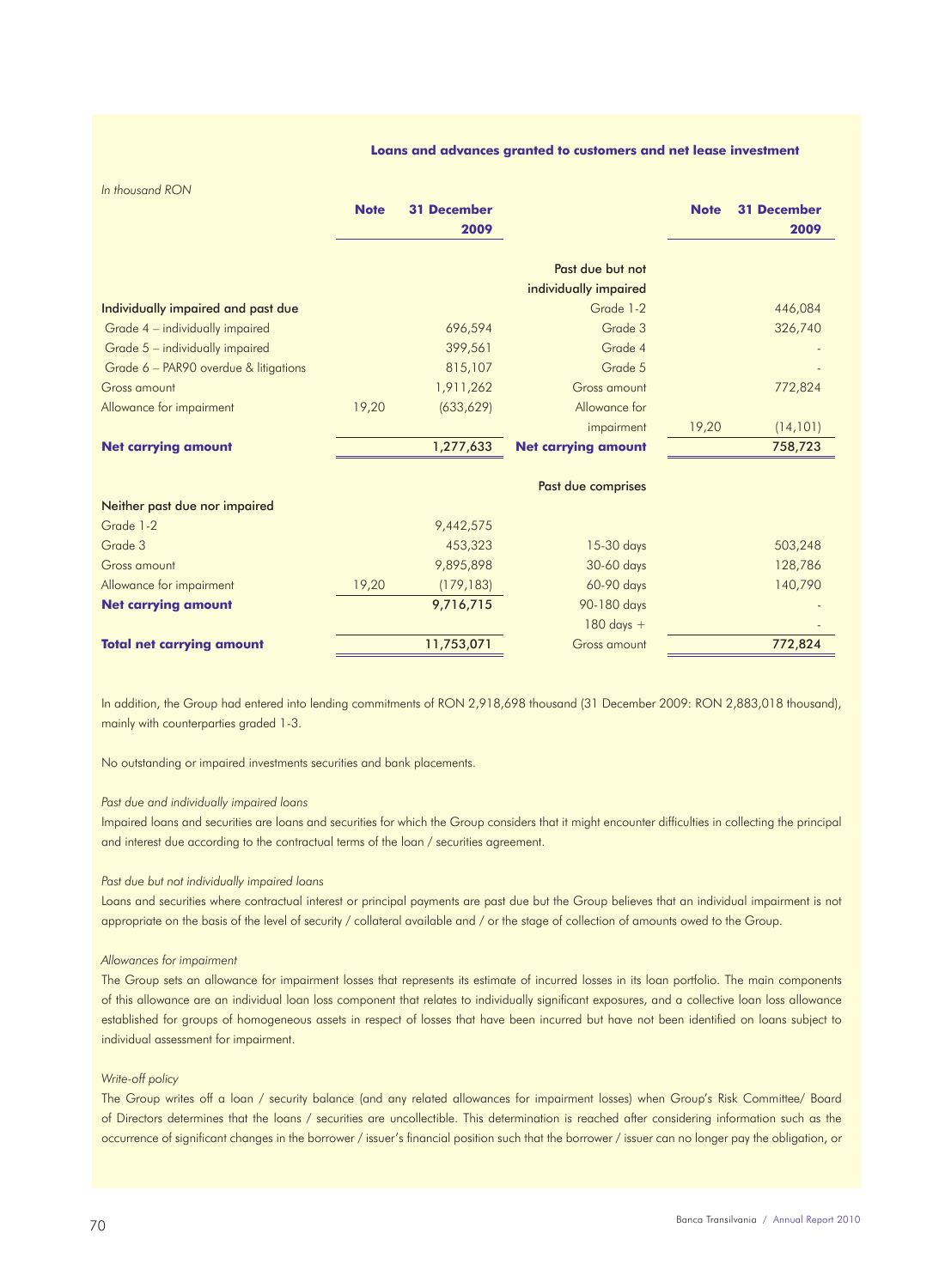that proceeds from collateral will not be sufficient to pay back the entire exposure. For smaller balance standardized loans, charge off decisions generally are based on a product specific past due status.

Set out below is an analysis of the gross and net (of allowances for impairment) amounts of individually impaired assets by risk grade:

| In thousand RON                        | <b>Gross amount</b> | <b>Net Carrying amount</b> |
|----------------------------------------|---------------------|----------------------------|
| <b>31 December 2010</b>                |                     |                            |
| Grade 4 – individually impaired        | 2,492,850           | 2,291,904                  |
| Grade 5 - individually impaired        | 722,244             | 699,222                    |
| Grade 6 – PAR 90 overdue & litigations | 1,358,788           | 379,224                    |
|                                        | 4,573,882           | 3,370,350                  |
| 31 December 2009                       | <b>Gross amount</b> | <b>Net Carrying amount</b> |
| Grade 4 – individually impaired        | 696,594             | 639,134                    |
| Grade 5 - individually impaired        | 399,561             | 396,579                    |
| Grade 6 - PAR 90 overdue & litigations | 815,107             | 241,920                    |
| <b>Total</b>                           | 1,911,262           | 1,277,633                  |

The Group holds collateral against loans and advances to customers in the form of mortgage interests over land and buildings, property, inventory, insurance policies, financed assets that represent objects of the lease agreements, on which the Group has the ownership right until the end of the contracts, and other guarantees. Estimates of fair value are based on the value of collateral assessed at the time of borrowing, and periodical updates on collaterals. The Group improved the position regarding the real on collaterals (estate and securities) as a result of prudent approach in terms of credit risk.

An estimate of the value of collateral and other security enhancements held against financial assets is shown below:

| In thousand RON                                | <b>31 December 2010</b> | 31 December 2009 |
|------------------------------------------------|-------------------------|------------------|
| Against past due and individually impaired     |                         |                  |
| Property                                       | 4,204,122               | 1,897,359        |
| Debt securities                                | 677,242                 | 361,328          |
| Other                                          | 158,000                 | 159,598          |
|                                                | 5,039,364               | 2,418,285        |
| Against past due but not individually impaired |                         |                  |
| Property                                       | 1,128,030               | 918,468          |
| Debt securities                                | 197,908                 | 81,357           |
| Other                                          | 79,299                  | 108,909          |
|                                                | 1,405,237               | 1,108,734        |
| Against neither past due nor impaired          |                         |                  |
| Property                                       | 8,869,531               | 10,287,866       |
| Debt securities                                | 1,517,087               | 2,038,774        |
| Other                                          | 598,210                 | 1,090,340        |
|                                                | 10,984,828              | 13,416,980       |
| <b>Total</b>                                   | 17,429,429              | 16,943,999       |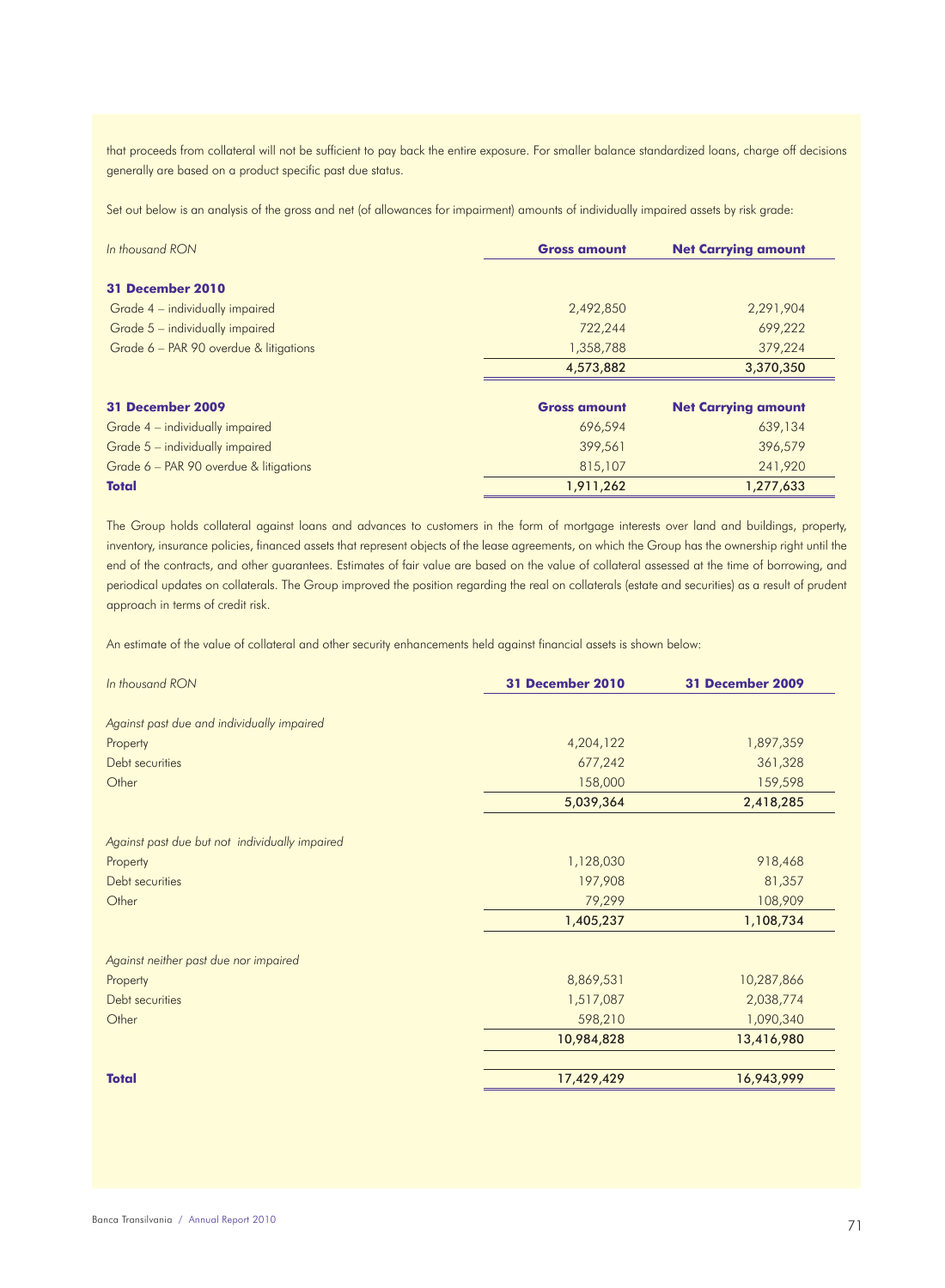# c) Liquidity risk

Liquidity risk is the general policy of the institution's inability to honor their debt outstanding at their maturity date. The Group is concerned on the counteract of this type of risk in the 2 components: the difficulties in procuring funds on the relative maturity date, necessary to refinance current assets or the inability to convert an asset into cash at a value near its fair value, in a reasonable period of time.

The group has access to diverse funding base. Funds are raised using a broad range of instruments including bank deposits from customers or partners, loans from development institutions and financial institutions and share capital. Access to diverse funding sources improves flexibility to attract funds, limiting dependence on one type of financing and on one type of partner and lead to an overall decrease of costs of fundraising. The group tries to maintain a balance between continuity and flexibility of attracting funds, through contracting debts with different maturities and different currencies. The Group continually assesses liquidity risk by identifying and monitoring changes in funding, and diversifying the funding sources.

Available for sale financial assets were included in the range of less than 3 months in accordance with the provisions of NBR Regulation no. 24/2009 with subsequent amendments regarding the liquidity of banks.

The Bank performs monthly crisis simulations for liquidity risk.

The financial assets and liabilities of the Group analyzed over the remaining period from the balance sheet date to contractual maturity are as at 31 December 2010 and 31 December 2009 as follows: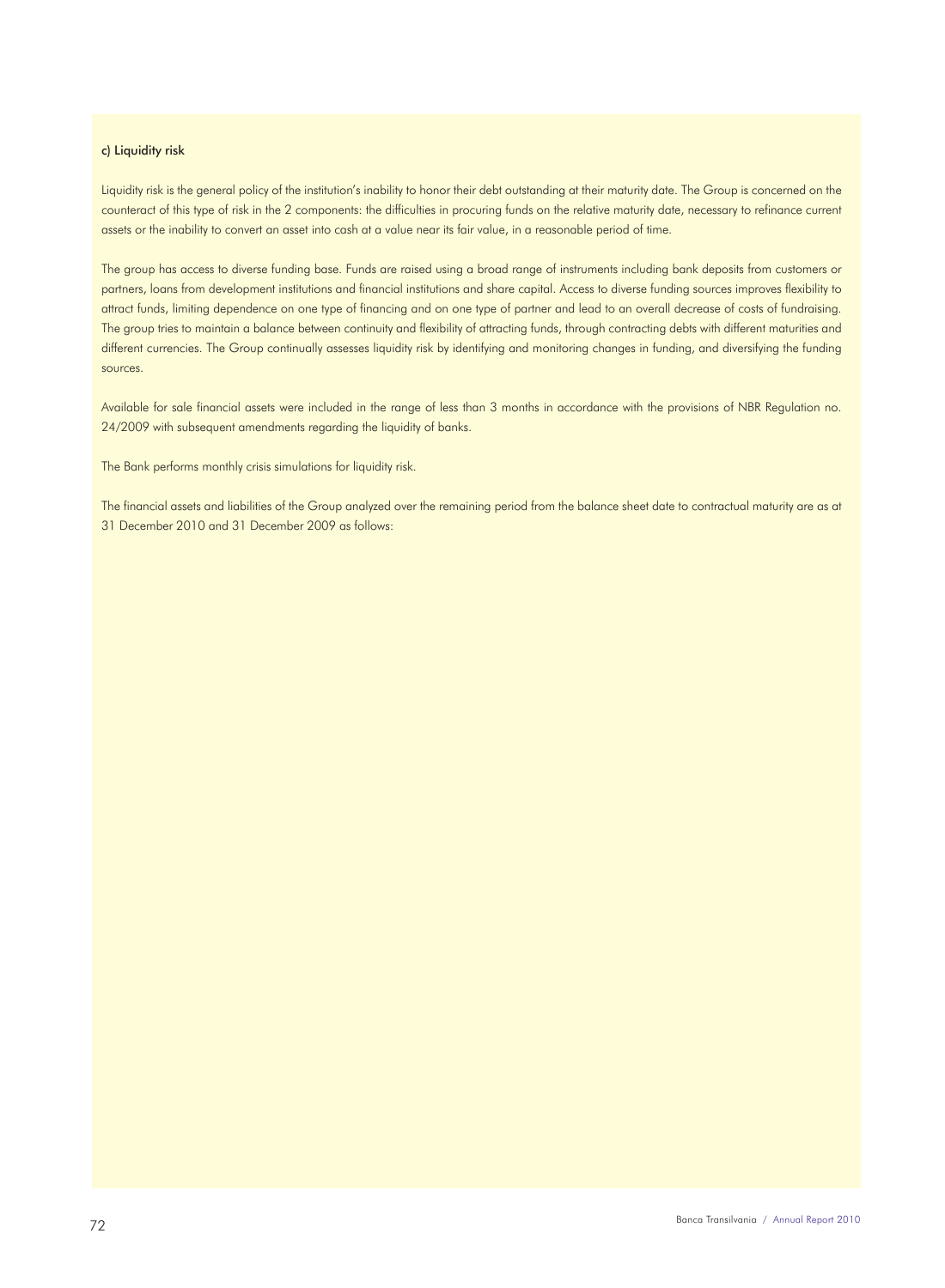| <b>Total</b>               |                  |                         | 3,701,125                 | 1,237,155             |                                        | 111,977         | 12,215,792                      | 223,617               | 3,780,997                           | 820                          |                                   | 83,501       | 21,354,984                    |                              | 333, 194            | 17,279,132              |                                      |                                        | 1,850,848                  | 177, 114          | 19,640,288                         | 1,714,696                      |  |
|----------------------------|------------------|-------------------------|---------------------------|-----------------------|----------------------------------------|-----------------|---------------------------------|-----------------------|-------------------------------------|------------------------------|-----------------------------------|--------------|-------------------------------|------------------------------|---------------------|-------------------------|--------------------------------------|----------------------------------------|----------------------------|-------------------|------------------------------------|--------------------------------|--|
| <b>Without</b><br>maturity |                  |                         | $\mathbf{I}$              | $\blacksquare$        |                                        | 11,977          |                                 |                       | 24,076                              |                              |                                   | $\mathbf{I}$ | 136,053                       |                              |                     | $\blacksquare$          |                                      |                                        | $\Gamma$                   | $\mathbf{I}$      | $\blacksquare$                     | 136,053                        |  |
| years<br>Over 5            |                  |                         |                           | 10,169                |                                        |                 | 3,717,448                       |                       | 5,779                               |                              |                                   | 75           | 3,733,471                     |                              |                     | 35,964                  |                                      |                                        | 91,958                     |                   | 127,922                            | 3,605,549                      |  |
| years<br>$3 - 5$           |                  |                         |                           |                       |                                        |                 | 1,105,190                       | 19,462                | 26,146                              |                              |                                   | 215          | 1,151,013                     |                              |                     | 1,270,428               |                                      |                                        | 480,369                    |                   | 1,750,797                          | (599, 784)                     |  |
| $1 - 3$<br><b>years</b>    |                  |                         |                           | 117,246               |                                        |                 | 1,996,013                       | 86,962                | 130,744                             | 820                          |                                   | 4,711        | 2,336,496                     |                              |                     | 1,019,128               |                                      |                                        | 561,886                    | 105               | 1,581,119                          | 755,377                        |  |
| $6 - 12$<br>months         |                  |                         |                           | 191,157               |                                        |                 | 2,247,169                       | 42,416                | 24,370                              |                              |                                   | 3,073        | 2,508,185                     |                              |                     | 673,171                 |                                      |                                        | 276,233                    | 180               | 949,584                            | 1,558,601                      |  |
| $3 - 6$<br>months          |                  |                         |                           | 3,000                 |                                        |                 | 1,356,569                       | 24,314                | 44,683                              |                              |                                   | 4,435        | 1,433,001                     |                              | 240                 | 1,669,132               |                                      |                                        | 246, 194                   | 125               | 1,915,691                          | (482, 690)                     |  |
| months<br>Up to 3          |                  |                         | 3,701,125                 | 915,583               |                                        |                 | 1,793,403                       | 50,463                | 3,525,199                           |                              |                                   | 70,992       | 10,056,765                    |                              | 332,954             | 12,611,309              |                                      |                                        | 194,208                    | 176,704           | 13,315,175                         | (3,258,410)                    |  |
| In RON thousand            | 31 December 2010 | <b>Financial assets</b> | Cash and cash equivalents | Placements with banks | Financial assets at fair value through | profit and loss | Loans and advances to customers | Net lease investments | Financial assets available for sale | Held-to-maturity investments | Investment in associates entities | Other assets | <b>Total financial assets</b> | <b>Financial liabilities</b> | Deposits from banks | Deposits from customers | Loans from banks and other financial | institutions, other subordinated loans | and debt securities issued | Other liabilities | <b>Total financial liabilities</b> | Maturity surplus / (shortfall) |  |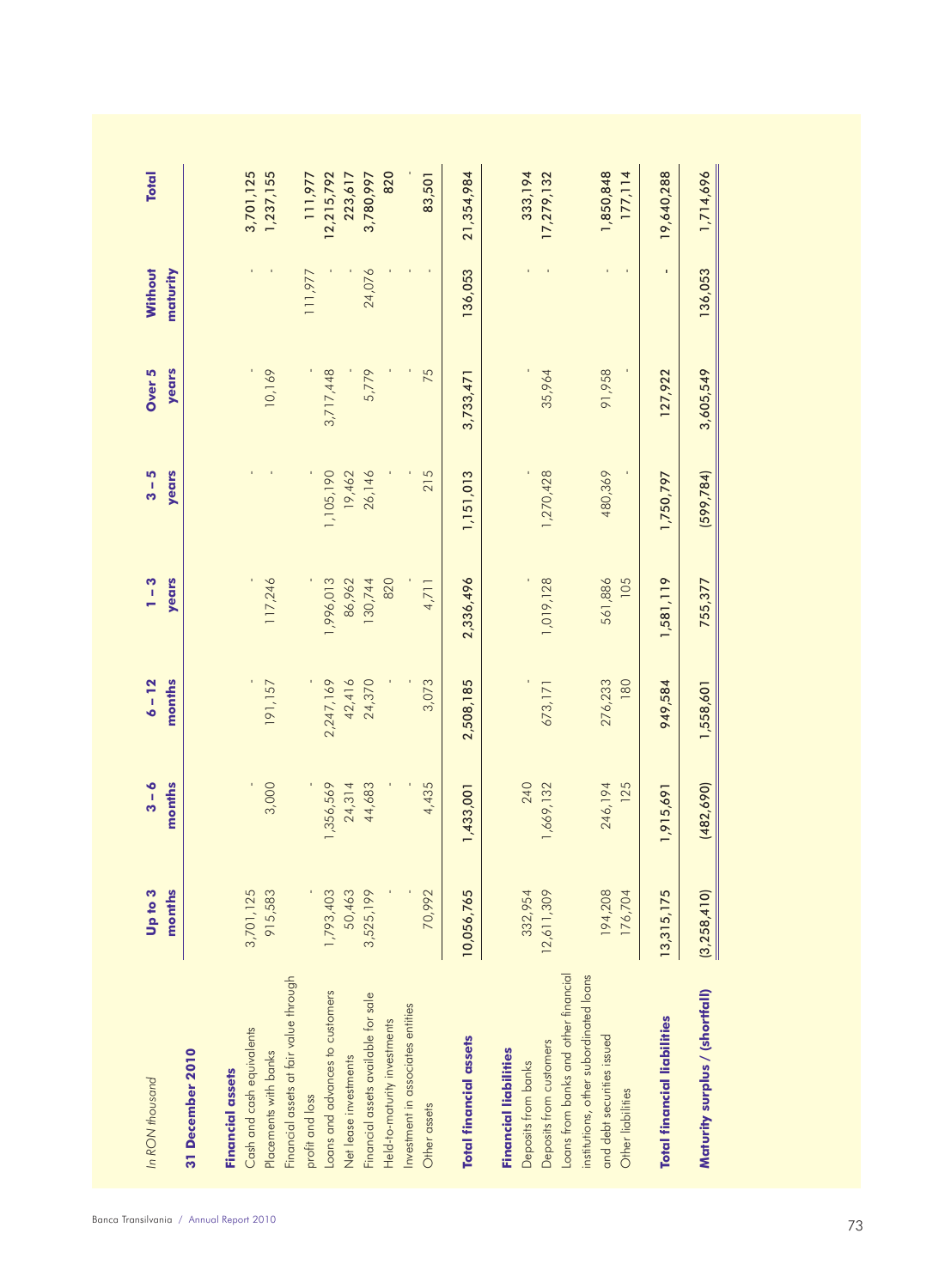| months<br>Up to 3 | months<br>$3-6$ | months<br>$6 - 12$ | $1-3$<br>years | years<br>$3-5$            | years<br>Over 5 | Without<br>maturity | <b>Total</b> |
|-------------------|-----------------|--------------------|----------------|---------------------------|-----------------|---------------------|--------------|
|                   |                 |                    |                |                           |                 |                     |              |
| 3,186,997         |                 |                    |                |                           |                 | T.                  | 3,186,997    |
| 1,369,877         | 48,541          | 1,289              | 106,208        | $\sim$ 1                  | 10,000          |                     | 1,535,915    |
|                   |                 |                    |                |                           |                 |                     |              |
|                   |                 |                    |                |                           |                 | 44,865              | 44,865       |
| 1,396,737         | 1,199,316       | 2,137,453          | 1,918,937      | 1,027,804                 | 3,801,512       |                     | 11,481,759   |
| 31,325            | 29,222          | 54,497             | 125,035        | 31,233                    |                 |                     | 271,312      |
| 2,398,393         | 34,454          | 35,868             | 38,902         | 16,547                    | 3,488           | 45,814              | 2,573,466    |
| 308               | 10,566          |                    | 780            |                           |                 |                     | 11,654       |
|                   |                 |                    |                |                           |                 | 42,404              | 42,404       |
| 112,853           | 2,195           | 2,255              | 2,938          | 1,218                     | 722             |                     | 122, 181     |
| 8,496,490         | 1,324,294       | 2,231,362          | 2,192,800      | 1,076,802                 | 3,815,722       | 133,083             | 19,270,553   |
|                   |                 |                    |                |                           |                 |                     |              |
| 258,914           | 220             |                    |                |                           |                 |                     | 259, 134     |
| 10,276,642        | 1,115,635       | 544,609            | 950,209        | 2,078,030                 | 24,074          |                     | 14,989,199   |
|                   |                 |                    |                |                           |                 |                     |              |
| 425,967           | 175,838         |                    | 789,900        |                           | 135,885         |                     | 2,415,331    |
| 110,330           | 167             | 316,542<br>292     | 543            | 571,199<br>$\blacksquare$ | $\mathbf{I}$    | r.<br>$\sim$ 1      | 111,332      |
| 11,071,853        | 1,291,860       | 861,443            | 1,740,652      | 2,649,229                 | 159,959         | $\mathbf{I}$        | 17,774,996   |
| (2, 575, 363)     | 32,434          | 1,369,919          | 452,148        | (1,572,427)               | 3,655,763       | 133,083             | 1,495,557    |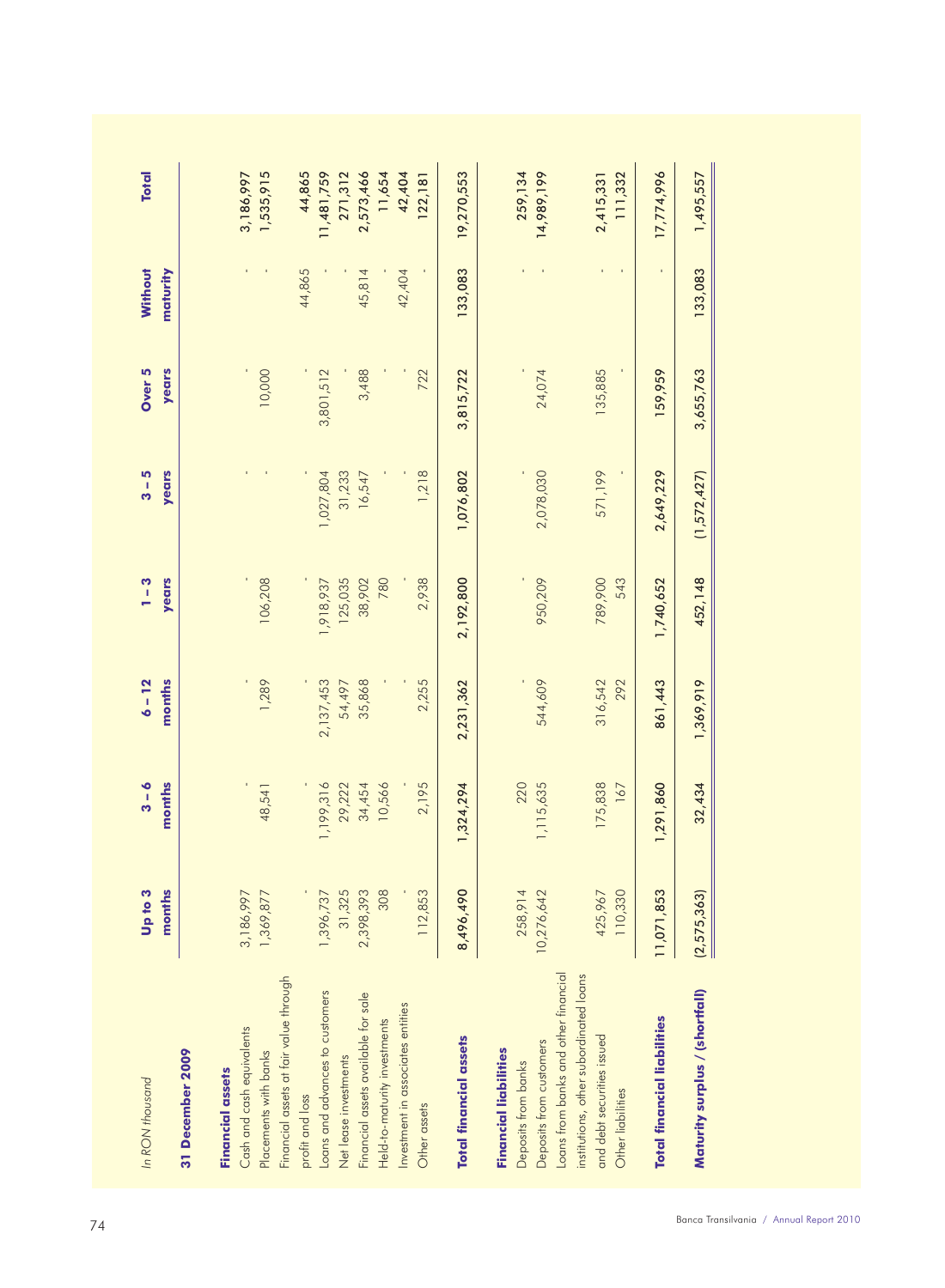#### d) Market risk

Market risk is the risk that changes in market prices, such as interest rate, equity prices, foreign exchange rates and credit spreads (not relating to changes in the obligor's / issuer's credit standing) will affect the Group's income or the value of its holdings of financial instruments. The objective of market risk management is to manage and control market risk exposures within acceptable parameters, while optimizing the return on risk.

#### *Exposure to market risk – trading portfolio*

The Group controls its exposure to market risk by daily monitoring the market value of the trading portfolio relating to a system of limits of "stop loss" type approved by the Assets and Liabilities Committee. The trading portfolio comprises: fixed-income securities issued in Romania or on the European markets (government bonds, bonds whose issuer is rated not less than the sovereign rating ) denominated in RON or EUR and shares issued by Romanian entities traded on the Bucharest Stock Exchange (that are not directly exposed to interest and foreign exchange risk, being exposed to price risk).

#### *Exposure to interest rate risk –non-trading portfolio*

The principal risk to which non-trading portfolios are exposed is the risk of loss from fluctuations in the future cash flows or fair values of financial instrument because of a change in market interest rates. Interest rate risk is managed principally through monitoring GAP's interest rates and by having pre-approved limits (intervals) for re-pricing bands. Assets and liabilities Committee is the monitoring body for compliance with these limits and is assisted by Treasury Department in its day-to-day monitoring activities.

#### *Interest rate risk*

Managing interest rate risk within the variation limits of the interest rate is supplemented by monitoring the sensitivity of the Group financial assets and liabilities in different standard scenarios of interest rate. The monthly standard scenarios include the parallel decrease or increase of the interest curve with 100 and 200 basis points.

An analysis of the Bank's interest carrying assets and liabilities sensitivity to the increase or decrease in the market interest rates is set out below:

|                        | <b>Increase</b> | <b>Decrease</b> | <b>Increase</b> | <b>Decrease</b>     |
|------------------------|-----------------|-----------------|-----------------|---------------------|
|                        | RON thousand    | RON thousand    | RON thousand    | <b>RON</b> thousand |
| At 31 December 2010    |                 |                 |                 |                     |
| Average for the period | (845)           | 845             | (423)           | 423                 |
| Minimum for the period | (27, 881)       | 27,881          | (13,940)        | 13,940              |
| Maximum for the period | 16,818          | (16, 818)       | 8,409           | (8,409)             |
| At 31 December 2009    |                 |                 |                 |                     |
| Average for the period | 38,411          | (38, 411)       | 19,205          | (19, 205)           |
| Minimum for the period | (12,057)        | 12,057          | (6,029)         | 6,029               |
| Maximum for the period | 99,859          | (99, 859)       | 49,929          | (49, 929)           |

In the sensitivity analysis regarding interest rate variation the Bank has computed the impact over the interest margin over the future financial exercise by taking into consideration the interest rate resetting date for assets and liabilities recorded in the balance sheet as follows: the Bank divided the assets and liabilities bearing fixed interest rate from the ones bearing variable interest rate and for each category the following split was made: less than 1 month, 1 – 3 months, 3 – 6 months, 6 – 12 months, 1 – 2 years, 2 - 3 years, 3 – 4 years, 4 - 5 years, 5 – 7 years, 7 - 10 years, 10 – 15 years, 15 – 20 years and over 20 years; for the assets and liabilities with variable interest rate the future interest cash flows were recomputed by modifying the interest rate by  $+/$ - 100 and 200 basis points.

Based on the Bank's sensitivity analysis according to the methodology presented above it can be observed that the impact over the Bank's profit is limited. The average for the period included in the table above represents the average monthly impact of the change in interest rates over the Bank's profit (according to the methodology presented above) and the minimum and maximum included represents the annual potential impact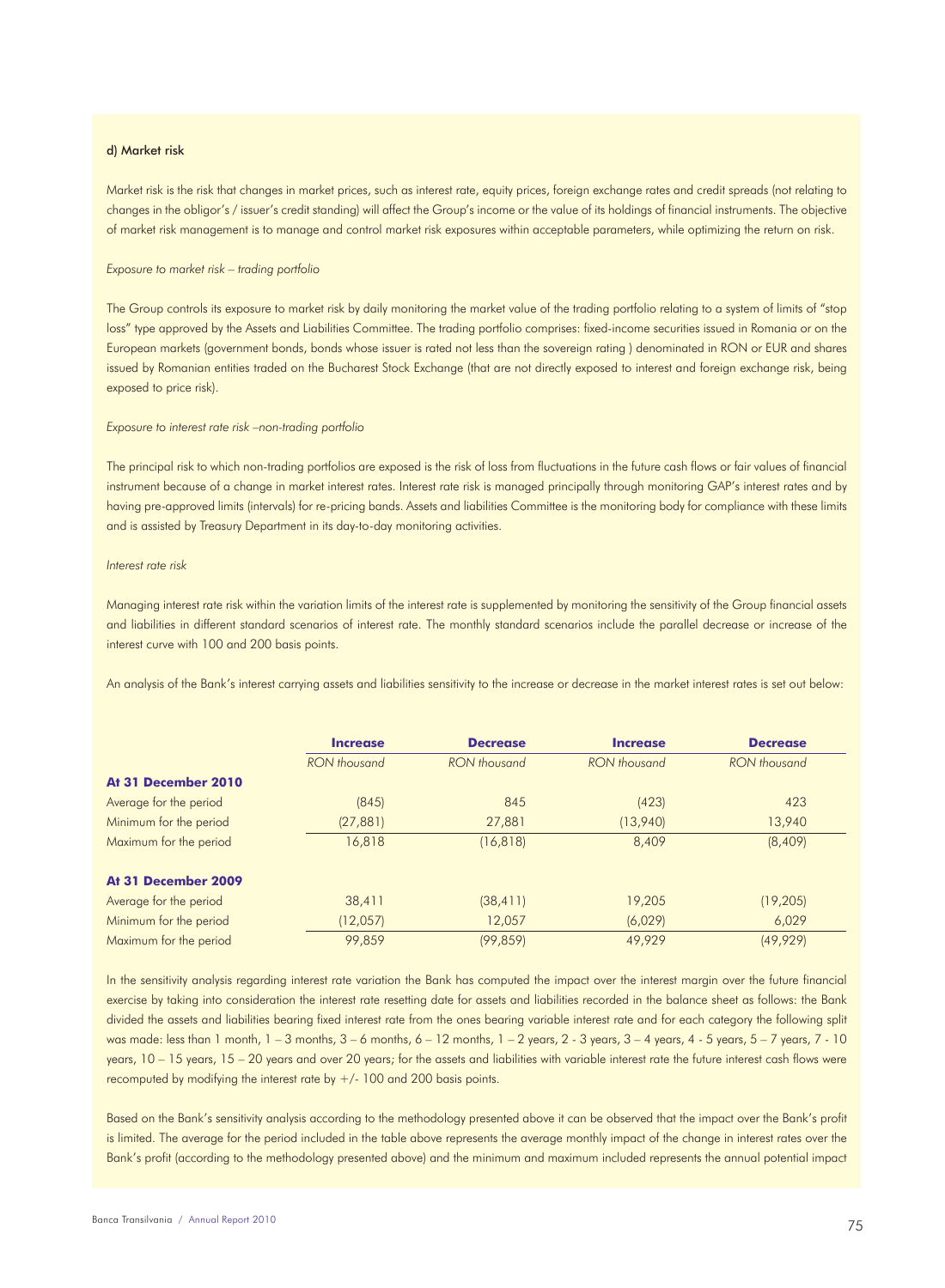of the change in interest rates over the profit for the time interval 6 months –1 year, and the maximum represent the potential annual impact of the change in interest rates over the profit on the interval 3 months- 6 months.

The Group is exposed to interest rate risk mainly from exposures to adverse changes in the market interest rates to the extent that interest-earning assets and interest-earning liabilities mature or re-price at different times or in differing amounts. The main sources of interest rate risk are imperfect correlation between the maturity (for fixed interest rates) or re-pricing date (for floating interest rates) of the interest-bearing assets and liabilities, adverse evolution of the slope and shape of the yield curve (the unparallel evolution of the interest rate yields of the interest-earning assets and interest-earning liabilities), imperfect correlation in the adjustments of the rates earned and paid on different instruments with otherwise similar re-pricing characteristics and the options embedded in the Group's products.

Asset-liability risk management activities are conducted in the context of the Group's sensitivity to interest rate changes. In general, the Group is more sensitive on foreign currency instruments because its foreign currency interest-earning assets have a longer duration and re-price less frequently than foreign currency interest-bearing liabilities.

The Group is less sensitive to local currency instruments as most of the assets and liabilities bear floating rates.

The Group attempts to maintain a net positive position for interest-bearing financial instruments. To achieve this, the Group uses a mix of fixed and floating rate interest instruments on which it attempts to control the mismatching of the dates on which interest receivable on assets and interest payable on liabilities are reset to market rates or, if earlier, the dates on which the instruments mature.

The interest rates related to the local currency and the major foreign currencies as at 31 December 2010 and 2009 were as follows:

| <b>Currency</b> | Interest rate    | 31 December 2009 | 31 December 2009 |
|-----------------|------------------|------------------|------------------|
| Leu (RON)       | Robor 3 months   | 6.17%            | 10.65%           |
| Euro (EUR)      | Euribor 3 months | 1.006%           | 0.700%           |
| Euro (EUR)      | Euribor 6 months | 1.227%           | 0.994%           |
| US Dollar (USD) | Libor 6 months   | 0.45594%         | 0.42969%         |

A summary of the Group's interest rate gap position on interest bearing instruments as at 31 December 2010 is as follows:

| In RON thousands                       | <b>Less than</b><br><b>6 months</b> | $6 - 12$<br>months    | $1 - 3$<br>years | $3 - 5$<br>years | <b>More than</b><br>5 years | <b>Non</b><br>sensitive  | <b>Total</b> |
|----------------------------------------|-------------------------------------|-----------------------|------------------|------------------|-----------------------------|--------------------------|--------------|
| <b>31 December 2010</b>                |                                     |                       |                  |                  |                             |                          |              |
| <b>Financial assets</b>                |                                     |                       |                  |                  |                             |                          |              |
| Cash and cash equivalents              | 3,701,125                           |                       |                  |                  |                             |                          | 3,701,125    |
| Placements with banks                  | 918,583                             | 191,157               | 117,246          | $\blacksquare$   | 10,169                      | $\overline{\phantom{a}}$ | 1,237,155    |
| Financial assets at fair value         |                                     |                       |                  |                  |                             |                          |              |
| through profit and loss                | 111,977                             |                       |                  |                  |                             |                          | 111,977      |
| Loans and advances to customers        | 10,768,028                          | 689,397               | 560,985          | 387              |                             | 196,995                  | 12,215,792   |
| Net lease investments                  | 109,007                             | 105,694               | 8,064            | 852              |                             |                          | 223,617      |
| Financial assets available for sale    | 3,513,564                           | 57,327                | 172,524          | 25,915           | 9,501                       | 2,166                    | 3,780,997    |
| Held to maturity investments           |                                     | 40                    | 780              |                  |                             |                          | 820          |
|                                        | 19,122,284                          | 1,043,615             | 859,599          | 27,154           | 19,670                      | 199,161                  | 21,271,483   |
| <b>Financial liabilities</b>           |                                     |                       |                  |                  |                             |                          |              |
| Deposits from banks                    | 333,194                             |                       |                  |                  |                             |                          | 333,194      |
| Deposits from customers                | 14,112,880                          | 3,010,114             | 120,834          | 8,335            | 26,969                      |                          | 17,279,132   |
| Loans from banks and other financial   |                                     |                       |                  |                  |                             |                          |              |
| institutions, other subordinated loans |                                     |                       |                  |                  |                             |                          |              |
| and debt securities                    | 1,839,484                           |                       | 11,364           |                  |                             |                          | 1,850,848    |
|                                        | 16,285,558                          | 3,010,114             | 132,198          | 8,335            | 26,969                      | $\blacksquare$           | 19,463,174   |
| <b>Net position</b>                    |                                     | 2,836,726 (1,966,499) | 727,401          | 18,819           | (7, 299)                    | 199,161                  | 1,808,309    |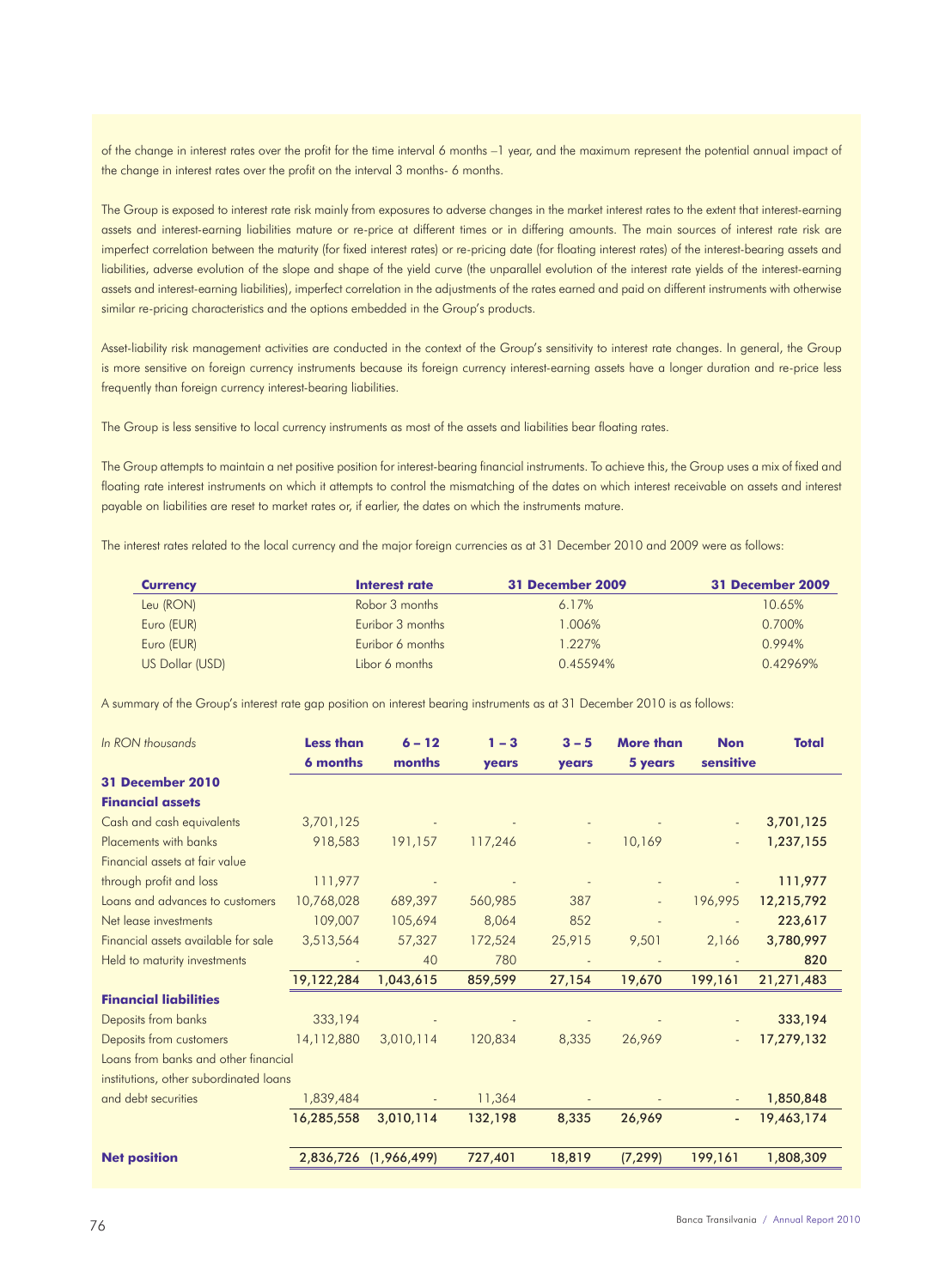A summary of the Group's interest rate gap position on interest bearing instruments as at 31 December 2009 is as follows:

| In RON thousands                       | <b>Less than</b><br><b>6 months</b> | $6 - 12$<br>months | $1 - 3$<br>years | $3 - 5$<br>years | <b>More than</b><br>5 years | <b>Non</b><br>sensitive | <b>Total</b> |
|----------------------------------------|-------------------------------------|--------------------|------------------|------------------|-----------------------------|-------------------------|--------------|
| 31 December 2009                       |                                     |                    |                  |                  |                             |                         |              |
| <b>Financial assets</b>                |                                     |                    |                  |                  |                             |                         |              |
| Cash and cash equivalents              | 3,186,997                           |                    |                  |                  |                             |                         | 3,186,997    |
| Placements with banks                  | 1,418,418                           | 1,289              | 106,208          |                  | 10,000                      |                         | 1,535,915    |
| Financial assets at fair value         |                                     |                    |                  |                  |                             |                         |              |
| through profit and loss                | 44,865                              |                    |                  |                  |                             |                         | 44,865       |
| Loans and advances to customers        | 6,991,886                           | 4,223,639          | 265,076          | 1,158            |                             |                         | 11,481,759   |
| Net lease investments                  | 148,806                             | 113,285            | 8,096            | 1,125            |                             |                         | 271,312      |
| Financial assets available for sale    | 2,476,981                           | 35,868             | 38,902           | 16,547           | 3,488                       | 1,680                   | 2,573,466    |
| Held to maturity investments           | 10,874                              |                    | 780              |                  |                             |                         | 11,654       |
|                                        | 14,278,827                          | 4,374,081          | 419,062          | 18,830           | 13,488                      | 1,680                   | 19,105,968   |
| <b>Financial liabilities</b>           |                                     |                    |                  |                  |                             |                         |              |
| Deposits from banks                    | 259,134                             |                    |                  |                  |                             |                         | 259,134      |
| Deposits from customers                | 11,385,953                          | 3,481,518          | 96,359           | 5,574            | 19,795                      |                         | 14,989,199   |
| Loans from banks and other financial   |                                     |                    |                  |                  |                             |                         |              |
| institutions, other subordinated loans |                                     |                    |                  |                  |                             |                         |              |
| and debt securities                    | 2,324,223                           | 78,545             | 12,563           |                  |                             |                         | 2,415,331    |
|                                        | 13,969,310                          | 3,560,063          | 108,922          | 5,574            | 19,795                      |                         | 17,663,664   |
| <b>Net position</b>                    | 309,517                             | 814,018            | 310,140          | 13,256           | (6, 307)                    | 1,680                   | 1,442,304    |

# *Currency risk*

The Group is exposed to currency risk through transactions in foreign currencies against RON. Currency Risk Management Group is based on strict position limits and "stop-loss", monitored in real time. There is also a balance sheet risk that the net monetary assets and liabilities in foreign currencies will take a different value when translated into RON as a result of currency movements. The Bank performs monthly crisis simulations for the currency risk.

The monetary assets and liabilities held in RON and in foreign currencies at 31 December 2010 are presented below:

| In RON thousands                                                               | <b>RON</b> | <b>EUR</b> | <b>USD</b> | <b>Other</b> | <b>Total</b> |
|--------------------------------------------------------------------------------|------------|------------|------------|--------------|--------------|
| <b>Monetary assets</b>                                                         |            |            |            |              |              |
| Cash and cash equivalents                                                      | 1,783,626  | 1,715,545  | 155,151    | 46,803       | 3,701,125    |
| Placement with banks                                                           | 834,841    | 252,469    | 124,662    | 25,183       | 1,237,155    |
| Financial assets at fair value through profit and loss                         | 105,248    | 6,729      |            |              | 111,977      |
| Loans and advances to customers                                                | 7,528,483  | 4,391,410  | 257,008    | 38,891       | 12,215,792   |
| Net lease investments                                                          | 28,255     | 195,362    |            |              | 223,617      |
| Financial assets available for sale                                            | 2,876,512  | 904,485    |            |              | 3,780,997    |
| Held-to-maturity investments                                                   | 820        |            |            |              | 820          |
| Investments in associates                                                      |            |            |            |              |              |
| Other assets                                                                   | 69,174     | 10,171     | 1,452      | 2,704        | 83,501       |
| <b>Total monetary assets</b>                                                   | 13,226,959 | 7,476,171  | 538,273    | 113,581      | 21,354,984   |
| <b>Monetary liabilities</b>                                                    |            |            |            |              |              |
| Deposits from banks                                                            | 313,372    | 19,350     | 468        | 4            | 333,194      |
| Deposits from customers                                                        | 11,069,977 | 5,659,339  | 504,818    | 44,998       | 17,279,132   |
| Loans from banks and other financial<br>institutions, other subordinated loans |            |            |            |              |              |
| and debt securities issued                                                     |            | 1,818,084  | 32,764     |              | 1,850,848    |
| Other debts                                                                    | 109,465    | 32,917     | 3,401      | 31,331       | 177,114      |
| <b>Total monetary liabilities</b>                                              | 11,492,814 | 7,529,690  | 541,451    | 76,333       | 19,640,288   |
| <b>Net currency position</b>                                                   | 1,734,145  | (53, 519)  | (3, 178)   | 37,248       | 1,714,696    |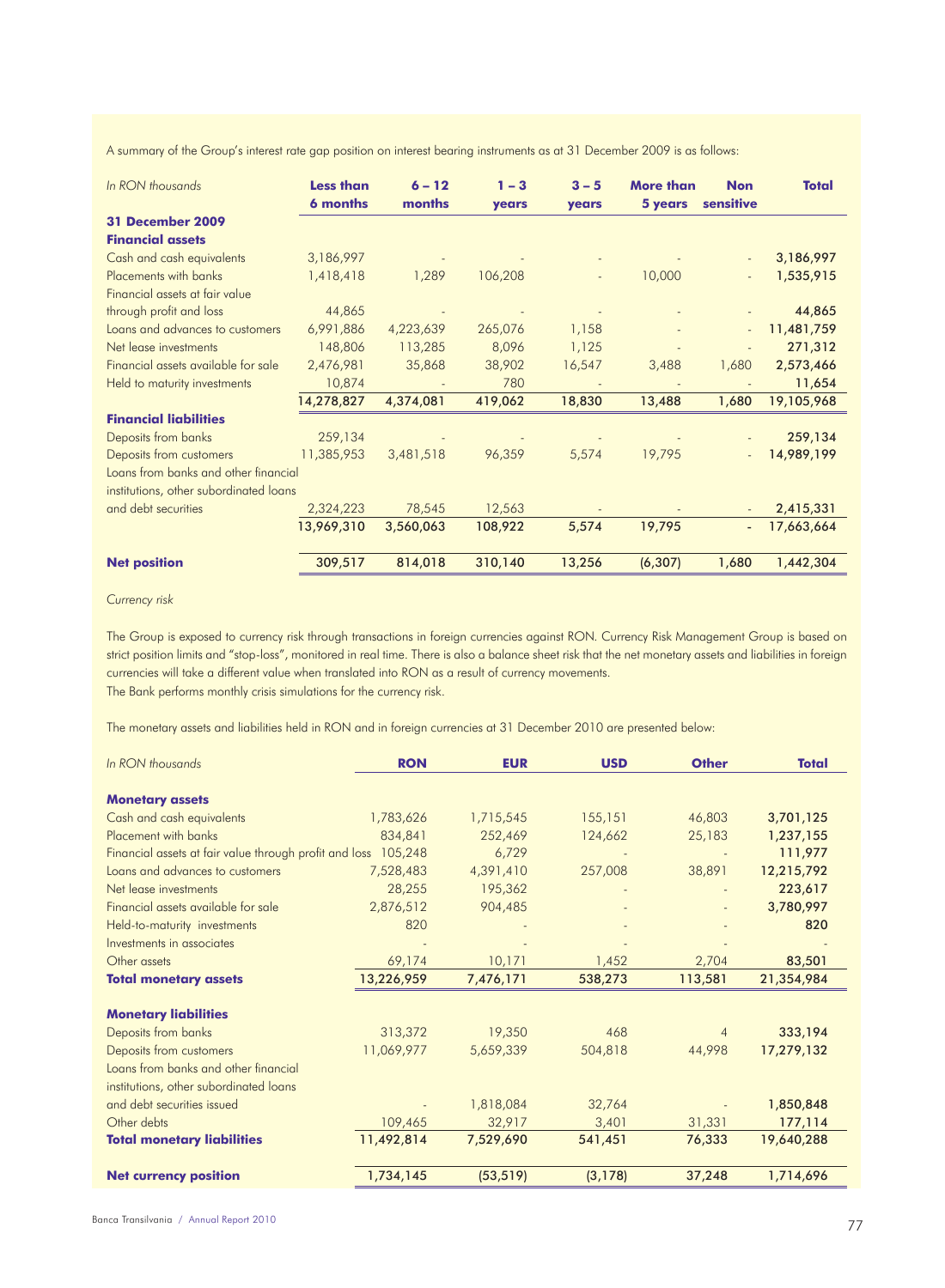The monetary assets and liabilities held in RON and in foreign currencies at 31 December 2009 are presented below:

| In RON thousands                                       | <b>RON</b>   | <b>EUR</b> | <b>USD</b> | <b>Other</b> | <b>Total</b> |
|--------------------------------------------------------|--------------|------------|------------|--------------|--------------|
| <b>Monetary assets</b>                                 |              |            |            |              |              |
| Cash and cash equivalents                              | 1,459,226    | 1,591,057  | 109,047    | 27,667       | 3,186,997    |
| Placement with banks                                   | 756,014      | 718,637    | 44,042     | 17,222       | 1,535,915    |
| Financial assets at fair value through profit and loss | 44,865       |            |            |              | 44,865       |
| Loans and advances to customers                        | 7,254,863    | 3,946,838  | 202,672    | 77,386       | 11,481,759   |
| Net lease investments                                  | 24,098       | 247,213    |            |              | 271,312      |
| Financial assets available for sale                    | 1,879,843    | 693,623    |            |              | 2,573,466    |
| Held-to-maturity investments                           | 11,654       |            |            |              | 11,654       |
| Investments in associates                              | 42,404       |            |            |              | 42,404       |
| Other assets                                           | 113,508      | 7,391      | 1,088      | 194          | 122,181      |
| <b>Total monetary assets</b>                           | 11, 586, 475 | 7,204,759  | 356,849    | 122,470      | 19,270,553   |
| <b>Monetary liabilities</b>                            |              |            |            |              |              |
| Deposits from banks                                    | 99,225       | 159,478    | 428        | 3            | 259,134      |
| Deposits from customers                                | 9,576,154    | 5,043,749  | 342,524    | 26,772       | 14,989,199   |
| Loans from banks and other financial                   |              |            |            |              |              |
| institutions, other subordinated loans                 |              |            |            |              |              |
| and debt securities issued                             | 380,944      | 1,996,688  | 37,699     |              | 2,415,331    |
| Other debts                                            | 65,285       | 42,361     | 2,436      | 1,250        | 111,332      |
| <b>Total monetary liabilities</b>                      | 10,121,608   | 7,242,276  | 383,087    | 28,025       | 17,774,996   |
| <b>Net currency position</b>                           | 1,464,867    | (37, 517)  | (26, 238)  | 94,445       | 1,495,557    |

# e) Taxation risk

Starting 1 January 2007, as a result of Romania's accession to the European Union, the Bank had to adopt the regulations of the European Union, and prepared to apply European legislation changes.

The Romanian Government owns a number of agencies authorized to carry on the audit (control) of the companies operating in Romania. These controls are similar in nature to tax audits performed by tax authorities in many countries, but may extend not only to tax matters but to other legal and regulatory matters in which the applicable agency may be interested.

#### f) Operating environment

On 1 January 2007 Romania became a full member of the European Union.

The process of risk based repricing during 2007 and 2008 in the international financial markets severely affected the performance of those markets, including the Romanian financial and banking market, and fostered heightened uncertainty with regard to future economic developments.

The ongoing global credit and liquidity crisis which commenced in the middle of 2008 has resulted in, among other things, lower level and difficult access to the capital market funding.

Identification and valuation of investments influenced by a lending market with low liquidities, the determination of compliance with debt agreement and other contract covenants, and the evaluation of significant uncertainties, brought their own challenges.

Such ongoing concerns that the deteriorating financial conditions could contribute, at a later stage to a further retrenchment in confidence, prompted a coordinated effort of governments and central banks to adopt special measures aimed at countering a vicious circle of growing risk aversion and at helping to minimize the effects of the financial crisis and finally restoring normal market functioning.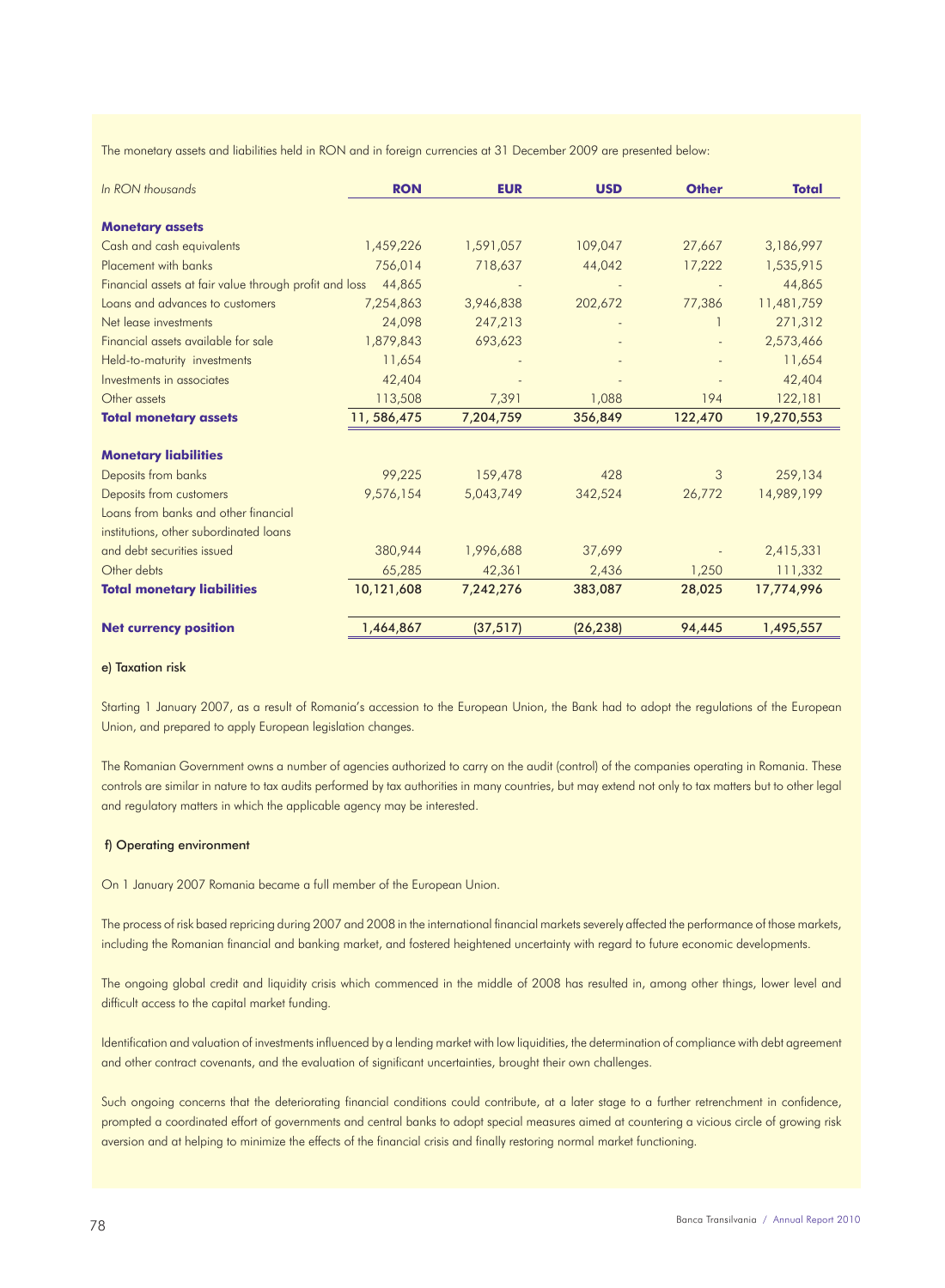In spite of this being a crisis year, when the banking system registered negative profit margins, the Group managed to obtain favorable results in 2010.

Although 2010 brought a slight recovery in terms of GDP and consumption, the consumer's decision continued to be affected by limited income and pessimistic expectations regarding future financial evolution and job security. Because of this, there were increases in overdue loans / financing and, consequently, higher provisions created by banks in the entire banking system, therefore in 2010 Romanian banking system profitability indicators had negative values.

Group management anticipated that the difficulties which marked the Romanian economy in previous years would not show the same intensity over 2011, nevertheless, the net cost of credit/financing risk would continue to influence Romanian banking sector financial results in 2011. However, the Group's management could not forecast with a substantial degree of certainty the events that could have an effect on the Romanian banking sector and subsequently, on its financial statements.

Group management estimates for 2011 a significant level of provisions on loans/financing, but lower compared to 2010, with corresponding effects on the Group's financial statements, but cannot predict with a substantial degree of certainty the impact on the Group's financial statements as a result of the deterioration in financial market liquidity, impairment of financial assets affected by non-cash market conditions and high volatility of national currency and financial markets.

Management believes it is taking all the necessary measures to support the sustainability and growth of the Bank's business in the current circumstances by:

- adopting the intensive development strategy of the Bank;
- continuous improvement of risk management framework;
- constant monitoring of relevant indicators for the Bank's financial stability and strength;
- better cost control;
- an adequate provisioning policy, granting maximum attention to loan portfolio / financing quality;
- continuing increase of the portfolio of corporate clients by identifying and lending to mature, healthy businesses which survived the crisis and defending the existing customers; launching new product packages for the agricultural sector;
- re-launch of the SME loans through an improved platform of rapid loans in RON and EUR and easy access on the structural funds;
- maintaining the competitive advantage and increasing Medical Division loans;
- increasing the number of retail customers through the development of banking products and service packages on classes / categories of customers;
- improving customer service concept, based on cross-selling, finding fast solutions.

The national economy is constantly presenting the characteristic of an emergent market. Among these characteristics are: significant current account deficit, the competitivity gap between Romania and other EU member states, a relatively undeveloped market, low infrastructure and fluctuations in the currency exchange rate.

#### g) Operational risks

Operational risk is the risk of direct or indirect loss arising from a wide variety of causes associated with the Group's processes, personnel, technology and infrastructure, and from external factors other than credit, market and liquidity risk such those arising from legal and regulatory requirements and generally accepted standards of corporate behavior. Operational risks arise from all of the Group's operations and are faced by all business entities.

The Group's objective is to manage operational risk in order to fulfill its objectives to ensure reasonable performance (efficiency and effectiveness), information (credibility, integrity, continuity) and to mitigate damage resulting from the materialization of this risk category.

The primary responsibility for the development and implementation of controls to address operational risk is assigned to senior management within each business unit. This responsibility is supported by the development of overall Group standards for the management of operational risk in the following areas: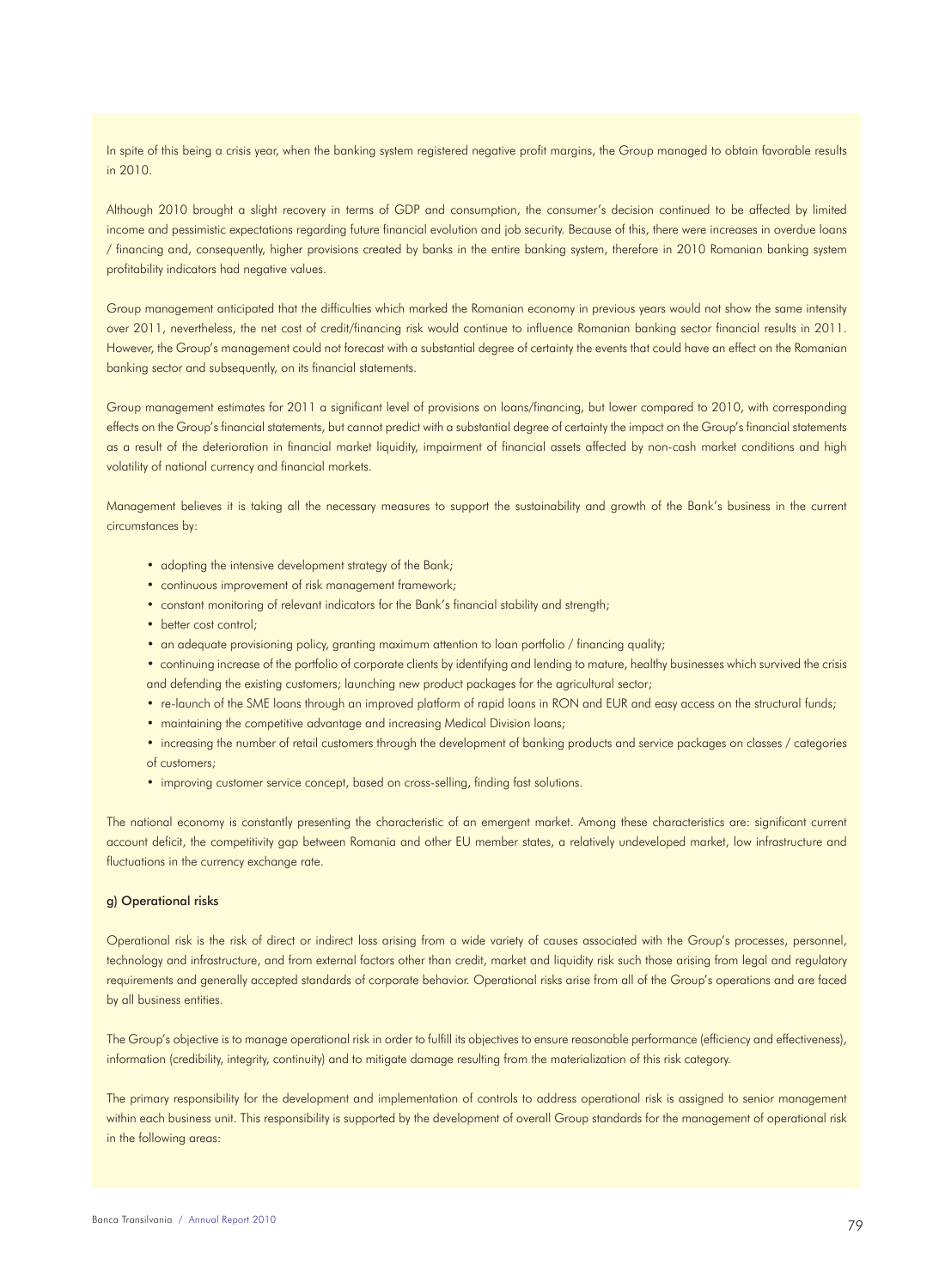- requirements for appropriate segregation of duties, including the independent authorization of transactions;
- requirements for implementing the principle of dual control in the transactions and any other activity associated with a significant level of risk;
- requirements for the reconciliation and monitoring of transactions;
- compliance with regulatory and other legal requirements;
- documentation of controls and procedures;

• requirements for the periodic assessment of operational risk faced, and the adequacy of controls and procedures to address the risks identified;

• requirements for the reporting of operational losses and proposed remedial action;

• a formalized approach over the continuity of the business with a with a focus on IT infrastructure (public services, hardware, software, human resources) due to its high degree of support during the activity;

• training and professional development for all business line and for all the Group employees; development of ethical and business standards;

• risk mitigation, including insurance where applicable.

Department of Internal Audit, Control and Monitoring Service and Operational Risk Management Group monitors compliance with the Bank through regular inspections. The results of internal audit, operational risk monitoring and control are discussed with management of the audited entities, and the summary is submitted to the Technical Committee Compliance Audit and Internal Control and management of the bank.

# h) Capital management

The Bank's regulatory capital based on the legal requirements in force regarding capital management includes:

• Tier 1 capital, which includes ordinary share capital, share premium eligible reserves after deductions of intangible assets, 50% of shares' value and other investments in financial that exceed 10% from their share capital and 50% of the investments held in insurance companies;

• Tier 2 capital, which includes fixed assets revaluation reserves and qualifying subordinated liabilities and after a 50% deduction of share value and of other investments in financial or credit institutions that exceed 10% of their share capital and 50% of the investments held in insurance and reinsurance companies.

On December 31, 2010 the calculation of regulatory capital was based on the NBR Regulation nr.18/2006 amended by Regulation no. 6/2009.

Starting 2008 the Bank applied NBR Regulation 13/2006 regarding the computation of the minimal capital requirements and adopted:

- the standard approach regarding credit risk based on Regulation 14/2006;
- the standard approach based on appendix I, II and IV of NBR Regulation 22/2006 for the computation of the minimal capital requirements for the position risk, foreign exchange risk and merchandise risk;
- the base approach for the minimal capital requirements regarding operational risk based on NBR Regulation 24/2006.

The Bank's regulatory capital as at 31 December 2010 and 31 December 2009 and the legal requirements regarding capital management at 31 December 2010 and 31 December 2009 were as follows:

| In RON thousand                                                    | <b>31 December 2010</b> | <b>31 December 2009</b> |  |
|--------------------------------------------------------------------|-------------------------|-------------------------|--|
|                                                                    |                         |                         |  |
| Tier I                                                             | 1,780,667               | 1,620,803               |  |
| Tier II                                                            | 106,691                 | 156,268                 |  |
| Total Bank's capital                                               | 1,887,358               | 1,777,071               |  |
| Risk weighted assets                                               |                         |                         |  |
| Capital requirement for credit risk, counterparty risk,            |                         |                         |  |
| decrease in receivables and for incomplete transactions            | 876,838                 | 848,946                 |  |
| Capital requirements for foreign exchange position and commodities | 71,004                  | 46,080                  |  |
| Capital requirements for operational risk                          | 157,448                 | 120,154                 |  |
| <b>Total capital requirements</b>                                  | 1,105,290               | 1,015,180               |  |

Note: In the computation of Bank's own funds the profits of the years ended 31 December 2009 and 31 December 2010 are included.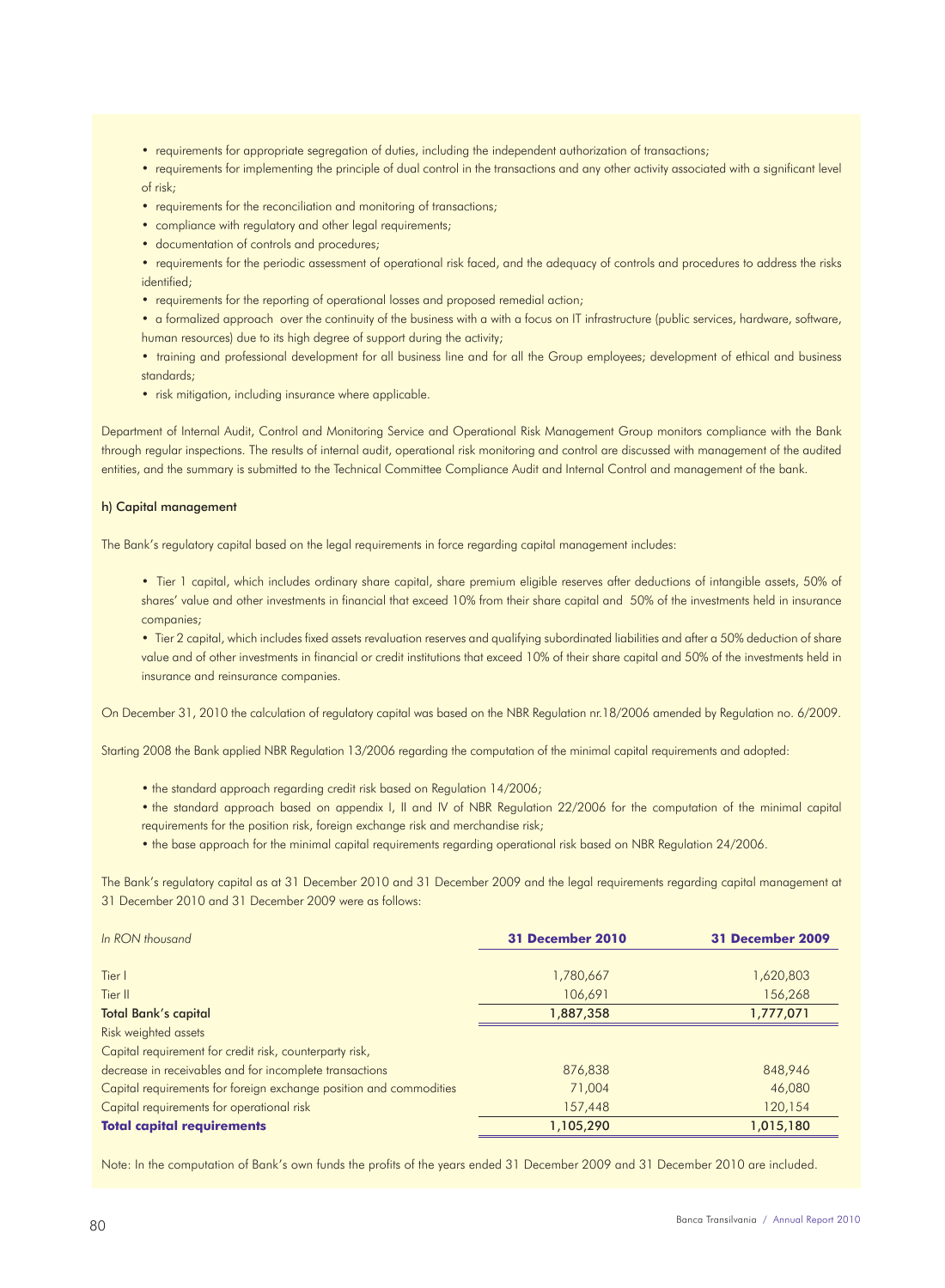#### **5. Use of estimates and judgments**

The Group makes estimates and assumptions that affect the reported amounts of assets and liabilities within the next financial year. Estimates and judgments are continually evaluated and are based on historical experience and other factors, including expectations of future events that are believed to be reasonable under the circumstances.

# Impairment losses on loans and advances

The Group reviews its loan and net lease investments portfolios to assess impairment at least on an annual basis. In determining whether an impairment loss should be recorded in the income statement, the Group makes judgments as to whether there is any observable data indicating that there is a measurable decrease in the estimated future cash flows from a portfolio of loans and net lease investments before the decrease can be identified with an individual loan in that portfolio. This evidence may include observable data indicating that there has been an adverse change in the payment status of borrowers (lessees) in a group, or national or local economic conditions that correlate with defaults on assets in the group.

Management uses estimates based on historical loss experience for assets with credit risk characteristics and objective evidence of impairment similar to those in the portfolio when scheduling its future cash flows. The methodology and assumptions used for estimating both the amount and timing of future cash flows are reviewed regularly to reduce any differences between loss estimates and actual loss experience. The loan impairment assessment considers the visible effects of current market conditions on the individual / collective assessment of loans and advances to customers' impairment. Hence, the Group has estimated the impairment loss provision for loans and advances to customers based on the internal methodology harmonized with Group policies and assessed that no further provision for impairment losses is required except as already provided for in the financial statements.

To the extent that the net present value of estimated cash flows differs by +/-5 percent, the impairment provision for loans and advances to customers would be estimated RON 19,377 thousand higher or RON 19,377 thousand lower (31 December 2009: RON 7,899 thousand higher or RON 7,916 thousand lower).

#### Fair value of financial instruments

The Group measures fair values using the following fair value hierarchy that reflects the significance of the inputs used in making the measurements:

- Level 1: Quoted market price in an active market for an identical instrument.
- Level 2: Valuation techniques based on observable inputs. This category includes instruments valued using: quoted market prices in active markets for similar instruments; quoted prices for similar instruments in markets that are considered less than active; or other valuation techniques where all significant inputs are directly or indirectly observable from market data.
- Level 3: Valuation techniques using significant unobservable inputs. This category includes all instruments where the valuation technique includes inputs not based on observable data and the unobservable inputs could have a significant effect on the instrument's valuation. This category includes instruments that are valued based on quoted prices for similar instruments where significant unobservable adjustments or assumptions are required to reflect differences between the instruments.

The objective of valuation techniques is to arrive at a fair value determination that reflects the price of the financial instrument at the reporting date that would have been determined by market participants acting at arm's length.

Availability of observable market prices and model inputs reduces the need for management judgment and estimation and also reduces the uncertainty associated with determination of fair values. Availability of observable market prices and inputs varies depending on the products and markets and is prone to changes based on specific events and general conditions in the financial markets.

The fair value of financial instruments that are not traded in an active market (for example, unlisted treasury securities, bonds and certificates of deposit) is determined by using valuation techniques. The management uses its judgment to select the valuation method and make assumptions that are mainly based on market conditions existing at the date of the consolidated statement of the financial position.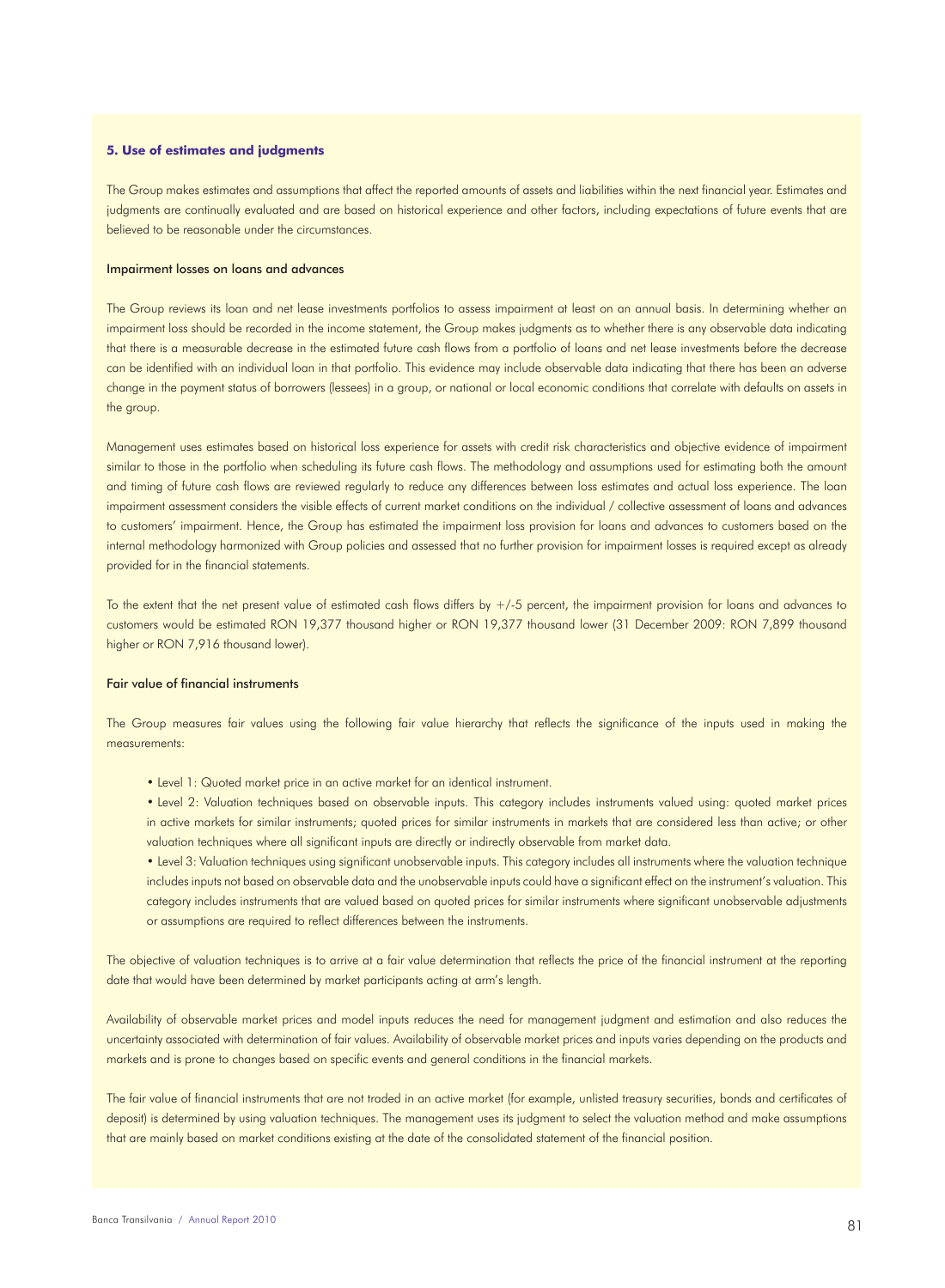Valuation models that employ significant unobservable inputs require a higher degree of management judgment and estimation in determination of fair value. Management judgment and estimation are usually required for selection of the appropriate valuation model to be used, determination of expected future cash flows on the financial instrument being valued, determination of probability of counterparty default and prepayments and selection of appropriate discount rates. The Group's percentage of this type of portfolio instruments is not significant.

The carrying amount of financial assets at fair value through profit and loss and of available-for-sale investment securities would be estimated RON 19,687 thousand lower (31 December 2009: 20,678 thousand RON), or more than RON 20,277 thousand (31 December 2009: 21,027 thousand RON), were the discount rate used in the discounted cash flow analysis to differ by +/- 10% from management's estimate.

The table below analyzes financial instruments measured at fair value at the end of the reporting period, the hierarchical levels:

| In RON thousand                                        | <b>Note</b> | <b>Quoted market</b><br>prices in active<br>markets | <b>Valuation</b><br>techniques -<br>observable<br>inputs | Valuation<br>techniques -<br>unobservable<br>inputs | <b>Total</b> |
|--------------------------------------------------------|-------------|-----------------------------------------------------|----------------------------------------------------------|-----------------------------------------------------|--------------|
| <b>31 December 2010</b>                                |             |                                                     |                                                          |                                                     |              |
| Financial assets at fair value through profit and loss | 18          | 111,977                                             | ٠                                                        |                                                     | 111,977      |
| Investments securities, available for sale             | 21          | 45,917                                              | 3,735,080                                                |                                                     | 3,780,997    |
| <b>31 December 2009</b>                                |             |                                                     |                                                          |                                                     |              |
| Financial assets at fair value through profit and loss | 18          | 44,865                                              | $\overline{a}$                                           |                                                     | 44,865       |
| Investments securities, available for sale             | 21          | 27,995                                              | 2,545,471                                                |                                                     | $-2.573.466$ |

#### Financial assets and liabilities

The Group considered that the effective transaction prices would be situated between the informative BID-ASK quotations obtained, which are rather an interval within which the Group could have realistically negotiated the quotations for each series and taking into account the volume of its portfolio, and thus, the bank used in its estimation an average price for each series.

The Group's accounting policies provide scope for assets and liabilities to be designated on inception into different accounting categories in certain circumstances:

- In classifying financial assets or liabilities as "trading", the Group has determined that it meets the description of trading assets and liabilities set out in accounting policy 3(j);
- In classifying financial assets as held-to-maturity, the Group has determined that it has both the positive intention and ability to hold the assets until their maturity date as required by its accounting policy.

If the Group fails to keep these investments to maturity other than for the specific circumstances mentioned in IAS 39, it will be required to reclassify the entire class as available-for-sale. The investments would therefore be measured at fair value not amortized cost. If the entire class of held-tomaturity investments is tainted, the fair value would not be significantly different from the carrying amount.

# **6. Segment reporting**

The business segment reporting format is the Group's primary basis of segment reporting. Transactions between business segments are conducted at arm's length.

Segment assets and liabilities include items directly attributable to a segment as well as those that can be allocated on a reasonable basis.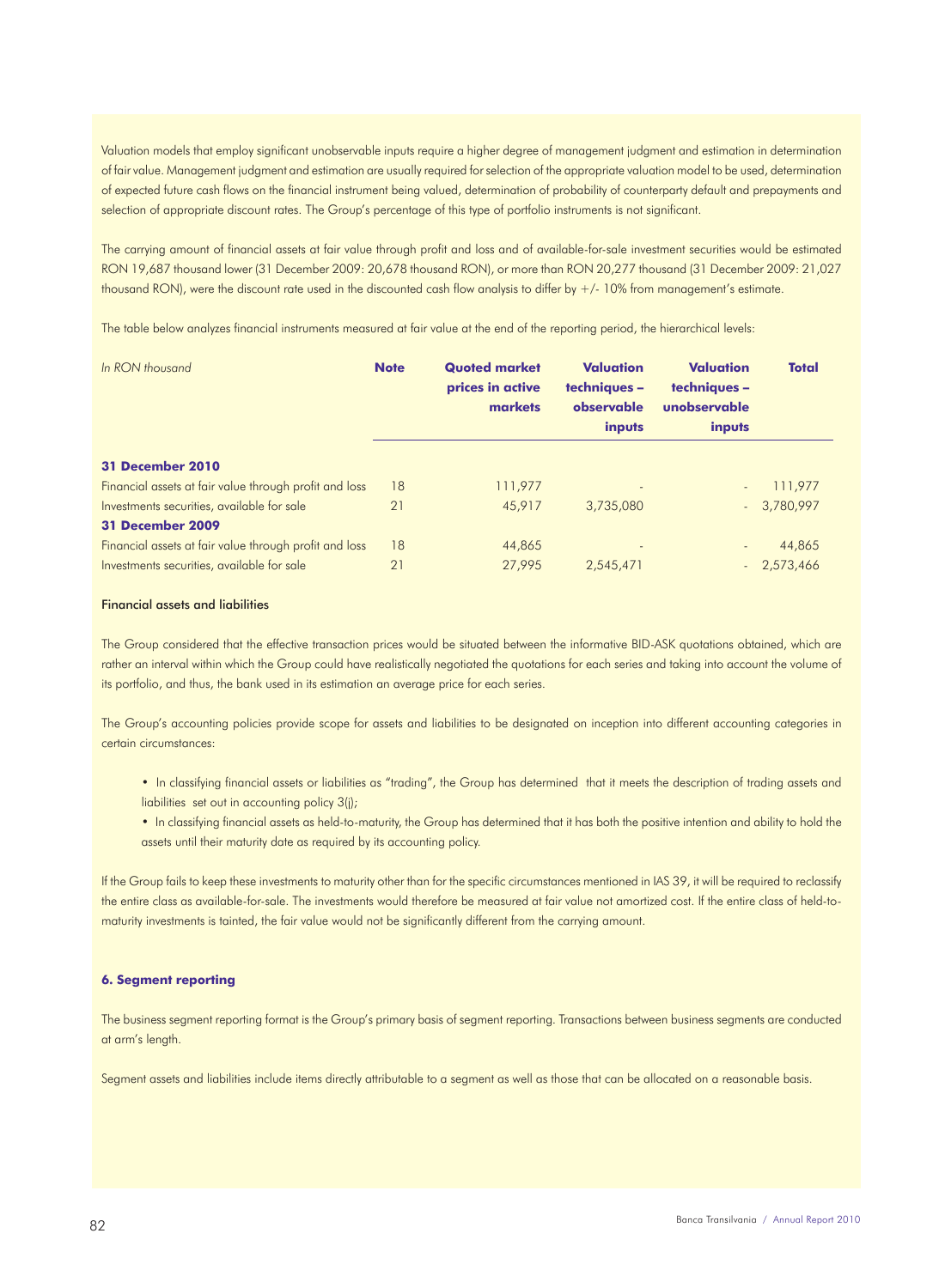The Group's segment reporting comprises the following main business segments:

- *Corporate banking.* Within corporate banking the Group provides corporations with a range of banking products and services, including lending and deposit taking, providing cash management, foreign commercial business, investment advices, financial planning, securities business, project and structured finance transactions, syndicated loans and asset backed transactions.
- *Retail and SME banking.* The Group provides individuals and SME's with a range of banking products and services, including lending (consumer loans, vehicles purchase, personal needs, and mortgages), savings and deposit taking business, payment services and securities business.
- *Leasing and customer finance.* Within leasing the Group includes financial products and services provided by the leasing and consumer finance arm of the Group.
- Other. Within other the Group incorporates financial products and services provided to or by financial institutions including: management of securities, brokerage, factoring, logistic, real estate.
- *Treasury*: incorporating of work services for cash.

The allocation method of the Group income and expenses on segments was improved during 2009 and 2010 in order to eliminate the limitation imposed by the IT system in the previous period.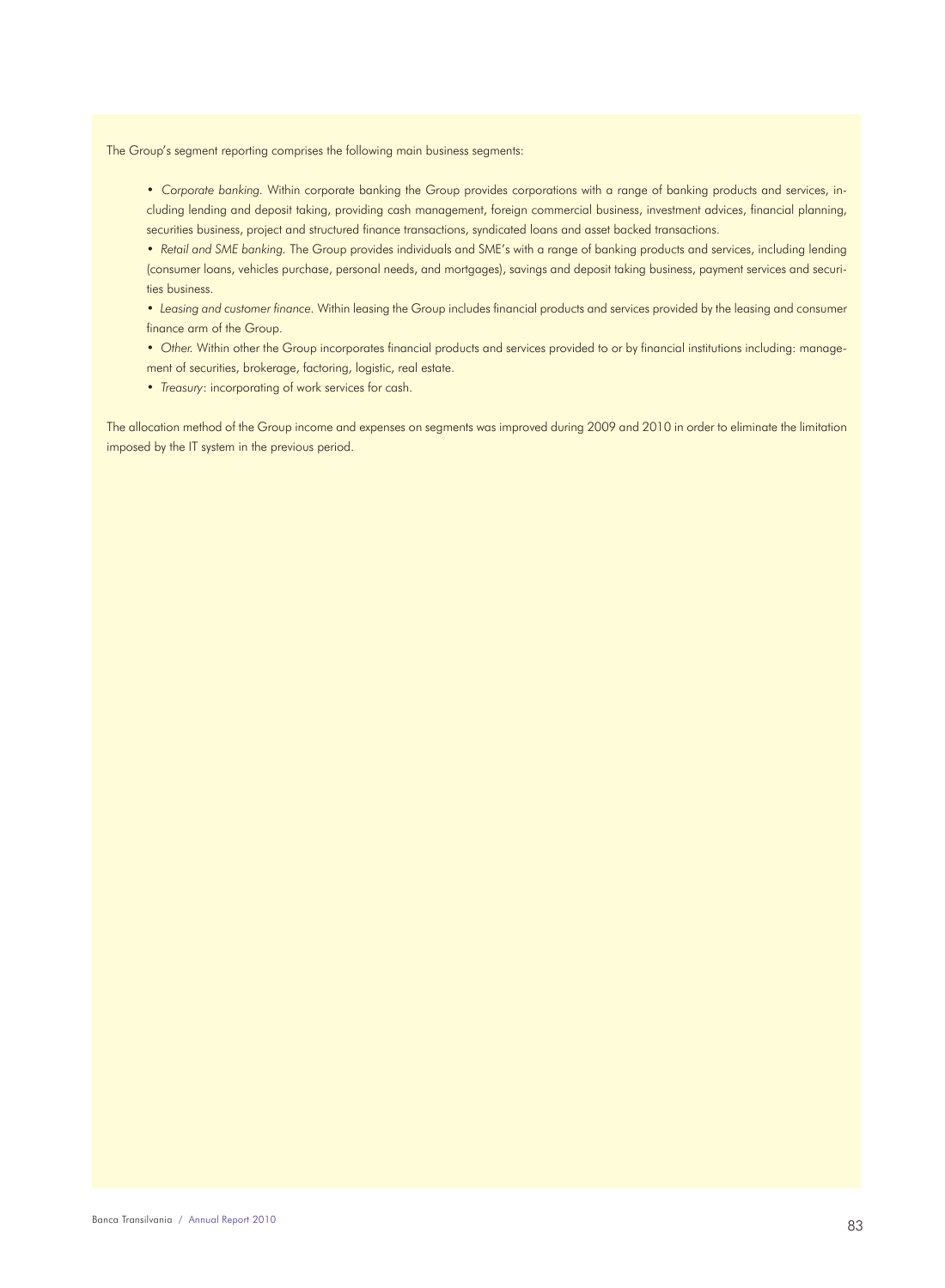| In RON thousand               |           | Corporate banking |            | <b>Retail banking</b> |           | Treasury                 |         | <b>Leasing and</b>       | <b>Others</b> |                  |            | Elimination |           | Unallocated        |            | <b>Total</b> |
|-------------------------------|-----------|-------------------|------------|-----------------------|-----------|--------------------------|---------|--------------------------|---------------|------------------|------------|-------------|-----------|--------------------|------------|--------------|
|                               | 2010      | 2009              | 2010       | 2009<br>and SME       | 2010      | 2009                     | 2010    | consumer finance<br>2009 | 2010          | 2009             | 2010       | 2009        | 2010      | 2009               | 2010       | 2009         |
| Segment assets                | 5,632,258 | 5,054,451         | 6,766,452  | 6,652,651             | 8,901,764 | 7,477,738                | 348,469 | 515,482                  | 287,130       | 288,359          | (205, 821) | (375, 651)  |           |                    | 21,730,252 | 19,613,030   |
|                               |           |                   |            |                       |           |                          |         |                          |               |                  |            |             |           |                    |            |              |
| <b>Total Assets</b>           | 5,632,258 | 5,054,451         | 6,766,452  | 6,652,651             | 8,901,764 | 7,477,738                | 348,469 | 515,482                  | 287,130       | 288,359          | (205, 821) | (375, 651)  |           | $\bar{\mathbf{r}}$ | 21,730,252 | 19,613,030   |
| Segment liabilities           | 4,346,684 | 3,820,027         | 13,990,869 | 12,404,428            | 1,125,366 | 1,328,077                | 271,543 | 447,306                  | 53,820        | 49,140           | (147,994)  | (273, 982)  |           |                    | 19,640,288 | 17,774,996   |
| <b>Total Liabilities</b>      | 4,346,684 | 3,820,027         | 13,990,869 | 12,404,428            | 1,125,366 | 28,077<br>$\frac{37}{2}$ | 271,543 | 447,306                  | 53,820        | 49,140           | (147,994)  | (273, 982)  |           | $\blacksquare$     | 19,640,288 | 17,774,996   |
| Equity                        |           |                   |            |                       |           |                          |         |                          |               |                  |            |             | 2,089,964 | 1,838,034          | 2,089,964  | 1,838,034    |
| Total Liabilities 4,346,684   |           | 3,820,027         |            | 13,990,869 12,404,428 | 1,125,366 | 1,328,077                | 271,543 | 447,306                  | 53,820        | 49,140           | (147,994)  | (273, 982)  | 2,089,964 | 1,838,034          | 21,730,252 | 19,613,030   |
|                               |           |                   |            |                       | and SME   |                          |         |                          |               | consumer finance |            |             |           |                    |            |              |
|                               |           | 2010              |            | 2009                  | 2010      | 2009                     | 2010    | 2009                     | 2010          | 2009             | 2010       | 2009        | 2010      | 2009               | 2010       | 2009         |
| Net interest income           |           | 273,494           |            | 190,893               | 528,726   | 366,440                  | 281,492 | 190,996                  | 26,717        | 34,038           | (85, 346)  | (2,457)     | (28, 786) | (25, 581)          | 996,297    | 754,329      |
| Net fee and commission income |           | 106,456           |            | 119,798               | 250,535   | 275,872                  | $(33)$  | (166)                    | 10,403        | 7,130            | 15,827     | (31, 189)   | (522)     | $-640$             | 382,666    | 370,805      |
| Net trading income            |           | 24,429            |            | 22,328                | 40,132    | 34,767                   | 45,736  | 67,705                   | 231           | 1,191            | (578)      | 12,980      | 9,019     | 4,230              | 118,969    | 143,201      |
| Other operating income        |           |                   |            |                       | 4,632     |                          | 1,528   | 735                      | 39,365        | 39,605           | 32,493     | 103,021     | (29,504)  | (46, 151)          | 48,514     | 97,210       |
| <b>Total income</b>           |           | 404,379           |            | 333,019               | 824,025   | 677,079                  | 328,723 | 259,270                  | 76,716        | 81,964           | (37,604)   | 82,355      | (49, 793) | (68, 142)          | 1,546,446  | 1,365,545    |
| Personal expense              |           | 82,868            |            | 87,323                | 193,843   | 171,723                  | 31,552  | 27,770                   | 13,170        | 12,105           | 48,386     | 49,451      | 3,552     | 627                | 373,371    | 348,999      |
| Other operating expense       |           | 58,967            |            | 64,885                | 138,325   | 128,367                  | 25,911  | 24,250                   | 15,663        | 15,260           | 38,851     | 35,016      | (35, 774) | (17, 423)          | 241,943    | 250,355      |
| Publicity expense             |           | 2,851             |            | 2,446                 | 6,725     | 4,829                    | 1,371   | 1,413                    | 386           | 559              | 1,696      | 1,134       |           |                    | 13,029     | 10,381       |
| Depreciation and amortization |           | 12,794            |            | 16,339                | 29,948    | 32,234                   | 4,853   | 5,215                    | 5,759         | 5,794            | 7,543      | 8,489       |           | (29)               | 60,897     | 68,042       |
| Other expense                 |           | 9,570             |            | 10,090                | 22,596    | 20,136                   | 3,589   | 3,252                    | 20,400        | 22,438           | 15,769     | 5,840       | (20,008)  | (24, 143)          | 51,916     | 37,613       |
| <b>Total</b>                  |           | 167,050           | 181,083    |                       | 391,437   | 357,289                  | 67,276  | 61,900                   | 55,378        | 56,156           | 112,245    | 99,930      | (52, 230) | (40, 968)          | 741,156    | 715,390      |
| Operational result, before    |           |                   |            |                       |           |                          |         |                          |               |                  |            |             |           |                    |            |              |
| net impairment charges        |           | 237,329           | 151,936    |                       | 432,588   | 319,790                  | 261,447 | 197,370                  | 21,338        | 25,808           | (149, 849) | (17, 575)   | 2,437     | (27, 174)          | 805,290    | 650,155      |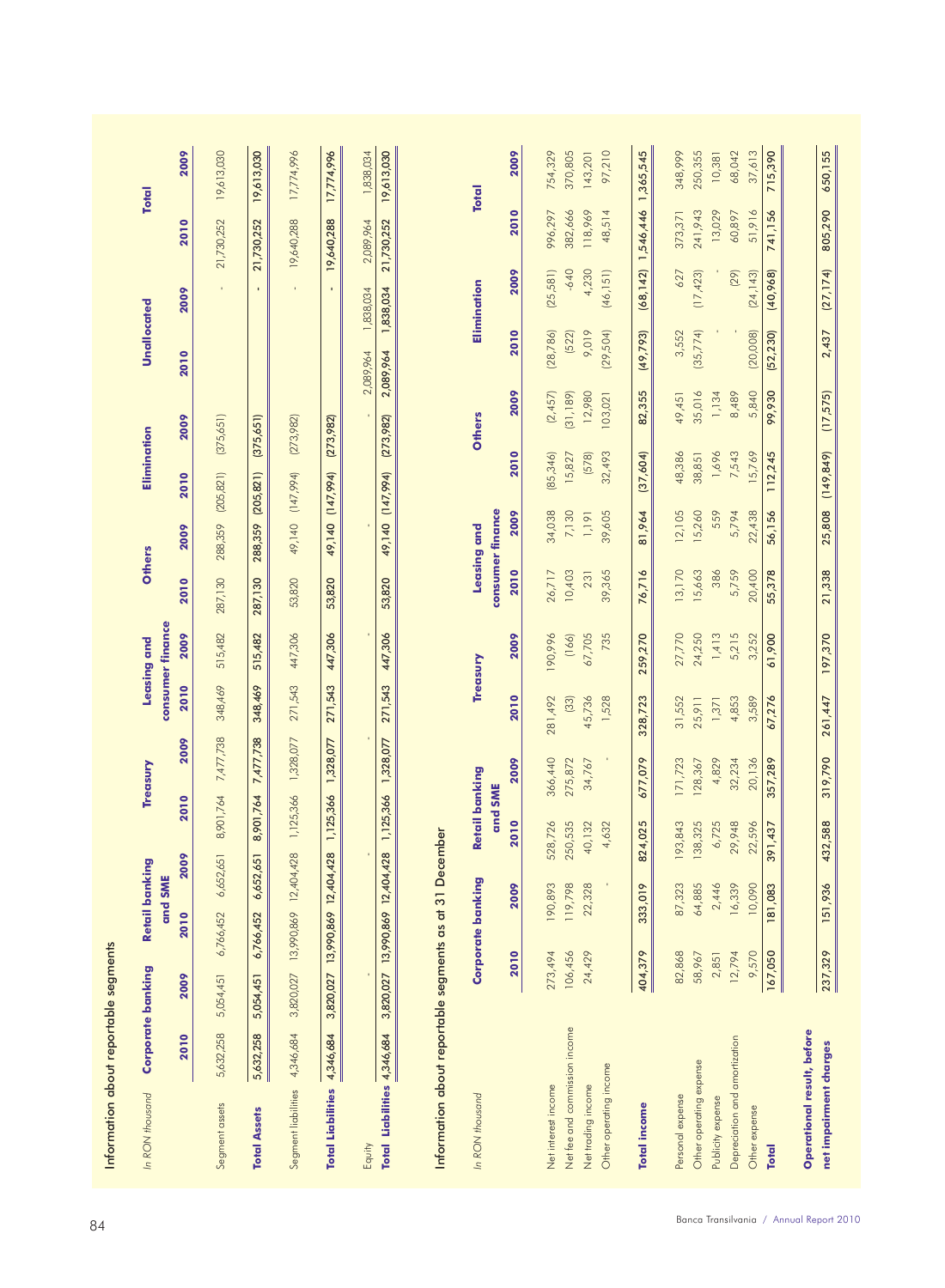# **7. Financial assets and liabilities**

Accounting classifications and fair values

| In RON thousand                    | <b>Note</b> | <b>Financial</b><br>assets at<br>fair value<br>through<br>profit and<br>loss | <b>Held to</b><br>maturity | <b>Loans and</b><br>receivables<br>(including<br>net lease<br>investments) | <b>Available</b><br>for sale | <b>Other</b><br>amortized<br>cost | <b>Total</b><br>carrying<br>amount | Fair<br>value         |
|------------------------------------|-------------|------------------------------------------------------------------------------|----------------------------|----------------------------------------------------------------------------|------------------------------|-----------------------------------|------------------------------------|-----------------------|
| <b>31 December 2010</b>            |             |                                                                              |                            |                                                                            |                              |                                   |                                    |                       |
| <b>Financial Assets</b>            |             |                                                                              |                            |                                                                            |                              |                                   |                                    |                       |
| Cash and cash equivalents          | 16          |                                                                              |                            |                                                                            |                              | 3,701,125                         | 3,701,125                          | 3,701,125             |
| Placements with banks              | 17          |                                                                              |                            |                                                                            |                              | 1,237,155                         | 1,237,155                          | 1,237,155             |
| Financial assets at fair value     |             |                                                                              |                            |                                                                            |                              |                                   |                                    |                       |
| through profit and loss            | 18          | 111,977                                                                      |                            |                                                                            |                              |                                   | 111,977                            | 111,977               |
| Loans and advances to customers 19 |             |                                                                              | ÷,                         | 12,215,792                                                                 |                              |                                   | 12,215,792                         | 12,215,792            |
| Net lease investments              | 20          |                                                                              | ÷,                         | 223,617                                                                    |                              |                                   | 223,617                            | 223,617               |
| Investments securities             | 21          |                                                                              | 820                        |                                                                            | 3,780,997                    |                                   | 3,781,817                          | 3,781,817             |
| <b>Total financial assets</b>      |             | 111,977                                                                      | 820                        | 12,439,409                                                                 | 3,780,997                    | 4,938,280                         | 21,271,483                         | 21,271,483            |
|                                    |             |                                                                              |                            |                                                                            |                              |                                   |                                    |                       |
| <b>Financial Liabilities</b>       |             |                                                                              |                            |                                                                            |                              |                                   |                                    |                       |
| Deposits from banks                | 27          |                                                                              |                            |                                                                            |                              | 333,194                           | 333,194                            | 333,194               |
| Deposits from customers            | 28          |                                                                              |                            |                                                                            |                              | 17,279,132                        | 17,279,132                         | 17,285,120            |
| Loans from banks and other         |             |                                                                              |                            |                                                                            |                              |                                   |                                    |                       |
| financial institutions             | 29          |                                                                              |                            |                                                                            |                              | 1,593,295                         | 1,593,295                          | 1,593,295             |
| Other subordinated loans           | 30          |                                                                              |                            |                                                                            |                              | 257,553                           | 257,553                            | 257,553               |
| <b>Total financial liabilities</b> |             |                                                                              |                            |                                                                            | $\overline{\phantom{a}}$     | 19,463,174                        | 19,463,174                         | 19,469,162            |
|                                    |             |                                                                              |                            |                                                                            |                              |                                   |                                    |                       |
| In RON thousand                    |             | <b>Note Financial</b>                                                        | <b>Held to</b>             | <b>Loans</b> and                                                           | <b>Available</b>             | <b>Other</b>                      | <b>Total</b>                       | Fair                  |
|                                    |             | assets at                                                                    | maturity                   | receivables                                                                | for sale                     | amortized                         | carrying                           | value                 |
|                                    |             | fair value                                                                   |                            | (including                                                                 |                              | cost                              | amount                             |                       |
|                                    |             | through                                                                      |                            | net lease                                                                  |                              |                                   |                                    |                       |
|                                    |             | profit and                                                                   |                            | investments)                                                               |                              |                                   |                                    |                       |
|                                    |             | loss                                                                         |                            |                                                                            |                              |                                   |                                    |                       |
| <b>31 December 2009</b>            |             |                                                                              |                            |                                                                            |                              |                                   |                                    |                       |
| <b>Financial Assets</b>            |             |                                                                              |                            |                                                                            |                              |                                   |                                    |                       |
| Cash and cash equivalents          | 16          |                                                                              |                            |                                                                            |                              | 3,186,997                         | 3,186,997                          | 3,186,997             |
| Placements with banks              | 17          |                                                                              |                            |                                                                            |                              | 1,535,915                         | 1,535,915                          | 1,535,915             |
| Financial assets at fair value     |             |                                                                              |                            |                                                                            |                              |                                   |                                    |                       |
| through profit and loss            | 18          | 44,865                                                                       |                            |                                                                            |                              |                                   | 44,865                             | 44,865                |
| Loans and advances to customers    | 19          |                                                                              |                            | 11,481,759                                                                 |                              |                                   | 11,481,759                         | 11,736,413            |
| Net lease investments1             | 20          |                                                                              |                            | 271,312                                                                    |                              |                                   | 271,312                            | 271,312               |
| Investments securities             | 21          |                                                                              | 11,654                     |                                                                            | 2,573,466                    |                                   | 2,585,120                          | 2,584,971             |
| <b>Total financial assets</b>      |             | 44,865                                                                       | 11,654                     | 11,753,071                                                                 | 2,573,466                    | 4,722,912                         |                                    | 19,105,968 19,360,473 |
|                                    |             |                                                                              |                            |                                                                            |                              |                                   |                                    |                       |
| <b>Financial Liabilities</b>       |             |                                                                              |                            |                                                                            |                              |                                   |                                    |                       |
| Deposits from banks                | 27          |                                                                              |                            |                                                                            |                              | 259,134                           | 259,134                            | 259,134               |
| Deposits from customers            | 28          |                                                                              |                            |                                                                            |                              | 14,989,199                        | 14,989,199                         | 14,992,127            |
| Loans from banks and other         |             |                                                                              |                            |                                                                            |                              |                                   |                                    |                       |
| financial institutions             | 29          |                                                                              |                            |                                                                            |                              | 2,160,404                         | 2,160,404                          | 2,160,404             |
| Other subordinated loans           | 30          |                                                                              |                            |                                                                            |                              | 253,665                           | 253,665                            | 253,665               |
| Debts securities issued            | 31          |                                                                              |                            |                                                                            |                              | 1,262                             | 1,262                              | 1,262                 |
| <b>Total financial liabilities</b> |             |                                                                              |                            |                                                                            |                              | 17,663,664                        |                                    | 17,663,664 17,666,592 |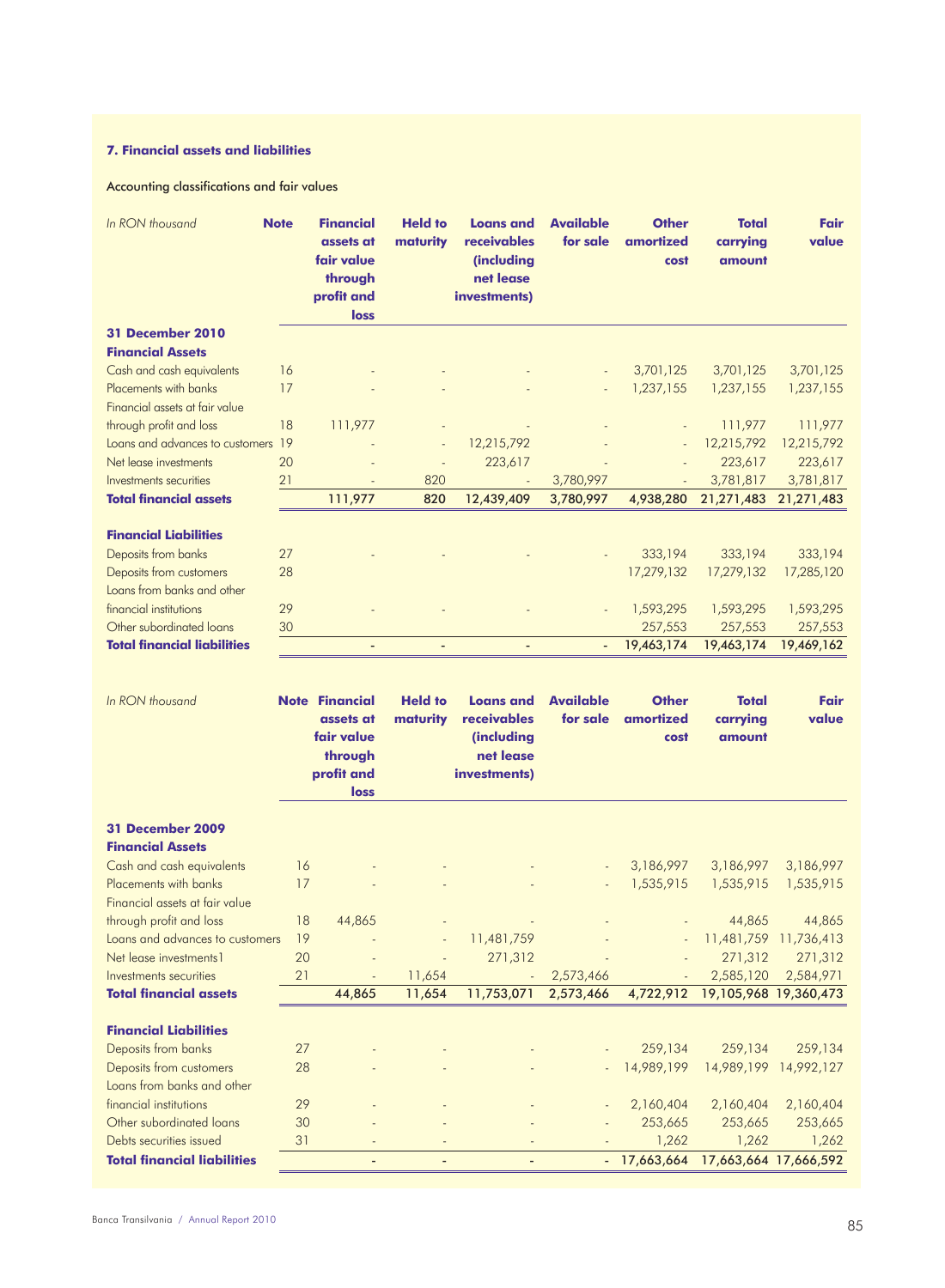# **8. Net interest income**

| In RON thousand                                                                    | 2010      | 2009      |
|------------------------------------------------------------------------------------|-----------|-----------|
| <b>Interest income</b>                                                             |           |           |
| Loans and advances to customers                                                    | 1,535,801 | 1,635,738 |
| Current accounts held with banks                                                   | 44,411    | 99,026    |
| Held for trading securities                                                        | 256,450   | 274,327   |
| Placements with banks                                                              | 21,902    | 48,349    |
| Net lease investments                                                              | 35,696    | 52,000    |
| <b>Total interest income</b>                                                       | 1,894,260 | 2,109,440 |
| <b>Interest expense</b>                                                            |           |           |
| Deposits from customers                                                            | 812,658   | 1,113,150 |
| Loans from banks and other financial institutions, bonds issued and other interest | 81,517    | 235,493   |
| Deposits from banks                                                                | 3,788     | 6,468     |
| <b>Total interest expense</b>                                                      | 897,963   | 1,355,111 |
| <b>Net interest income</b>                                                         | 996,297   | 754,329   |

# **9. Net fee and commission income**

*In RON thousand*

|                                          | 2010    | 2009    |
|------------------------------------------|---------|---------|
| <b>Fee and commission income</b>         |         |         |
| <b>Transactions</b>                      | 312,589 | 286,508 |
| Loans management and guarantees issuance | 95,748  | 118,359 |
| Other fee and commission income          | 21,064  | 12,231  |
| <b>Total fee and commission income</b>   | 429,401 | 417,098 |
| <b>Fee and commission expense</b>        |         |         |
| <b>Bank commissions</b>                  | 37,168  | 36,652  |
| <b>Transactions</b>                      | 9,567   | 9,641   |
| <b>Total fee and commission expense</b>  | 46,735  | 46,293  |
| Net fee and commission income            | 382,666 | 370,805 |

# **10. Net trading income**

| In RON thousand                                                                 | 2010    | 2009    |
|---------------------------------------------------------------------------------|---------|---------|
| Net income from foreign exchange transactions (i)                               | 110,121 | 104,524 |
| Net income/ (expenses) from financial assets through profit and loss            | 1,690   | 15,922  |
| Net expense from revaluation of assets and liabilities held in foreign currency | 7,158   | 22,755  |
| <b>Net trading income</b>                                                       | 118,969 | 143,201 |

(i) Net income from foreign exchange transactions also include the realized and unrealized gain and loss from spot and forward contracts.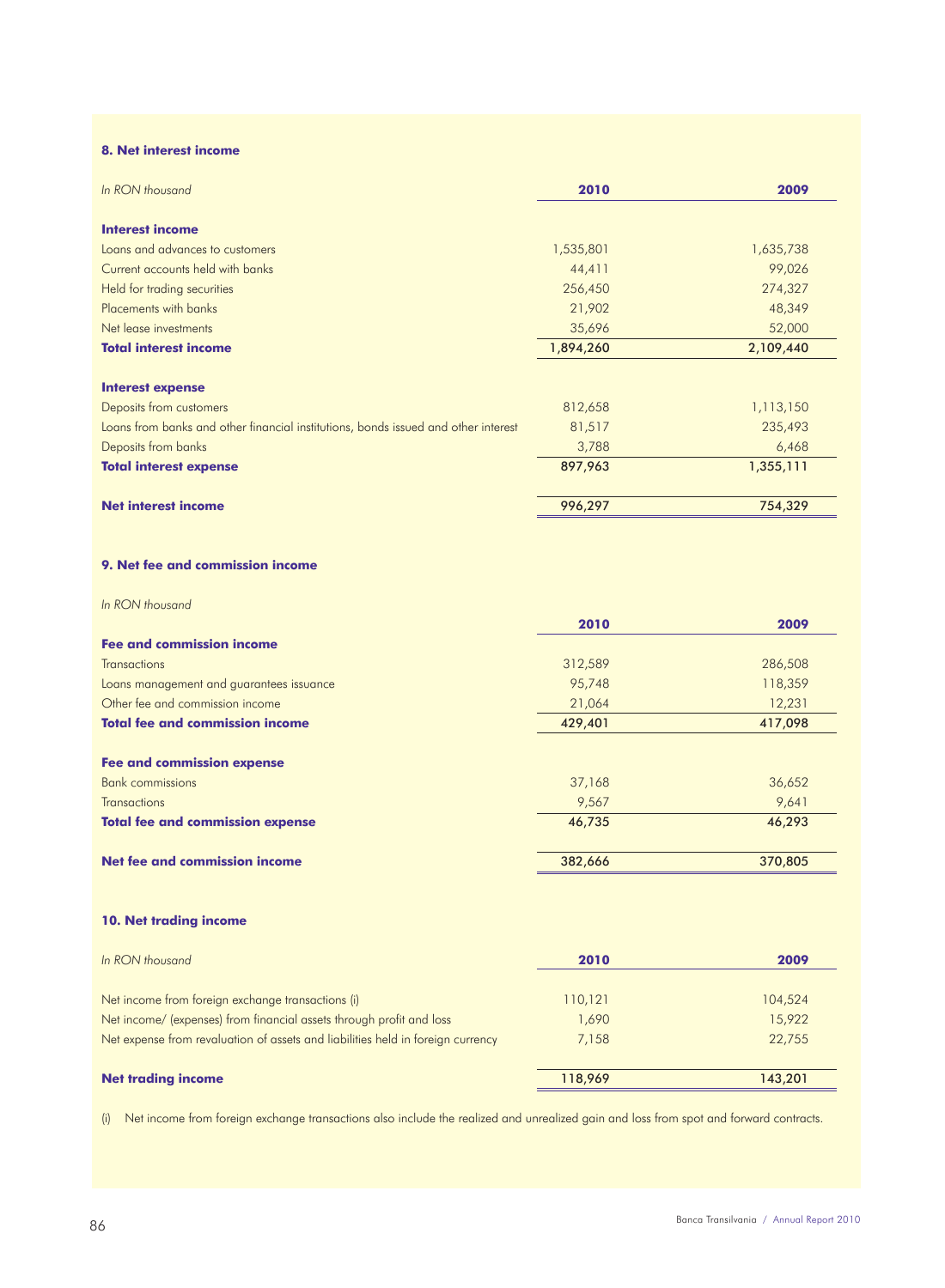# **11. Other operating income**

| In RON thousand        | 2010   | 2009   |
|------------------------|--------|--------|
| Rent income            | 10,544 | 10,081 |
| Dividend income        | 4,551  | 2,031  |
| Other operating income | 28,868 | 36,204 |
| <b>Total</b>           | 43,963 | 48,316 |

# **12. Impairment losses on assets**

| In RON thousand                                         | 2010    | 2009    |
|---------------------------------------------------------|---------|---------|
| Net charge of impairment losses on financial assets (i) | 619,367 | 478,213 |
| Loans and net lease investments written-off             | 5,039   | 13,915  |
| Other liabilities – taxes and credit commitments        | 23,098  |         |
| Recoveries from loans previously written off            | (539)   | (1.344) |
| Net impairment losses on assets                         | 646.965 | 490.784 |

(i) Net charge with impairment losses contains the following:

| In RON thousand                          | <b>Note</b> | 2010    | 2009     |
|------------------------------------------|-------------|---------|----------|
| Loans and advances to customers          | 19          | 585,641 | 437,350  |
| Net lease investments                    | 20          | 25,678  | 39,748   |
| Investment securities                    | 21          | 489     | (2, 449) |
| Other assets                             | 26          | 7,739   | 3,619    |
| Property and equipment                   | 23          | (180)   | (55)     |
| <b>Net charge with impairment losses</b> |             | 619,367 | 478,213  |

### **13. Personnel expenses**

| In RON thousand                                   | 2010    | 2009    |
|---------------------------------------------------|---------|---------|
| Wages and salaries                                | 277,130 | 259,948 |
| Contribution to social security                   | 57,733  | 53,774  |
| Meal tickets and other taxes related to personnel | 19,402  | 16,733  |
| Contribution to health fund                       | 17,728  | 17,249  |
| Contribution to unemployment fund                 | 1,378   | 1,295   |
| <b>Total</b>                                      | 373,371 | 348,999 |

The Group's number of employees at 31 December 2010 was 6,914 persons (31 December 2009: 6,453).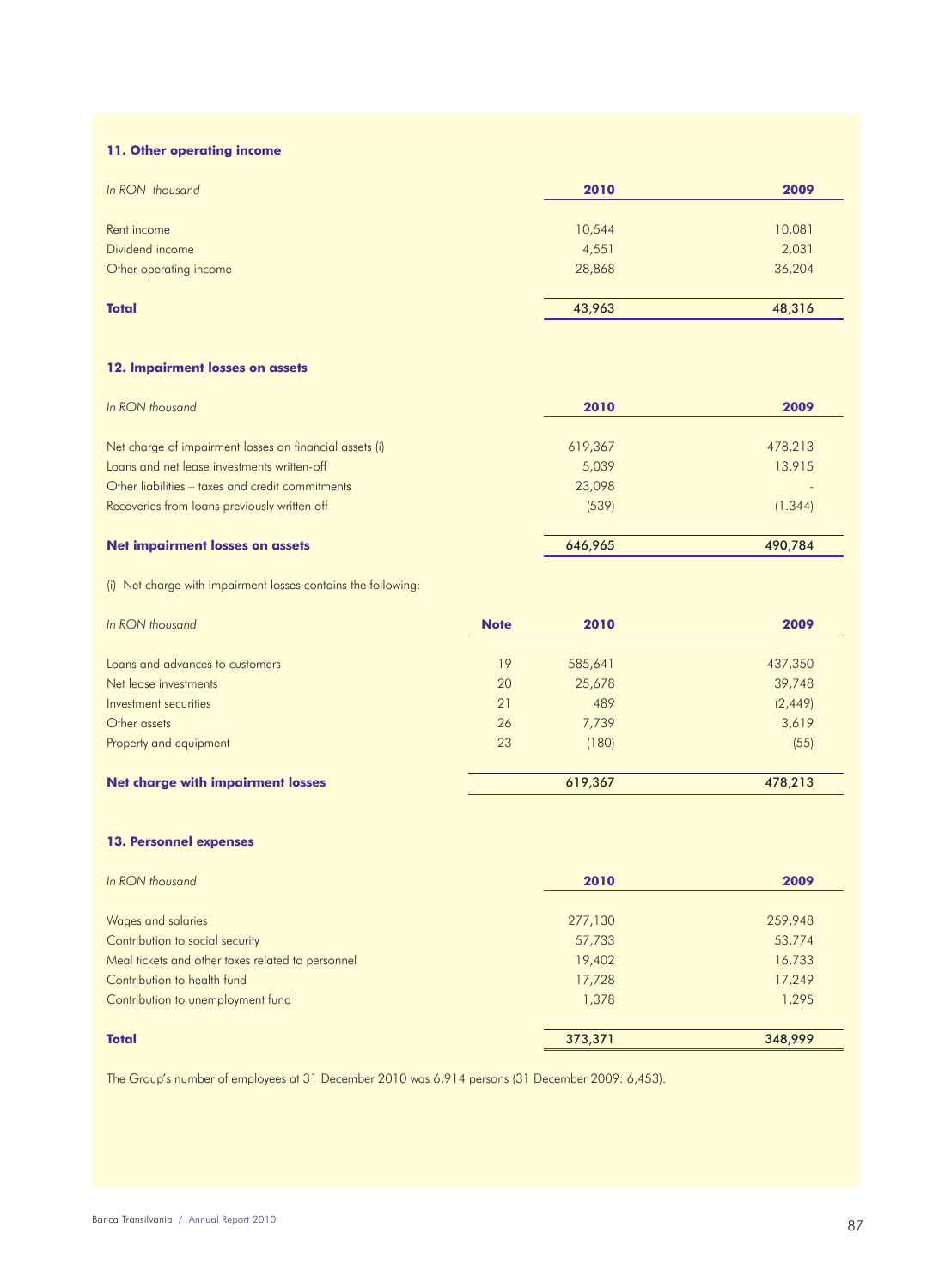# **14. Other operating expenses**

| In RON thousand                        | 2010    | 2009    |
|----------------------------------------|---------|---------|
| Operating lease                        | 84,992  | 90,273  |
| Repairs and maintenance                | 39,457  | 33,286  |
| Materials and consumables              | 23,926  | 18,873  |
| Postage and telecommunications         | 30,568  | 31,428  |
| Advertising and promotional expenses   | 14.844  | 11.815  |
| Security and protection                | 20,161  | 19,851  |
| <b>Taxes</b>                           | 29,354  | 24,826  |
| <b>Electricity and heating</b>         | 13,295  | 12,690  |
| Travel and transport                   | 4,029   | 3,716   |
| Legal, advisory and consulting         | 3,308   | 2,649   |
| Loss on sale of property and equipment | 1,933   | 2,894   |
| Other operating expense                | 41,021  | 47,656  |
| <b>Total</b>                           | 306,888 | 299,957 |

# **15. Income tax expense**

| In RON thousand                                           | <b>Note</b> | 2010     | 2009     |
|-----------------------------------------------------------|-------------|----------|----------|
| Current tax expense at 16% (2007: 16%) of taxable profits |             |          |          |
| determined in accordance with Romanian Law                |             | 40,361   | 25,470   |
| Adjustments from prior periods                            |             | (15,830) | (4, 422) |
| <b>Total income tax expense</b>                           |             | 24.531   | 21.048   |
|                                                           |             |          |          |

Tax reconciliation

| In RON thousand                                  | 2010     | 2009     |
|--------------------------------------------------|----------|----------|
|                                                  |          |          |
| <b>Profit before tax</b>                         | 158,515  | 157,763  |
| Taxation at statutory rate of 16% (2009: 16%)    | 25,362   | 25,242   |
| Non-deductible expenses and non-taxable revenues |          |          |
| and other permanent differences                  | $-3,801$ | $-8,730$ |
| Effect of carried forward losses                 | 2.969    | 4,536    |
| <b>Taxation in the income statement</b>          | 24.531   | 21,048   |

#### **16. Cash and cash equivalents**

| In RON thousand                             | <b>31 December 2010</b> | 31 December 2009 |
|---------------------------------------------|-------------------------|------------------|
| Minimum compulsory reserve (i)              | 3,371,294               | 2,871,310        |
| Cash on hand                                | 270,481                 | 271,094          |
| Current accounts held with other banks (ii) | 59.350                  | 44,593           |
| <b>Total</b>                                | 3,701,125               | 3,186,997        |

(i) At 31 December 2010 the minimum compulsory reserve, held with the Central Bank, was established at 15% for RON and 25% for USD or EUR (31 December 2009: 15% for RON and 25% for USD or EUR) denominated funds. The balance of mandatory reserve can vary on a daily basis. The interest paid by the Central Bank for the reserve held by banks was 1.56% – 3.38% p.a. for RON denominated reserves, 0.88% - 1.27% p.a. for EUR and 0.46% - 1.19% p.a. for US Dollars denominated reserves. The mandatory reserve can be used by the Bank's day to day activities provided that the average balance for the month is maintained within the required formula.

(ii) Current accounts held with other banks are at immediate disposal of the Group and unencumbered.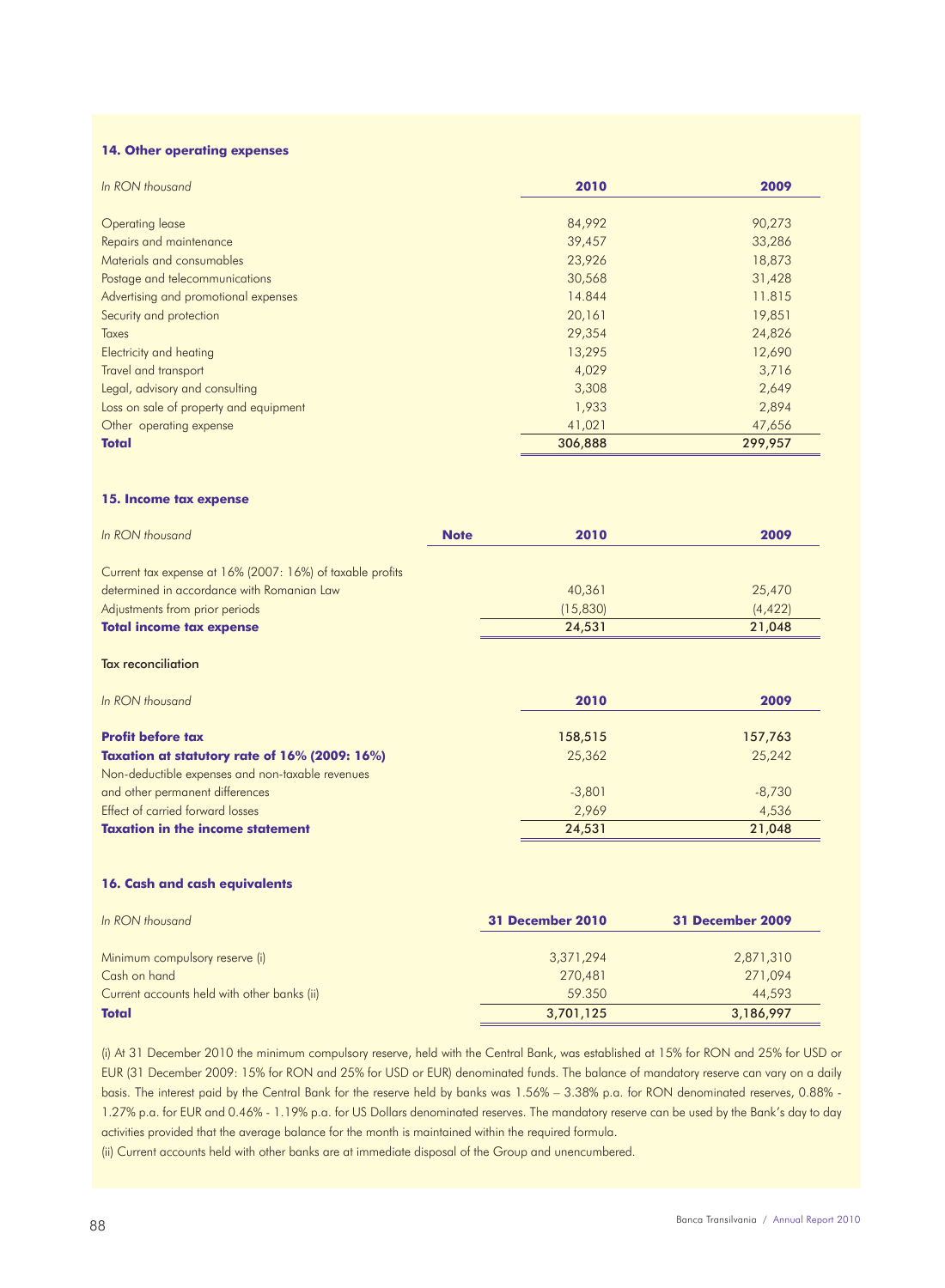# **17. Placements with banks**

| In RON thousand                               | <b>31 December 2010</b> | 31 December 2009 |
|-----------------------------------------------|-------------------------|------------------|
| Sight and term deposits placed at other banks | 620,258                 | 1,275,648        |
| Loans and advances to banks (i)               | 616.897                 | 260,267          |
| <b>Total</b>                                  | 1,237,155               | 1,535,915        |

(i) Investment securities reclassified by the Group during 2009 and 2010 from assets available for sale into loans and advances (see note 21 (ii)).

# **18. Financial assets at fair value through profit and loss**

| In RON thousand               | <b>31 December 2010</b> | <b>31 December 2009</b> |
|-------------------------------|-------------------------|-------------------------|
| <b>Trading assets</b>         |                         |                         |
| Listed equity investments (i) | 111.977                 | 44,865                  |
| <b>Total</b>                  | 111.977                 | 44,865                  |

(i) All shares in listed companies are quoted on the Bucharest Stock Exchange.

As at 31 December 2010, the Group owns significant investments in amount of RON 86,879 at the following companies: SIF Banat-Crisana S.A., SIF Moldova S.A., SIF Oltenia S.A. and the funds BT Clasic, BT Obligatiuni and Fondul Privat Comercial (at 31 December 2009 was RON 22,054).

# **19. Loans and advances to customers**

The Group's commercial lending is concentrated on companies and individuals domiciled in Romania and Cyprus. Economic sector risk concentrations within the customer's loan portfolio as at 31 December 2010 and 31 December 2009 were as follows:

| In RON thousand                                          | <b>31 December 2010</b> | <b>31 December 2009</b> |
|----------------------------------------------------------|-------------------------|-------------------------|
| Individuals                                              | 5,391,852               | 5,086,987               |
| Trading                                                  | 2,277,206               | 2,033,326               |
| Manufacturing                                            | 1,893,978               | 1,494,532               |
| Constructions                                            | 681,367                 | 626,186                 |
| Services                                                 | 711,958                 | 564,808                 |
| Transport                                                | 635,449                 | 570,533                 |
| Real estate                                              | 407,537                 | 426,200                 |
| Agriculture                                              | 297,303                 | 423,798                 |
| Free lancers                                             | 311,873                 | 274,128                 |
| Chemical industry                                        | 243,181                 | 196,049                 |
| Mining industry                                          | 87,280                  | 99,205                  |
| Telecommunications                                       | 54,176                  | 38,808                  |
| <b>Financial institutions</b>                            | 119,119                 | 89,040                  |
| <b>Energy industry</b>                                   | 144,366                 | 89,941                  |
| Fishing industry                                         | 8,973                   | 7,726                   |
| Governmental bodies                                      | 23,591                  | 1,726                   |
| Others                                                   | 284,394                 | 230,394                 |
| Total loans and advances to customers before provisions  | 13,573,603              | 12,253,387              |
| Less provisions for impairment losses on loans           | (1, 357, 811)           | (771, 628)              |
| Total loans and advances to customers, net of provisions | 12,215,792              | 11,481,759              |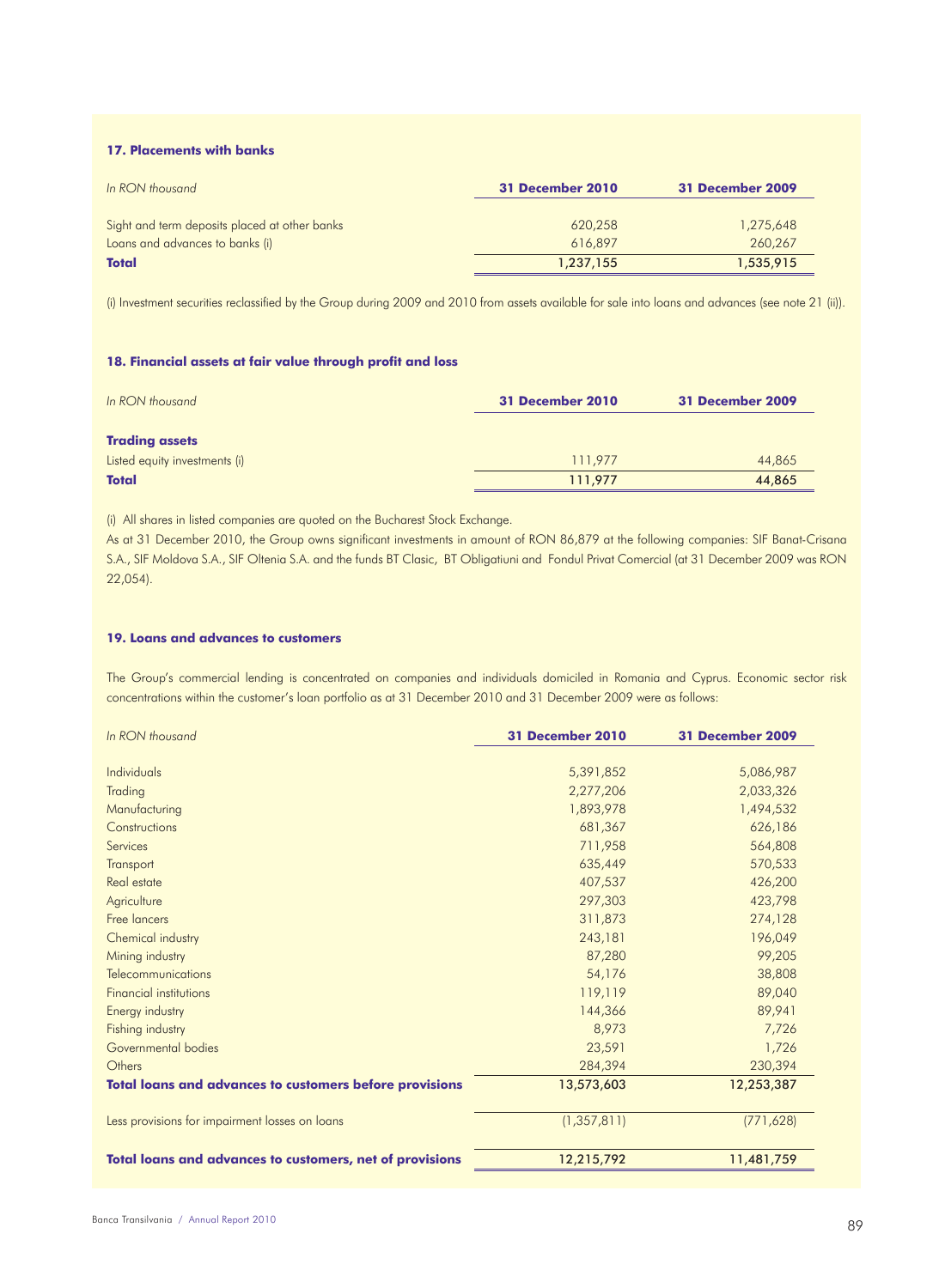Movement in provision for impairment loss on loans and advances to customers granted was as follows:

| In RON thousand                                                            | 2010      | 2009    |
|----------------------------------------------------------------------------|-----------|---------|
|                                                                            |           |         |
| Balance at 1 January                                                       | 771,628   | 300,991 |
| Net impairment provision expense                                           | 585,641   | 437,350 |
| Impairment assumed after the integral acquisition of the Factoring Company |           | 33,287  |
| Exchange differences                                                       | 542       |         |
|                                                                            |           |         |
| <b>Balance at 31 December</b>                                              | 1,357,811 | 771,628 |

# **20. Net lease investments**

The Group acts as a lesser under finance lease, mainly of motor vehicles and equipments. The leases are denominated in EUR, RON and MDL and typically run for a period between two and five years, with transfer of ownership of the leased asset at the end of the lease term. Interest is charged over the period of the leased based on fixed interest rates. The lease receivables are secured by the underlying assets and by other collateral. The breakdown of investments in leases according to their maturity is presented below:

| In RON thousand                                  | <b>31 December 2010</b> | 31 December 2009 |
|--------------------------------------------------|-------------------------|------------------|
| Investments in leases less than one year         | 169,046                 | 182,915          |
| Investments in leases between one and five years | 183,551                 | 192,738          |
| Total investment in leases, gross                | 352,597                 | 375,653          |
| Unearned finance income                          | (47,109)                | (49,057)         |
| Total investments in leases, net                 | 305,488                 | 326,596          |
| Impairment provisions                            | (81, 871)               | (55, 284)        |
| <b>Total</b>                                     | 223,617                 | 271,312          |

The lease contracts are generated and managed through BT Leasing Transilvania IFN S.A., Medical Leasing IFN S.A., BT Leasing Moldova S.R.L. and BT Finop Leasing S.A. Net lease investments include also consumer finance facilities granted to the Group's customers by BT Direct IFN S.A.

The provision for net lease investments can be further analyzed as follows:

| In RON thousand                       | 2010   | 2009   |
|---------------------------------------|--------|--------|
| Balance at beginning of the year      | 55,284 | 15,082 |
| Net impairment provision expense      | 25,678 | 39,748 |
| Foreign exchange difference           | 909    | 454    |
| <b>Balance at the end of the year</b> | 81,871 | 55,284 |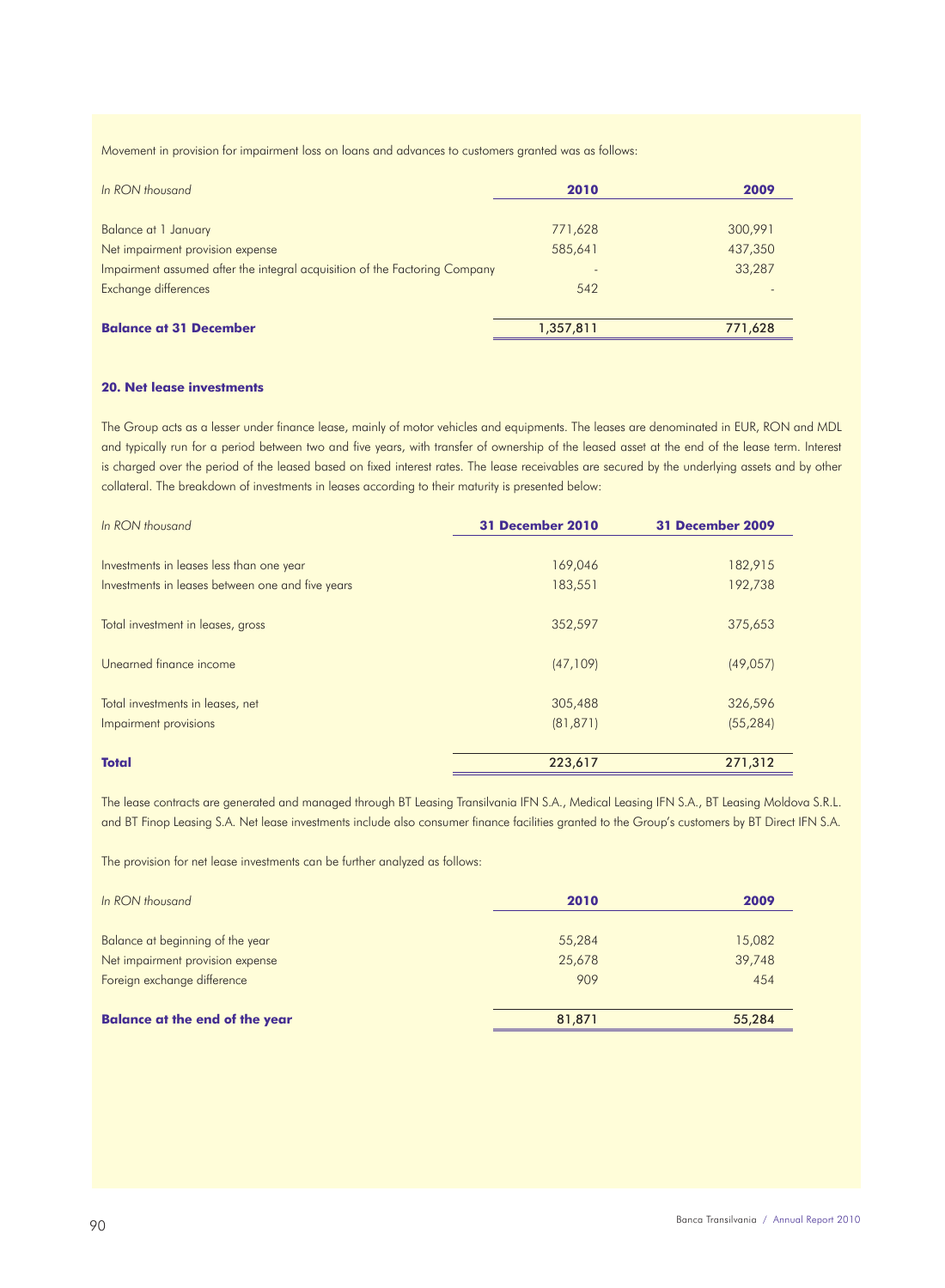#### **21. Investment securities**

| In RON thousand                                             | <b>31 December 2010</b> | 31 December 2009 |
|-------------------------------------------------------------|-------------------------|------------------|
| Investment securities available-for-sale                    |                         |                  |
| Unlisted debt and other fixed income instruments:           |                         |                  |
| Treasury securities issued by the Government of Romania (i) | 3,550,848               | 2,474,150        |
| Eurobond issued by the Romanian Government                  | 172,848                 | 52,197           |
| Bonds issued by the World Bank                              |                         |                  |
| <b>Bonds and Eurobonds (ii)</b>                             | 8,865                   | 15,932           |
| Unit funds (iii)                                            | 26,121                  | 6,320            |
| Listed equity securities (iv)                               | 19,796                  | 21,675           |
| Equity investment (v)                                       | 2,519                   | 3,192            |
| Equity investment, gross                                    | 3,008                   | 3,192            |
| Impairment provision on equity investment                   | (489)                   |                  |
| <b>Total investment securities available-for-sale</b>       | 3,780,997               | 2,573,466        |
| Investment securities held-to-maturity                      |                         |                  |
| Treasury securities issued by the Government of Romania     | 820                     | 11,654           |
| <b>Total investment securities held-to-maturity</b>         | 820                     | 11,654           |
| <b>Total investment securities</b>                          | 3,781,817               | 2,585,120        |

i. Treasury bills issued by the Romanian Government include discount certificates and certificates benchmark coupon bonds issued in RON, and Treasury coupon securities issued by the Romanian Government in EUR.

As at 31 December 2010 treasury securities were in amount of RON 2,752,734 thousand (31 December 2009: RON 2,074,929 thousand) out of which RON 28,450 thousand (31 December 2009: RON 24,550 thousand) were pledged for other current operations (the National Bank of Romania, MASTERCARD and VISA).

As at 31 December 2010 benchmark bonds issued by the Ministry of Finance in amount of RON 798,114 thousand (31 December 2009: RON 399,221 thousand) mature between 2011 and 2020.

ii. The Group held on 31 December 2010 bonds amounting to: RON 8,865 thousand (15.932 on December 31, 2009) issued by Alba Iulia municipality and the municipality of Bucharest.

Bonds issued by Alba Iulia municipality carries a variable interest (Robid 6M + Robor 6M)/2 + 1.5% (31 December 2010: 7.5%; 31 December 2009: 10.5%). Bonds issued in EUR by Bucharest Municipality carry a fixed interest rate of 4.125%.

# Reclassification out of available-for-sale investments securities into loans and advances

Under the amendment to IAS 39 "Financial Instruments - Recognition and Measurement" and IFRS 7 "Financial Instruments: Disclosure " (described in accounting policy 3 (a) iii)) Euro-Group has reclassified the bonds held in July 1, 2008 in category titles available for sale in the category of investments in banks. Group identified financial assets that have fulfilled the conditions imposed by this category (the non-derivative financial assets fixed and determinable payments that are not quoted on an active market) and held in the foreseeable future.

The value of securities classified as "loans and advances" at the end of 2009 was 80,990 thousand.

During 2010 the Group has purchased and classified as loans and receivables, Euro-bonds in the amount of 126,582 thousand and Euro-bonds sold securities amounting to 4,676 thousand.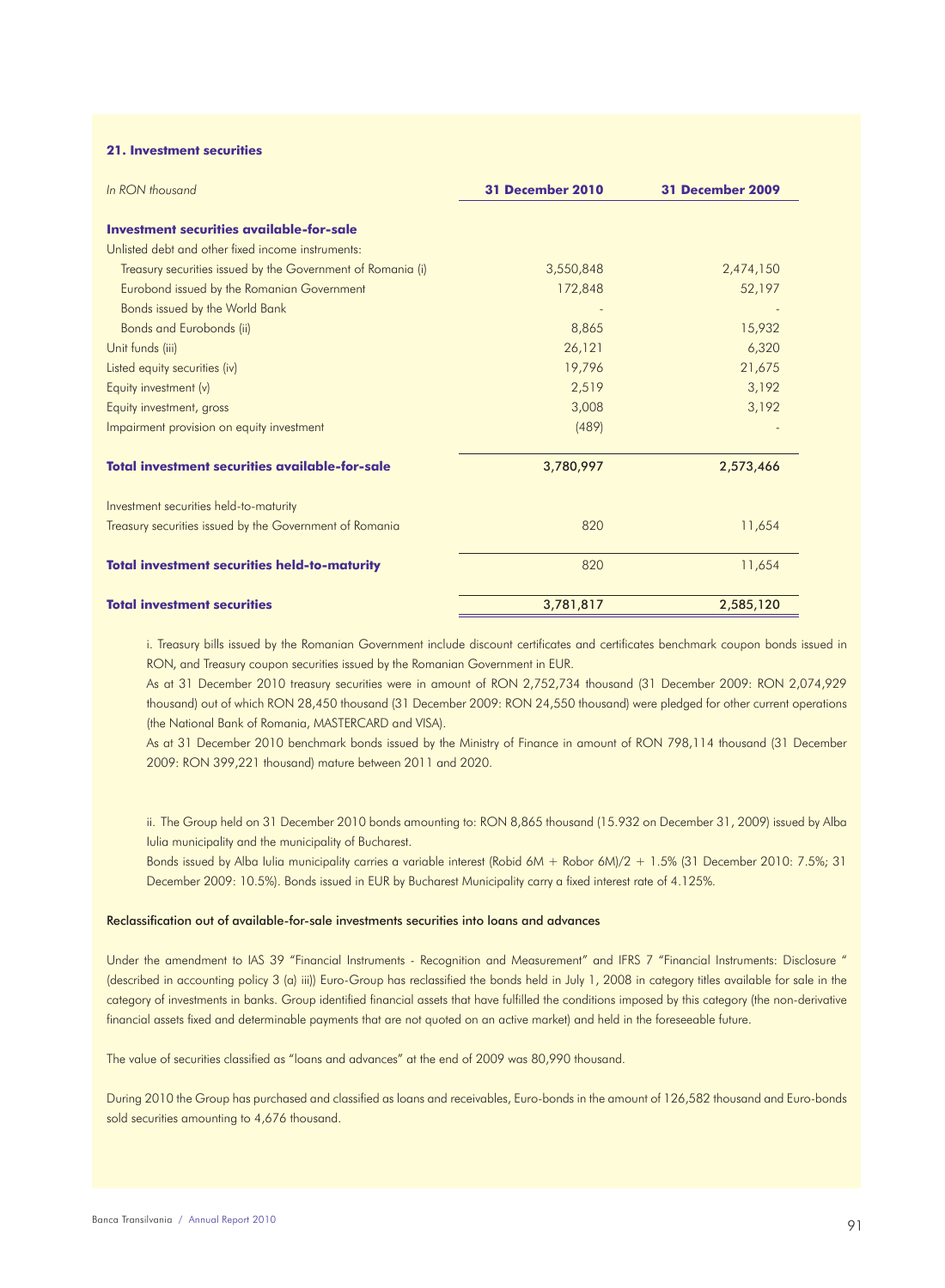The table below shows the movements in reserves and profit for 2010:

Movement titles in the category "loans and advances to customers" in 2010 is reflected in the table below:

|                                                                                           | 2010    |  |
|-------------------------------------------------------------------------------------------|---------|--|
| <b>Balance at 31 December 2009</b>                                                        | 80,990  |  |
| Aquisitions 2010                                                                          | 126,582 |  |
| Decreases 2010                                                                            | (4,676) |  |
| Cupon for bonds                                                                           | 5,089   |  |
| Increase in market value                                                                  | 1,469   |  |
| Amortization of the difference between fair value and acquisition value (Interest income) | 1,697   |  |
| <b>Balance at 31 December 2010</b>                                                        | 211,151 |  |

Movement of the gross reserve regarding these financial assets is presented in the following table:

|                                                       | 2010    | 2009                     |
|-------------------------------------------------------|---------|--------------------------|
| <b>Balance at the beginning of the year</b>           | (3,342) | (4,980)                  |
| <b>Additions</b>                                      | 1,469   | $\overline{\phantom{a}}$ |
| Transferred amounts from reserves to income statement | 2,993   | 1,638                    |
| <b>Balance at the end of the year</b>                 | 1.120   | (3,342)                  |

The table below sets out the amounts actually recognized in profit and loss and equity during 2010 before and after reclassification:

Movement in provisions relating to the holding is reflected below:

| In RON thousand                                              | <b>Profit or Loss</b> | <b>Reserve</b> |
|--------------------------------------------------------------|-----------------------|----------------|
| <b>Period before reclassification</b>                        |                       |                |
| Interest income                                              | 2,265                 |                |
| Net change in fair value                                     |                       |                |
| <b>Period after reclassification</b>                         |                       |                |
| Interest income 2010                                         | 14,573                |                |
| Amount transferred from fair value reserve to profit or loss | (2, 514)              | 2,514          |
| Market value change                                          |                       | 1,234          |

The provision for equity investments can be further analyzed as follows:

| In RON thousand                             | 2010 | 2009                     |
|---------------------------------------------|------|--------------------------|
| <b>Balance at the beginning of the year</b> |      | 2,449                    |
| Net impairment provision expense            | 489  | (2, 449)                 |
|                                             |      |                          |
| <b>Balance at the end of the year</b>       | 489  | $\overline{\phantom{0}}$ |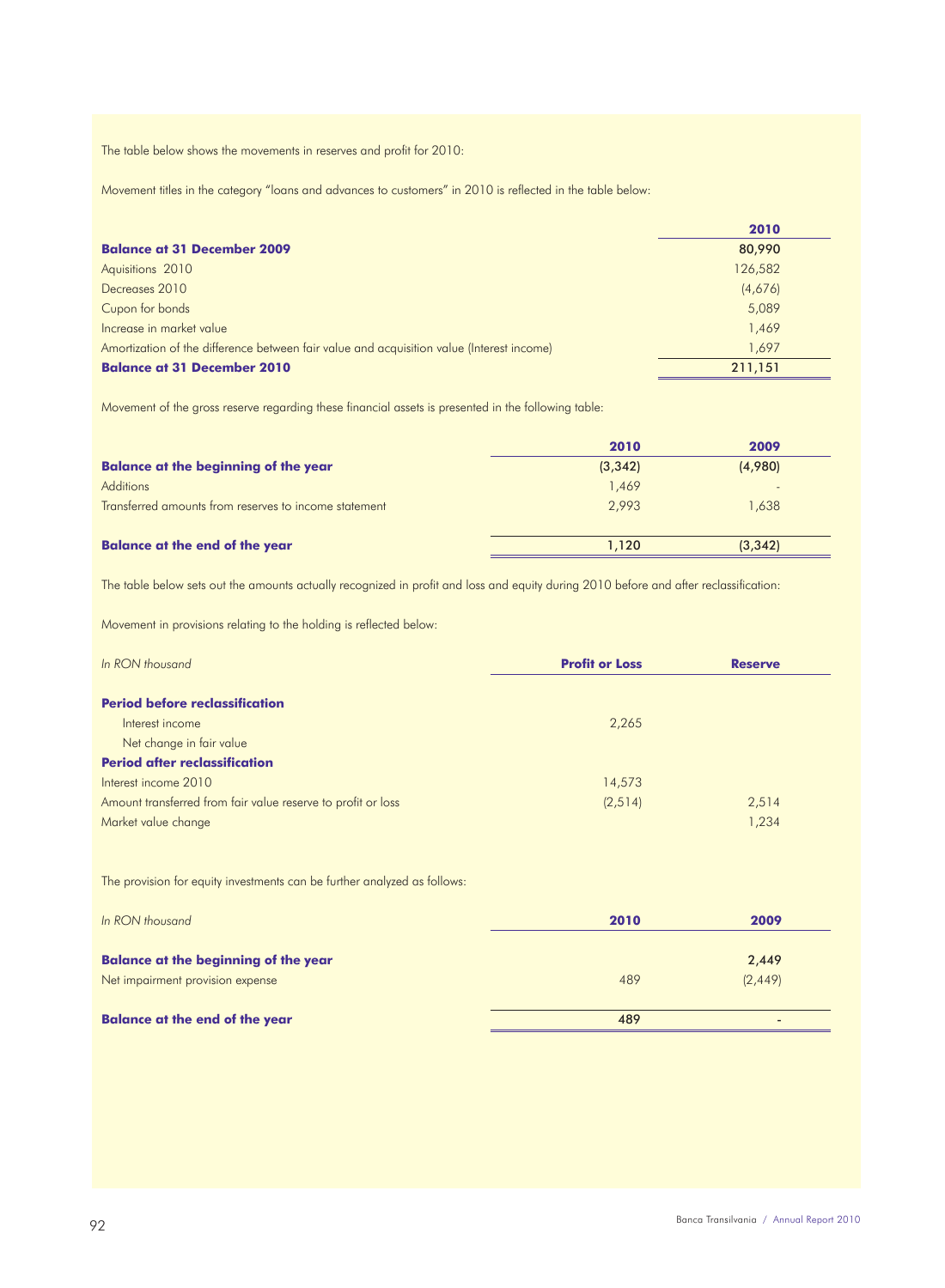The movement in investment securities may be summarized as follows:

| In RON thousand                                    | <b>Available for sale</b> | <b>Held to maturity</b> |
|----------------------------------------------------|---------------------------|-------------------------|
|                                                    |                           |                         |
| At 1 January 2010                                  | 2,573,466                 | 11,654                  |
| Additions (acquisitions and increase in value)     | 7,034,667                 | 1,042                   |
| Disposals (sale, redemption and decrease in value) | 5,827,136                 | 11,876                  |
| At 31 December 2010                                | 3,780,997                 | 820                     |
|                                                    |                           |                         |
| At 1 January 2009                                  | 798,250                   | 11,654                  |
| Additions (acquisitions and increase in value)     | 8,111,396                 | 1,605                   |
| Disposals (sale, redemption and decrease in value) | 6,336,180                 | 1,605                   |
| At 31 December 2009                                | 2,573,466                 | 11,654                  |

# **22. Investment in associates**

During 2010 the investment held by the BT Obligatiuni, BT Clasic and Fondul Privat Comercial have been sold and the investments in associates BT Index, BT Maxim and FdI Transilvania have been recognized as available for sale investments.

| In RON thousand                       | <b>31 December 2010</b> | <b>31 December 2009</b> |  |
|---------------------------------------|-------------------------|-------------------------|--|
| <b>Balance as at 1 January 2009</b>   | 42,404                  | 28,663                  |  |
| <b>Additions</b>                      | 32,013                  | 44,807                  |  |
| Share of profit / (loss)              | 4,741                   | 10,298                  |  |
| <b>Disposals</b>                      | (79, 158)               | (41, 364)               |  |
| <b>Balance as at 31 December 2010</b> |                         | 42,404                  |  |

The table below provides information regarding the Group associates as at 31 December 2009 and 2010

| In RON thousand    | 2010                         |                          | 2009    |         |
|--------------------|------------------------------|--------------------------|---------|---------|
|                    | mimimum                      | maximum                  | minimum | maximum |
|                    |                              |                          |         |         |
| Interest held      | $0\%$                        | $0\%$                    | 21.43%  | 49.42%  |
| Assets             | $\overline{\phantom{a}}$     | ٠                        | 3.469%  | 14.017% |
| <b>Liabilities</b> | $\overline{\phantom{a}}$     | $\overline{\phantom{0}}$ | 4%      | 2.554%  |
| Revenues           | $\qquad \qquad \blacksquare$ | $\overline{\phantom{a}}$ | 1.717%  | 10.704% |

Revenues comprise net earned insurance premiums, trading and funds' asset value.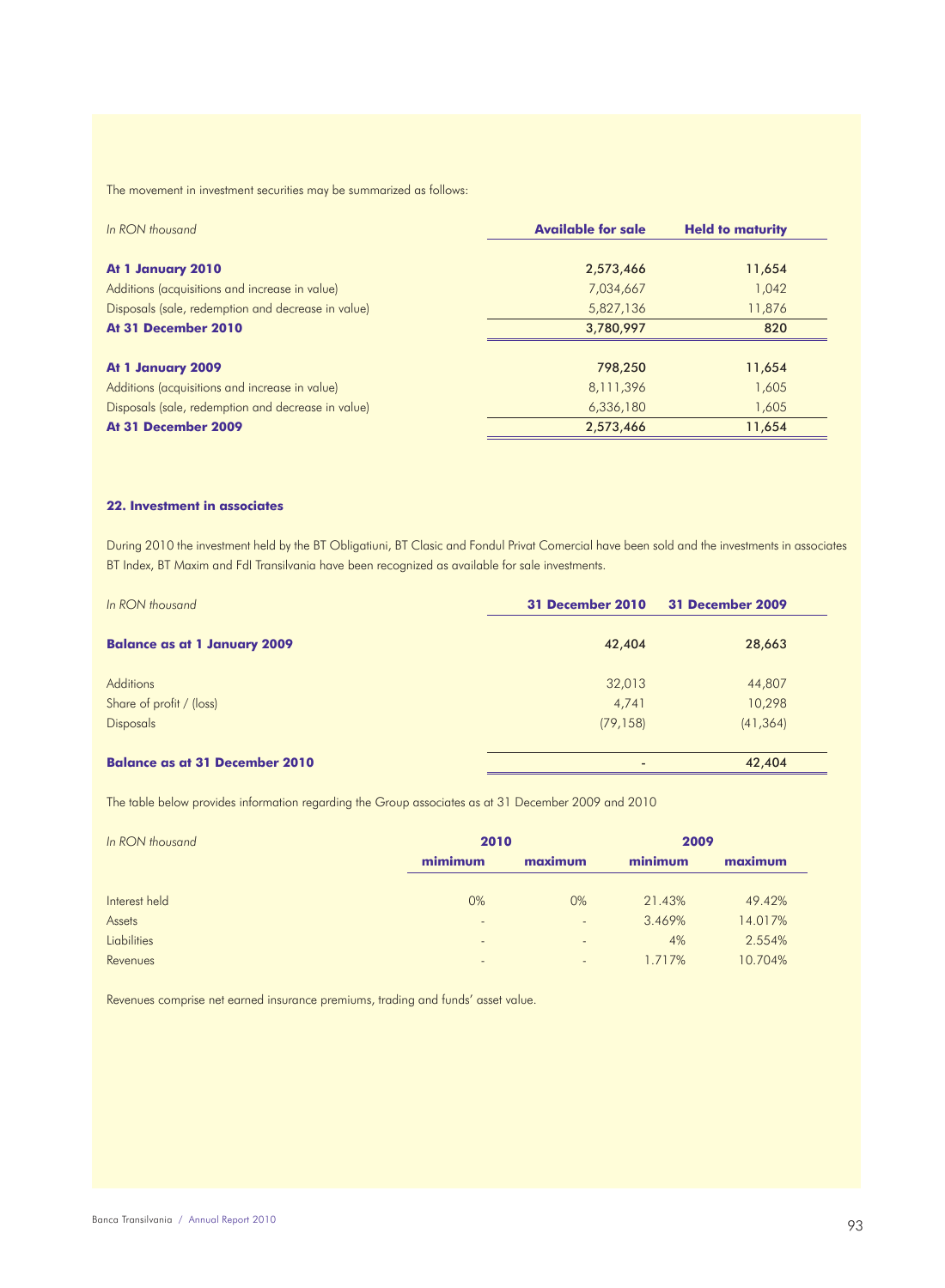# **23. Property and equipment**

| In RON thousand                           | <b>Land and</b><br>buildings | <b>Computers and</b><br>equipment | <b>Vehicles</b> | <b>Assets in</b><br>progress | <b>Total</b>   |
|-------------------------------------------|------------------------------|-----------------------------------|-----------------|------------------------------|----------------|
| Cost                                      |                              |                                   |                 |                              |                |
| <b>Balance at 1 January 2009</b>          | 236,440                      | 205,038                           | 51,662          | 52,069                       | 545,209        |
| <b>Additions</b>                          | 28                           | 9,596                             | 4,106           | 8,871                        | 22,601         |
| Transfers from investment in progress     | 47,506                       | 7,659                             | 387             |                              | 55,552         |
| <b>Disposals</b>                          | (5,065)                      | (42, 164)                         | (3, 119)        | (56, 929)                    | (107, 277)     |
| Disposals Aegon                           | (53)                         | (148)                             | (90)            |                              | (291)          |
| <b>Addition Intermarket</b>               |                              | 83                                | 139             |                              | 222            |
| <b>Balance at 31 December 2009</b>        | 278,856                      | 180,064                           | 53,085          | 4,011                        | 516,016        |
| <b>Balance at 1 January 2010</b>          | 278,856                      | 180,064                           | 53,085          | 4,011                        | 516,016        |
| <b>Additions</b>                          | 1,135                        | 6,666                             | 8,413           | 21,029                       | 37,243         |
| Transfers from investment in progress     | 11,583                       | 4,828                             | 815             |                              | 17,226         |
| Revaluation                               | 4,657                        | 705                               | 657             |                              | 6,019          |
| <b>Disposals</b>                          | (1, 482)                     | (5, 173)                          | (6, 711)        | (18, 478)                    | (31, 844)      |
| <b>Balance at 31 December 2010</b>        | 294,749                      | 187,090                           | 56,259          | 6,562                        | 544,660        |
| <b>Depreciation and impairment losses</b> |                              |                                   |                 |                              |                |
| <b>Balance at 1 January 2009</b>          | 59,603                       | 83,439                            | 16,763          | $\mathbf 0$                  | 159,805        |
| Charge for the year                       | 24,983                       | 24,727                            | 11,269          |                              | 60,979         |
| Accumulated depreciation of disposals     | 11                           | 36                                | 11              |                              | 58             |
| Depreciation                              | (3, 253)                     | (4, 783)                          | (1,658)         |                              | (9,692)        |
| Assumed depreciation related to           |                              |                                   |                 |                              |                |
| subsidiaries sold/acquired                |                              | 57                                | 70              |                              | 127            |
| Accumulated depreciation                  |                              |                                   | (55)            |                              | (55)           |
| Accumulated depreciation of disposals     |                              |                                   |                 |                              |                |
| related to subsidiaries sold/acquired     | (40)                         | (122)                             | (42)            |                              | (205)          |
| <b>Balance at 31 December 2009</b>        | 81,304                       | 103,354                           | 26,358          | $\pmb{0}$                    | 211,016        |
| <b>Balance at 1 January 2010</b>          | 81,304                       | 103,354                           | 26,358          | $\mathbf 0$                  | 211,016        |
| Charge for the year                       | 21,967                       | 22,878                            | 9,335           |                              | 54,180         |
| Accumulated depreciation                  | 97                           |                                   |                 |                              | 97             |
| Assumed depreciation                      |                              |                                   |                 |                              |                |
| of disposals                              | (1, 269)                     | (2,660)                           | (4, 433)        |                              | (8, 362)       |
| Accumulated depreciation                  |                              |                                   |                 |                              |                |
| of revaluation                            | (353)                        |                                   | 353             |                              | $\overline{0}$ |
| Accumulated depreciation                  |                              |                                   | 159             |                              | 159            |
| <b>Balance at 31 December 2010</b>        | 101,746                      | 123,572                           | 31,772          | $\pmb{0}$                    | 257,090        |
| Net carrying amount                       |                              |                                   |                 |                              |                |
| <b>Balance at 1 January 2010</b>          | 197,552                      | 76,710                            | 26,727          | 4,011                        | 305,000        |
| <b>Balance at 31 December 2010</b>        | 193,003                      | 63,518                            | 24,487          | 6,562                        | 287,570        |

At 31 December 2010 the Group did not have included in property and equipment (31 December 2009: RON 227 thousand) representing vehicles and equipments acquired through financial leasing. At 31 December 2010 the Group had no pledged property, equipment or intangible assets.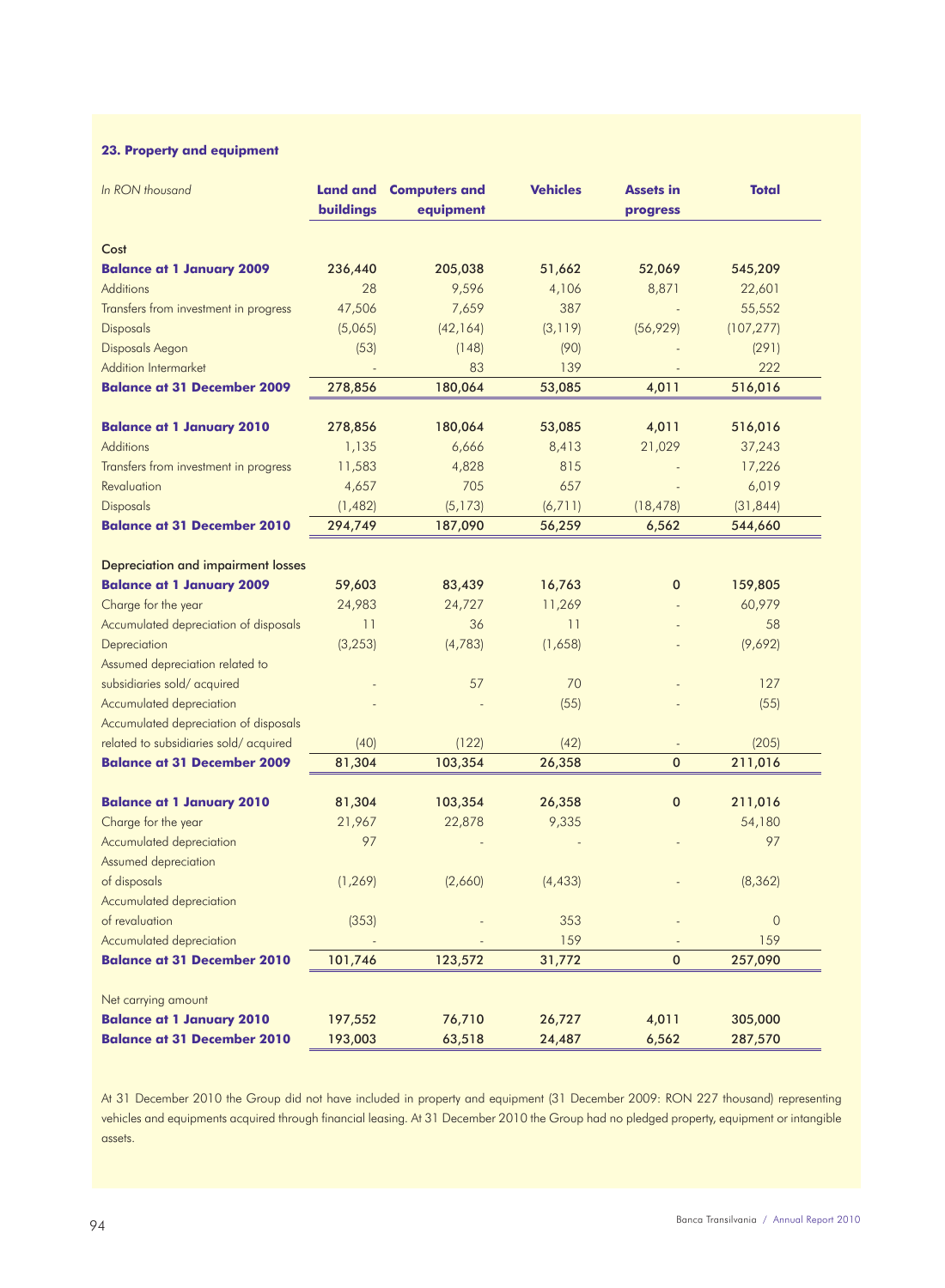# **24. Intangible assets (including goodwill)**

| In RON thousand                       | Goodwill     | <b>Software</b> |
|---------------------------------------|--------------|-----------------|
| <b>Gross carrying amount</b>          |              |                 |
| <b>Balance at 1 January 2009</b>      | 8,369        | 43,613          |
| <b>Additions</b>                      |              | 7,487           |
| Additions from Intermarket takeover   |              | 360             |
| <b>Disposals</b>                      |              | (2,709)         |
| Disposal related to BT AEGON sale     |              | (627)           |
| <b>Balance at 31 December 2009</b>    | 8,369        | 48,124          |
| <b>Balance at 1 January 2010</b>      | 8,369        | 48,124          |
| <b>Additions</b>                      |              | 48,438          |
| <b>Disposals</b>                      |              | (6,004)         |
| <b>Balance at 31 December 2010</b>    | 8,369        | 90,558          |
| <b>Accumulated amortization</b>       |              |                 |
| <b>Balance at 1 January 2009</b>      | 0            | 28,985          |
| Expense from the year                 |              | 6,890           |
| Expense from the year Aegon           |              | 115             |
| Amortization assumed from Intermarket |              | 66              |
| Disposals                             |              | (33)            |
| Disposal related to BT AEGON sale     |              | (288)           |
| <b>Balance at 31 December 2009</b>    | $\mathbf{0}$ | 35,735          |
| <b>Balance at 1 January 2010</b>      | $\pmb{0}$    | 35,735          |
| Expenses of the year                  |              | 6,620           |
| <b>Disposals</b>                      |              | 672             |
| <b>Balance at 31 December 2010</b>    | $\mathbf 0$  | 41,683          |
| <b>Carrying amount</b>                |              |                 |
| <b>Balance at 1 January 2010</b>      | 8,369        | 12,389          |
| <b>Balance at 31 December 2010</b>    | 8,369        | 48,875          |

# Impairment testing for cash generating units containing goodwill

For the purpose of impairment testing, goodwill is allocated to the Group's operating divisions, representing the lowest level within the Group at which the goodwill is monitored for internal management.

The carrying amount of the goodwill of RON 8,369 thousand is allocated to BT Leasing IFN (RON 376 thousands) and Medical Leasing IFN S.A. (RON 7,993 thousand).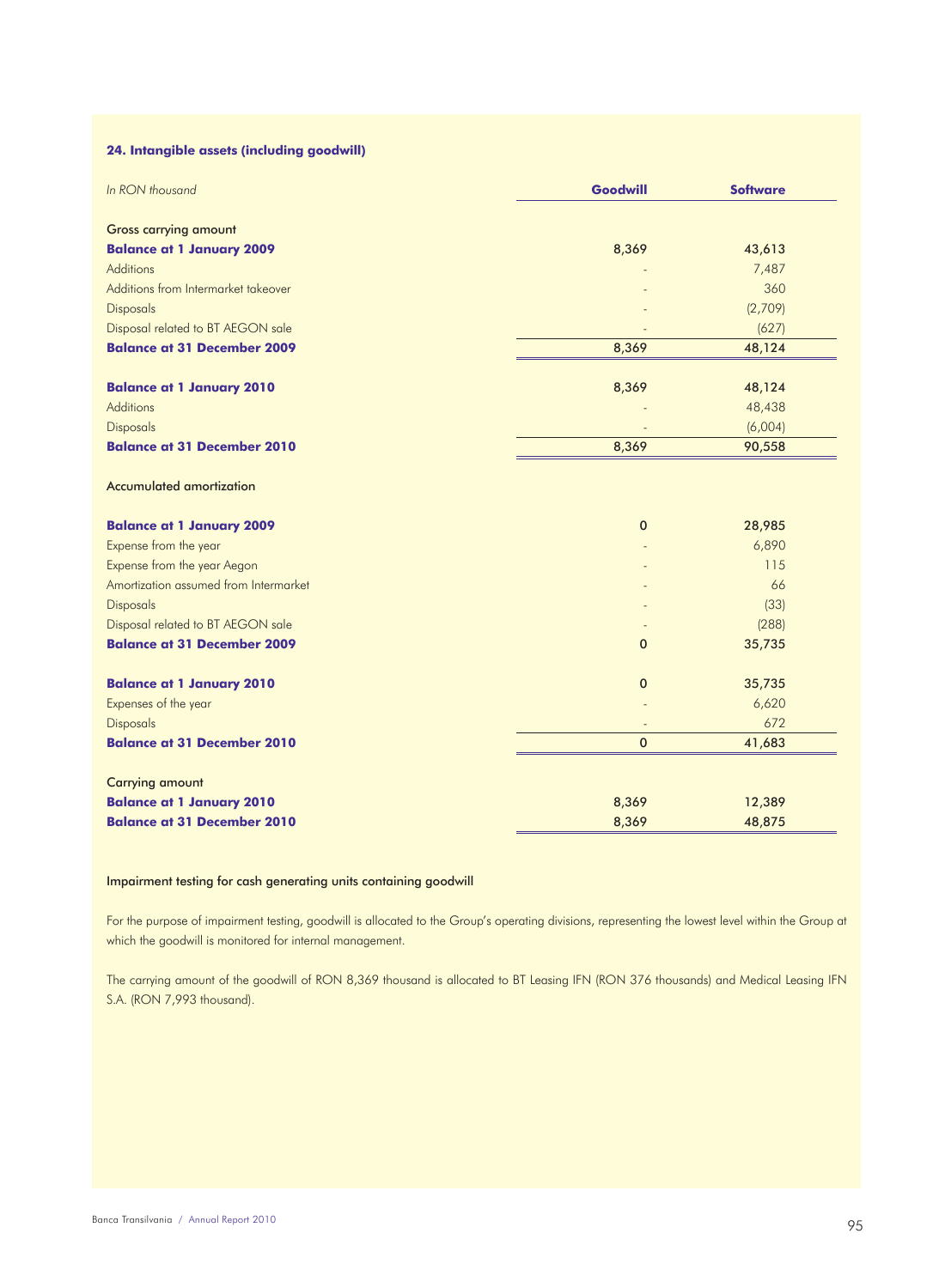# **25. Deferred tax assets and liabilities**

|                                                                   |              | <b>31 December 2010</b>  |            |
|-------------------------------------------------------------------|--------------|--------------------------|------------|
| In RON thousand                                                   | <b>Asset</b> | <b>Liability</b>         | <b>Net</b> |
| Loans and advances to customers (including net lease investments) | 187,604      | $\overline{\phantom{m}}$ | 187,607    |
| Investment securities, available-for-sale                         | 7,075        |                          | 7,075      |
| Other assets                                                      | (4, 339)     | $\overline{\phantom{0}}$ | (4, 339)   |
| <b>Total</b>                                                      | 190,340      |                          | 190,340    |
| Net temporary differences                                         |              |                          | 190,340    |
| Deferred tax asset at 16%                                         |              |                          | 30,454     |
|                                                                   |              |                          |            |

|                                                                   |              | <b>31 December 2009</b>  |            |
|-------------------------------------------------------------------|--------------|--------------------------|------------|
| In RON thousand                                                   | <b>Asset</b> | <b>Liability</b>         | <b>Net</b> |
| Loans and advances to customers (including net lease investments) | 85,716       | ٠                        | 85,716     |
| Investment securities, available-for-sale                         | 2,707        | $\overline{\phantom{a}}$ | 2,707      |
| Investment in associates                                          | 18,175       |                          | 18,175     |
| Other assets                                                      | (2,104)      | $\overline{\phantom{a}}$ | (2, 104)   |
| <b>Total</b>                                                      | 104,494      | $\overline{\phantom{0}}$ | 104,494    |
| Net temporary differences                                         |              |                          | 104,494    |
| Deferred tax asset at 16%                                         |              |                          | 16,719     |

# **26. Other assets**

| <b>31 December 2010</b> | 31 December 2009             |
|-------------------------|------------------------------|
| 13,150                  | 7,765                        |
| 47,596                  | 42,331                       |
| 14,695                  | 13,922                       |
| 17,747                  | 13,208                       |
| 696                     | 34,201                       |
| 4,021                   | 19,240                       |
| (16, 399)               | (8,486)                      |
| 1,995                   | $\qquad \qquad \blacksquare$ |
|                         |                              |

**Total** 83,501 122,181

Movement in provision for impairment loss on other assets for the year was as follows:

| In RON thousand                            | 2010   | 2009  |
|--------------------------------------------|--------|-------|
| <b>Balance at 1 January</b>                | 8,486  | 4,952 |
| Net provision expense (Note 12)            | 7,739  | 3,619 |
| Balance provision of acquired subsidiaries | 174    | (85)  |
| <b>Balance at 31 December</b>              | 16.399 | 8,486 |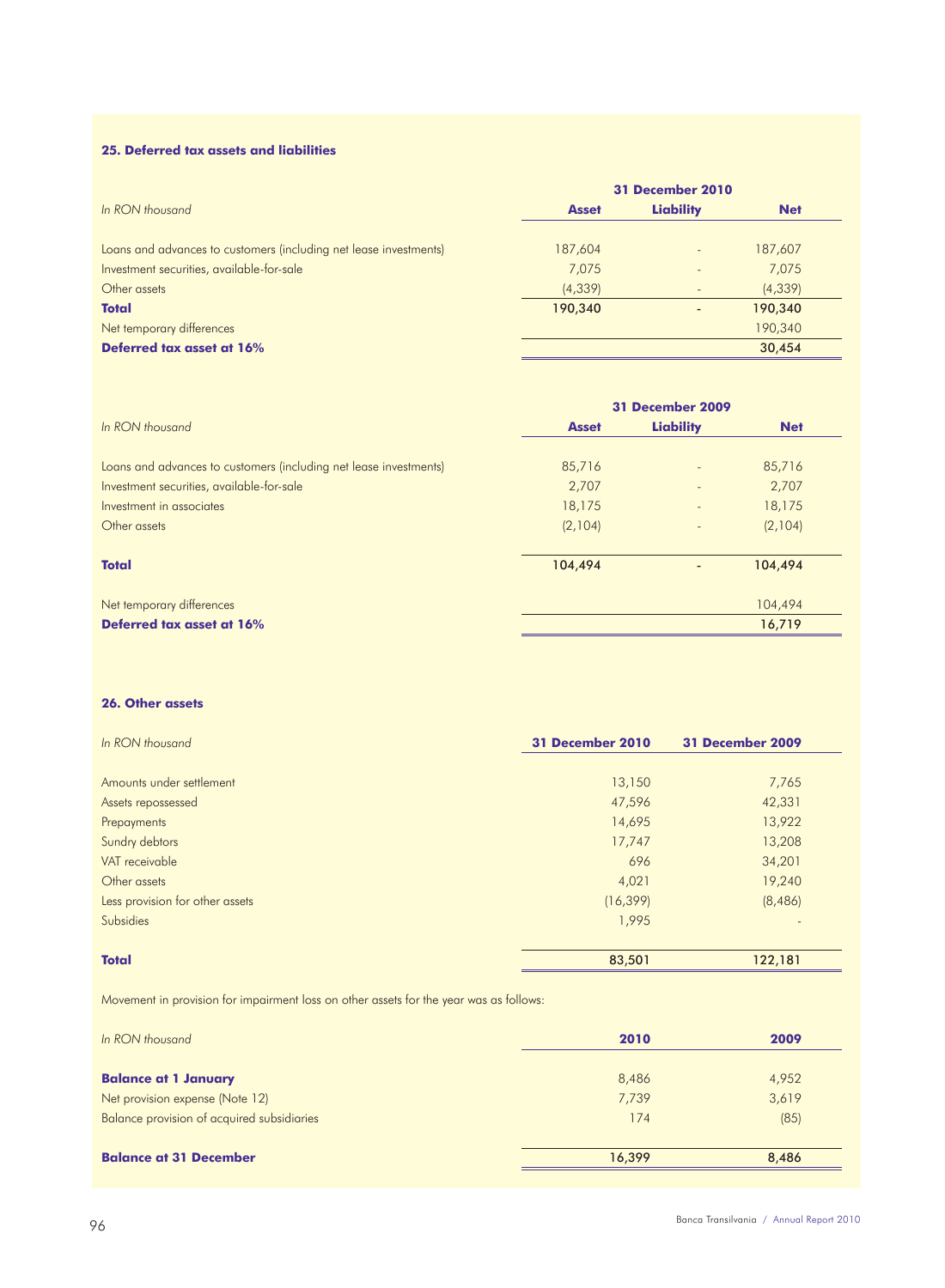# **27. Deposits from banks**

| In RON thousand | <b>31 December 2010</b> | 31 December 2009 |
|-----------------|-------------------------|------------------|
| Sight deposits  | 169,419                 | 16,296           |
| Term deposits   | 163,775                 | 242,838          |
|                 |                         |                  |
| <b>Total</b>    | 333,194                 | 259,134          |

# **28. Deposits from customers**

| In RON thousand     | <b>31 December 2010</b> | 31 December 2009 |
|---------------------|-------------------------|------------------|
|                     |                         |                  |
| Current accounts    | 2,781,740               | 2,119,953        |
| Sight deposits      | 174,257                 | 312,568          |
| Term deposits       | 13,951,285              | 12,263,816       |
| Collateral deposits | 371,850                 | 292,862          |
| <b>Total</b>        | 17,279,132              | 14,989,199       |

Deposits from customers can be also analyzed as follows:

| In RON thousand     | <b>31 December 2010</b> | 31 December 2009 |
|---------------------|-------------------------|------------------|
|                     |                         |                  |
| Retail customers    | 11,163,545              | 9,998,613        |
| Corporate customers | 6,115,587               | 4,990,586        |
|                     |                         |                  |
| <b>Total</b>        | 17,279,132              | 14,989,199       |

# **29. Loans from banks and other financial institutions**

| In RON thousand                          | <b>31 December 2010</b> | 31 December 2009 |
|------------------------------------------|-------------------------|------------------|
|                                          |                         |                  |
| Loans from commercial banks              | 128,446                 | 295,365          |
| Romanian banks                           | 110,603                 | 187,861          |
| Foreign banks                            | 17,843                  | 107,504          |
| Loans from development banks (EBRD, IFC) | 1,127,686               | 1,257,313        |
| Other funds from financial institutions  | 337,163                 | 607,726          |
| <b>Total</b>                             | 1,593,295               | 2,160,404        |

The interest rates range for loans from banks and financial institutions was as follows:

|            |                  | 2010             |                     | 2009             |
|------------|------------------|------------------|---------------------|------------------|
|            | minimum          | maximum          | minimum             | maximum          |
|            |                  |                  |                     |                  |
| <b>EUR</b> | 1%               | 9.65%            | Euribor $6M+0.55\%$ | 9.65%            |
| LEI        | N/A              | N/A              | 8%                  | Robor $6M + 3\%$ |
| <b>USD</b> | Libor $6M+0.38%$ | Libor $6M + 3\%$ | Libor $6M+0.38\%$   | Libor $6M + 3\%$ |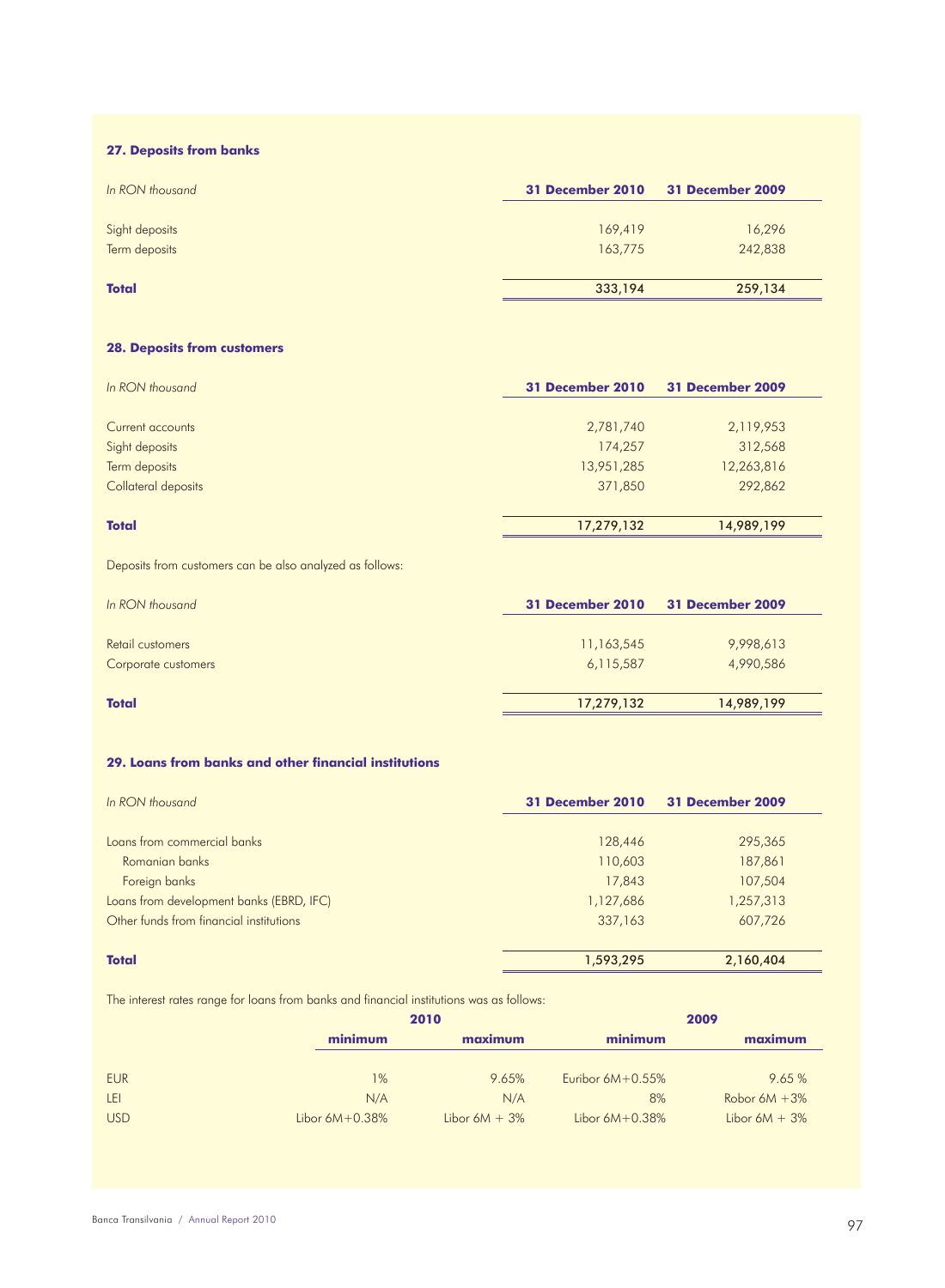# **30. Other subordinated liabilities**

In 2006, the Group contracted a subordinated loan agreement with five credit institutions for EUR 60,000 thousand bearing an inter-banking interest rate available during the respective period + 3.4%. The inter-banking rate is, for each period, the annual interest rate offered for deposits in the respective currency, which is published on the reference page at 11:00 am, Brussels time. The loan shall be repaid by one installment at the seventh anniversary from the contract date.

The payments of any amounts payable under this contract are subordinated to the payment of all Senior Indebtedness, so that no amount shall be paid in respect of the loan in such bankruptcy, insolvency, winding-up or liquidation of the borrower or in any other similar event affecting the borrower, until all claims in respect of Senior Indebtedness admitted in such cases.

# **31. Debt securities issued**

In September 2005, the Bank issued 2,410 convertible bonds with a par value of USD 10,000 each. The bondholders can convert at their discretion to common shares of the Bank starting from 1 November 2006 until 15 June 2010. Of the total number of subscribed bonds, a number of 2,398 bonds were converted to shares in accordance with the law of conversion, over the course of 2006 (212 bonds), 2007 (10 bonds) and 2009 (2,176 bonds).

At 31 December 2009 there were a total of 12 unconverted bonds worth USD 120 thousand, which were paid to bondholders on 15 July 2010.

#### **32. Other liabilities**

| In RON thousand          | <b>31 December 2010</b> | 31 December 2009 |
|--------------------------|-------------------------|------------------|
|                          |                         |                  |
| Amounts under settlement | 53,801                  | 76,028           |
| Other fees payable       | 41,185                  | 11,860           |
| Sundry creditors         | 42,217                  | 12,734           |
| Leasing liabilities (i)  | 550                     | 1,243            |
| Other liabilities        | 16,263                  | 9,467            |
| Provisions               | 23,098                  | $\overline{a}$   |
|                          |                         |                  |
| <b>Total</b>             | 177,114                 | 111,332          |

(i) Future minimum lease payments under finance leases and the present value of the net minimum lease payments are as follows:

| In RON thousand                                | 31 December 2010 | 31 December 2009 |
|------------------------------------------------|------------------|------------------|
| <b>Minimum lease payments</b>                  |                  |                  |
| 2010                                           | $\circ$          | 769              |
| 2011                                           | 473              | 442              |
| 2012                                           | 111              | 134              |
| <b>Total minimum lease payments</b>            | 584              | 1,345            |
| Less future interest                           | (34)             | (102)            |
| <b>Present value of minimum lease payments</b> | 550              | 1,243            |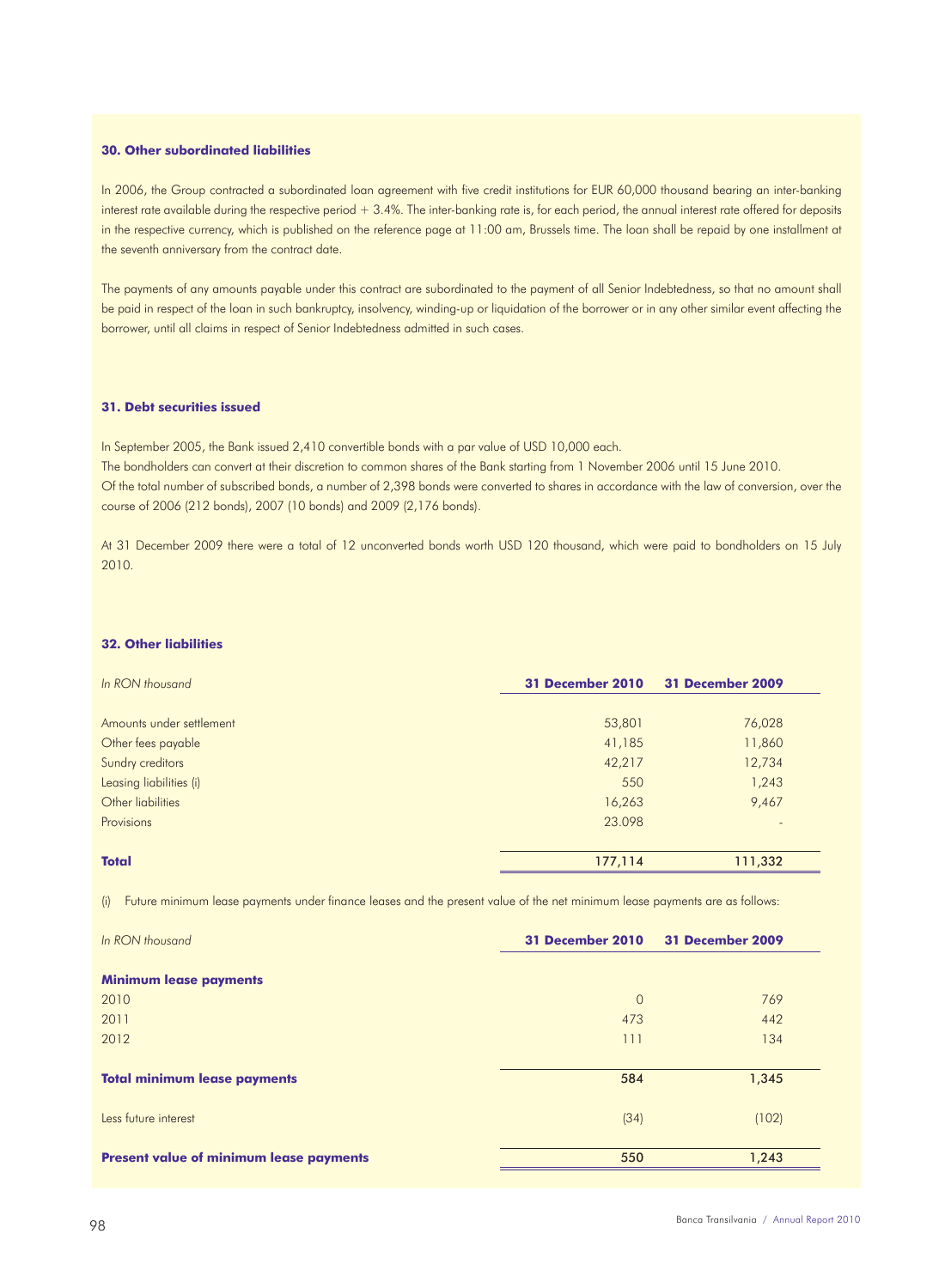#### **33. Share capital**

The statutory share capital of the Bank as of 31 December 2010 was represented by 1,470,600,998 ordinary shares of RON 1 each (31 December 2009: 1,086,337,883 shares of RON 1 each). The shareholders structure of the Bank is presented in Note 1.

The capital increase by cash contribution amounting to RON 112,678,645 was registered with the Trade Register in 2011.

# **34. Other reserves**

As at 31 December 2010 and 31 December 2009 the reserves included the following:

| In RON thousand                                         | <b>31 December 2010</b> | <b>31 December 2009</b> |
|---------------------------------------------------------|-------------------------|-------------------------|
|                                                         |                         |                         |
| General banking risks (i)                               | 77,893                  | 77,893                  |
| Statutory reserve (ii)                                  | 111,600                 | 104,329                 |
| Fair value gains/ (losses) taken to equity (net of tax) |                         |                         |
| on available for sale investments                       | 8,737                   | (2, 274)                |
| <b>Total</b>                                            | 198,230                 | 179,948                 |
| <b>Statutory reserves</b>                               |                         |                         |
| In RON thousand                                         | 2010                    | 2009                    |
| At 1 January                                            | 104,329                 | 100,589                 |
| Appropriations from profit                              | 7,271                   | 3,740                   |
| <b>Total</b>                                            | 111,600                 | 104,329                 |

(i) The general banking risks reserve includes amounts set aside in accordance with local banking regulations for future losses and other unforeseen risks or contingencies, are separately disclosed as appropriations of profit. The general banking risks reserve is appropriated from the statutory gross profit at the rate of 1% of the balance of the assets carrying specific banking risks. The general banking risks reserve was set up, starting financial year 2004 up to the end of financial year 2006.

 (ii) Statutory reserves represent accumulated transfers from retained earnings in accordance with local banking regulations that require 5% of the Bank's net profit and its subsidiaries to be transferred to a non-distributable statutory reserve until such time this reserve represents 20% of the Bank's share capital.

The statutory reserves are not distributable.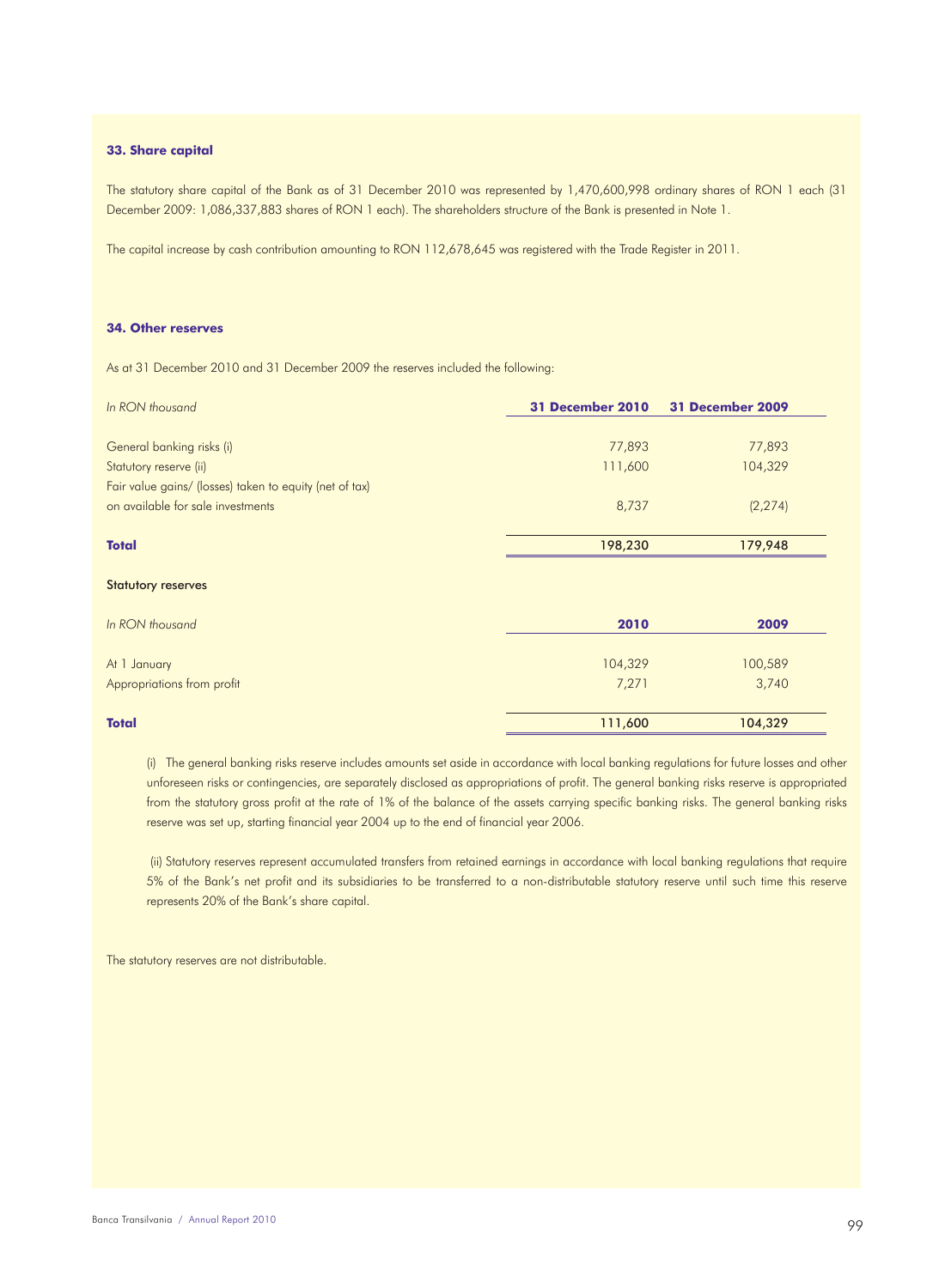# **35. Related parties transactions**

# Transactions with shareholders

During the year ended 31 December 2010, the following banking transactions were carried out with the shareholders:

| In RON thousand                                           | 2010    | 2009    |
|-----------------------------------------------------------|---------|---------|
| <b>Assets</b>                                             |         |         |
| Loans to shareholders granted by Banca Transilvania S.A., |         |         |
| related interest and provisions                           | 10      | 45      |
| <b>Liabilities</b>                                        |         |         |
| Current accounts at BT, deposits, related                 | 87,643  | 111,514 |
| Loans from financial institutions                         | 386,570 | 492,669 |
| Subordinated loans                                        | 51,511  | 50,733  |
| <b>Income statement</b>                                   |         |         |
| Interest income                                           | 48      | 29      |
| Performance commission income                             | 865     | 310     |
| Interest, commission expense                              | 26,432  | 38,126  |

#### **Transactions with key management personnel**

During the year ended 31 December 2010, the following banking transactions were carried out with key personnel:

| In RON thousand                                                                                            | 2010   | 2009   |
|------------------------------------------------------------------------------------------------------------|--------|--------|
| <b>Assets</b><br>Loans to key personnel granted by Banca Transilvania S.A. related interest and provisions | 93,524 | 88,971 |
| <b>Liabilities</b><br>Current accounts at Banca Transilvania S.A., deposits and accrued                    | 37,631 | 40,412 |
| <b>Commitments to key personnel</b>                                                                        | 1,826  | 456    |
| <b>Income statement</b><br>Interest income                                                                 | 7,197  | 3,697  |
| Commission expense                                                                                         | 4,446  | 4,973  |

During 2010 the total salaries paid by the Bank to the Board of Directors members and executive management amounting to RON 3,750 thousand (2009: RON: 3,742 thousand).

### **36. Commitments and contingencies**

At any time the Group has outstanding commitments to extend loans. These commitments take the form of approved loans and overdraft facilities. Outstanding loan commitments have a commitment period that does not extend beyond the normal underwriting and settlement period of one month to one year.

The Group provides financial guarantees and letters of credit to guarantee the performance of customers to third parties. These agreements have fixed limits and generally extend for a period of up to one year. Expirations are not concentrated in any period.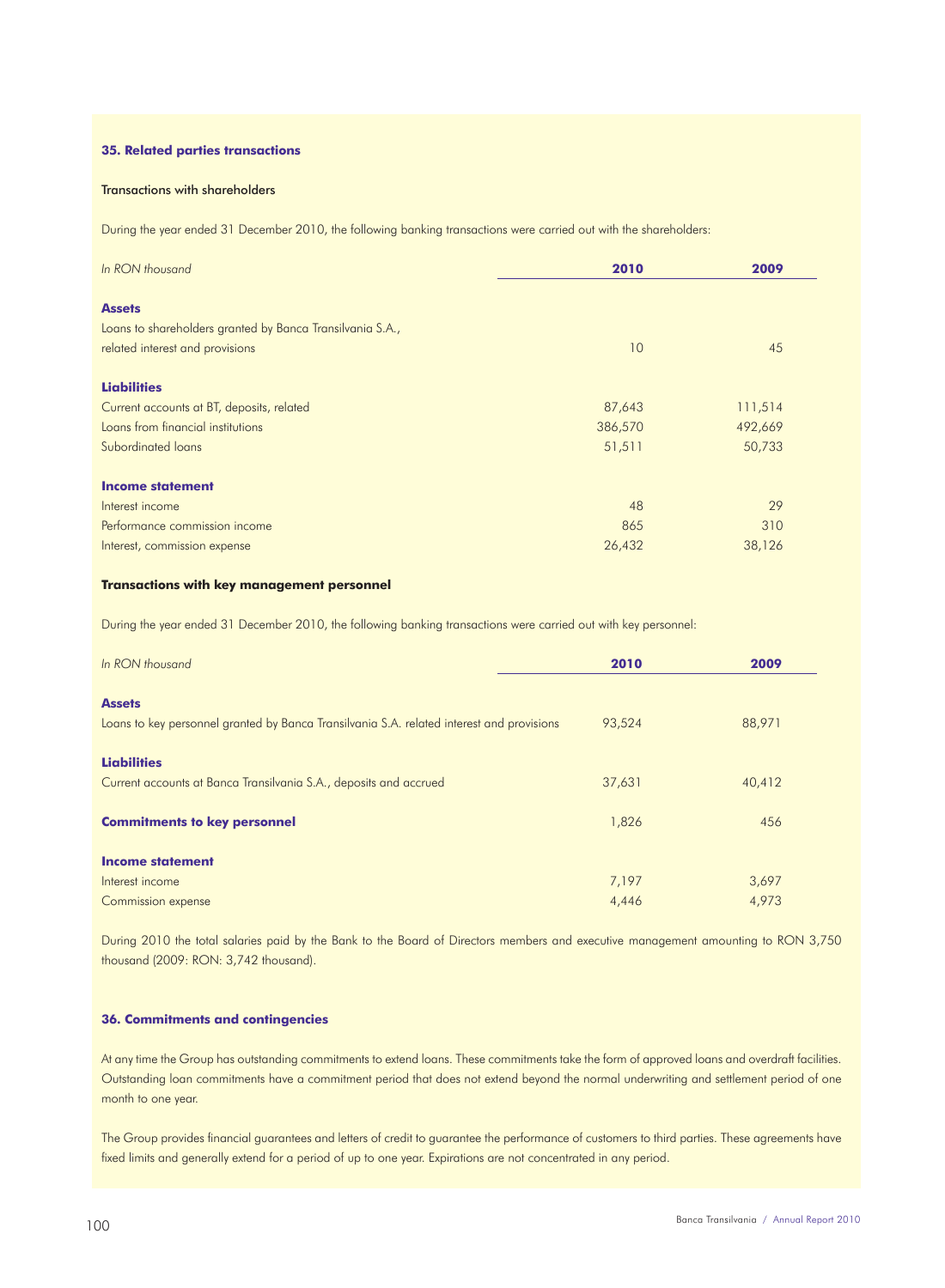The contractual amounts of commitments and contingent liabilities are set out in the following table by category. The amounts reflected in the table as commitments assume that amounts are fully advanced.

The amounts reflected in the table as guarantees and letters of credit represent the maximum accounting loss that would be recognized at the balance sheet date if counterparties failed completely to perform as contracted.

| In RON thousand   | 31 December 2010 31 December 2009 |           |
|-------------------|-----------------------------------|-----------|
| Guarantees issued | 826,849                           | 764,600   |
| Loan commitments  | 1,857,151                         | 1,861,059 |
|                   |                                   |           |
| <b>Total</b>      | 2,684,000                         | 2,625,659 |

At 31 December 2010 foreign currency transactions were nil.

At 31 December 2009 foreign currency transactions were due to purchase transactions amounting to EUR 500 thousand, USD 1,375 thousand and RON 6,175 thousand.

# **37. Earnings per share**

#### Basic earnings per share

The calculation of basic earnings per share (basic and diluted) was based on net profit attributable to ordinary shareholders of RON 133,794 thousand (31 December 2009: RON 138,323 thousand) and the weighted average number of the ordinary shares outstanding during the year calculated as follows:

|                                                                 | 2010          | 2009          |
|-----------------------------------------------------------------|---------------|---------------|
|                                                                 |               |               |
| Ordinary shares issued at 1 January                             | 1,086,337,883 | 1,059,698,186 |
| Effect of shares issued during the year                         | 281,154,437   | 948,882       |
| Weighted average number of shares as at 31 December             | 1,367,492,320 | 1,060,647,068 |
| Weighted average number of shares as at 31 December (retreated) | n/a           | n/a           |

#### **38. Changes in Group's structure**

# **Acquisitions**

In October 2010 the Group acquired 42.61% of the share capital of Medical Leasing IFN SA, thus holding 100% of this company. With this acquisition the Group has changed its ownership of Rent-a-Med Ltd., a company which was owned 100.00% by Medical Leasing IFN SA.

Fair value of the assets minus fair value of the liabilities acquired were considered equal to net asset, the Group not considering necessary to record an amount as of 31 December 2010 for the acquired goodwill.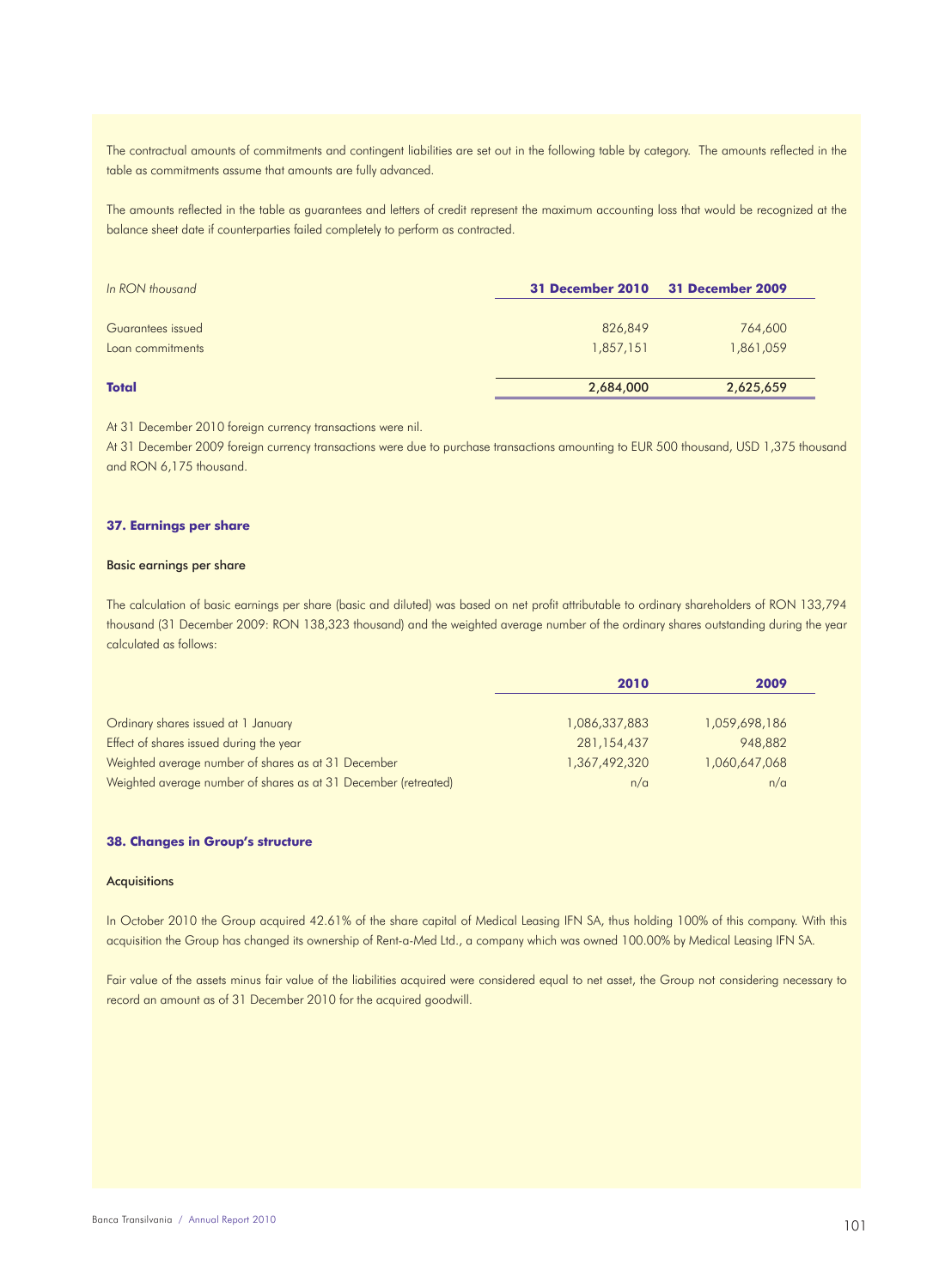# **39. Reconciliation of profit under IFRS and Romanian Accounting Standards**

| In RON thousand                                                   | 2010     | 2009      |
|-------------------------------------------------------------------|----------|-----------|
| <b>Net profit under Romanian Accounting Standards</b>             | 113,294  | 70,131    |
| Fair value adjustment for investment securities                   | (1,205)  | (51, 959) |
| Reversal of dividends from subsidiaries                           | (5, 491) | (2,894)   |
| Adjustment to amortized cost and impairment of loans to customers | 10,746   | 94,698    |
| Net income related to subsidiaries sold/acquired                  |          | 9,259     |
| Deferred tax income                                               | 15,830   | 4,422     |
| Investment in associates(loss)                                    | 1,838    | 8,005     |
| Income/ (loss) from consolidated funds                            | (653)    | 5,018     |
| Other items                                                       | (375)    | 35        |
| <b>Net profit under IFRS</b>                                      | 133,984  | 136,715   |

# **40. Reconciliation of equity under IFRS and Romanian Accounting Standards**

| In RON thousand                                   | <b>31 December 2010</b> | <b>31 December 2009</b> |
|---------------------------------------------------|-------------------------|-------------------------|
| <b>Equity under Romanian Accounting Standards</b> | 1,976,098               | 1,761,771               |
| Loans related adjustments                         | 55,177                  | 44,038                  |
| Revaluation of available-for-sale investments     | 29,665                  | 15,479                  |
| Deferred tax                                      | 30,454                  | 16,719                  |
| Other items                                       | $-1,430$                | 27                      |
| <b>Equity under IFRS</b>                          | 2,089,964               | 1,838,034               |

# **41. Subsequent events**

Under the mandate given by the decision of the Extraordinary General Shareholders Meeting from 28 April 2010, the Board of Directors decided that of the 7,321,355 shares that remained unsubscribed at the end of the subscription period, a total of 6,000,000 shares were to be included in the employee loyalty program and the difference of 1,321,355 shares were to be offered to at least 100 investors at the subscription price of 1.1 RON / share.

This process was finalized at the beginning of the year 2011, without affecting the results of 2010.

Haven

Horia Ciorcilă de Antonio Antonio Antonio Antonio Antonio Antonio Antonio Antonio Antonio Maria Moldovan Chairman Chief Financial Officer

Moldron